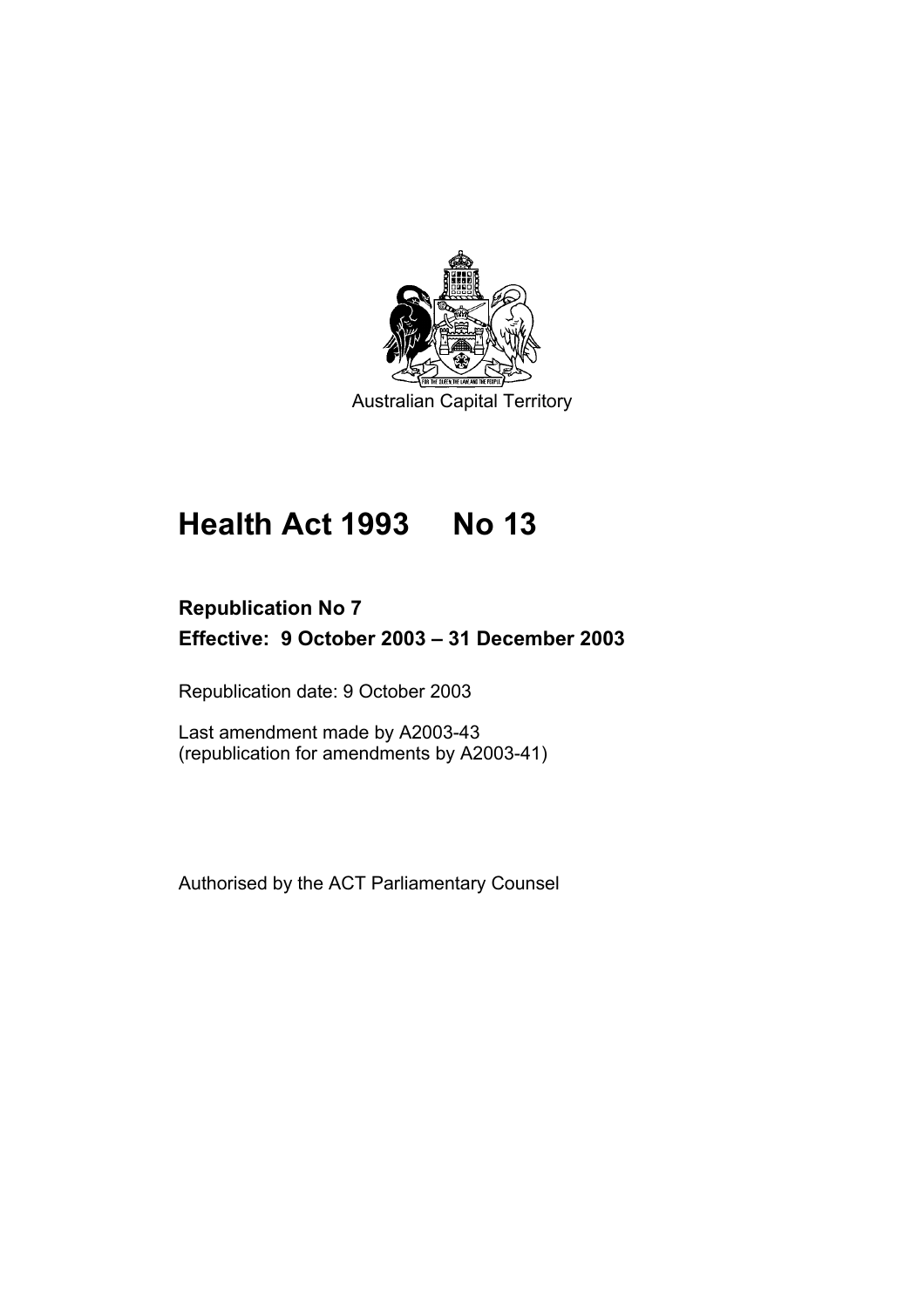#### **About this republication**

#### **The republished law**

This is a republication of the *Health Act 1993* (including any amendment made under the *Legislation Act 2001*, part 11.3 (Editorial changes)) as in force on 9 October 2003*.* It also includes any amendment, repeal or expiry affecting the republished law to 9 October 2003.

The legislation history and amendment history of the republished law are set out in endnotes 3 and 4.

#### **Kinds of republications**

The Parliamentary Counsel's Office prepares 2 kinds of republications of ACT laws (see the ACT legislation register at www.legislation.act.gov.au):

- authorised republications to which the *Legislation Act 2001* applies
- unauthorised republications.

The status of this republication appears on the bottom of each page.

#### **Editorial changes**

The *Legislation Act 2001*, part 11.3 authorises the Parliamentary Counsel to make editorial amendments and other changes of a formal nature when preparing a law for republication. Editorial changes do not change the effect of the law, but have effect as if they had been made by an Act commencing on the republication date (see *Legislation Act 2001*, s 115 and s 117). The changes are made if the Parliamentary Counsel considers they are desirable to bring the law into line, or more closely into line, with current legislative drafting practice.

This republication does not include amendments made under part 11.3 (see endnote 1).

#### **Uncommenced provisions and amendments**

If a provision of the republished law has not commenced or is affected by an uncommenced amendment, the symbol  $|\mathbf{U}|$  appears immediately before the provision heading. The text of the uncommenced provision or amendment appears only in the last endnote.

#### **Modifications**

If a provision of the republished law is affected by a current modification, the symbol  $\mathbf{M}$ appears immediately before the provision heading. The text of the modifying provision appears in the endnotes. For the legal status of modifications, see *Legislation Act 2001*, section 95.

#### **Penalties**

The value of a penalty unit for an offence against this republished law at the republication date is—

- (a) if the person charged is an individual—\$100; or
- (b) if the person charged is a corporation—\$500.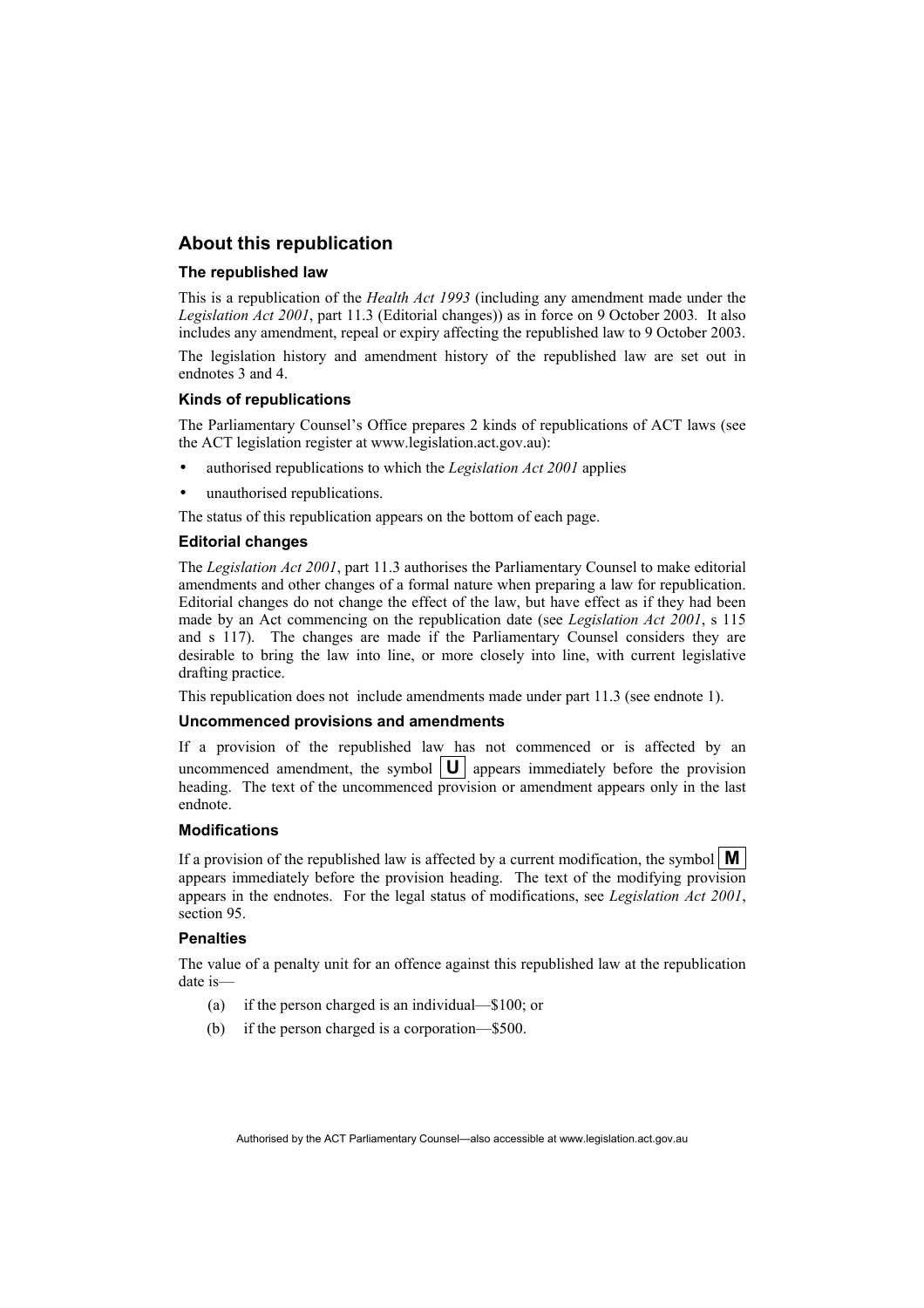

## **Health Act 1993**

## **Contents**

|        |                                           | Page |
|--------|-------------------------------------------|------|
| Part 1 | <b>Preliminary</b>                        |      |
|        | Name of Act                               | 2    |
| 2      | Dictionary                                | 2    |
| 3      | <b>Notes</b>                              | 2    |
| 4      | Declaration of quality assurance activity | 2    |
| Part 2 | <b>Health care principles</b>             |      |
| 5      | Objectives                                | 3    |
| 6      | Medicare principles and commitments       | 3    |
|        | Legal effect                              | 5    |

contents 1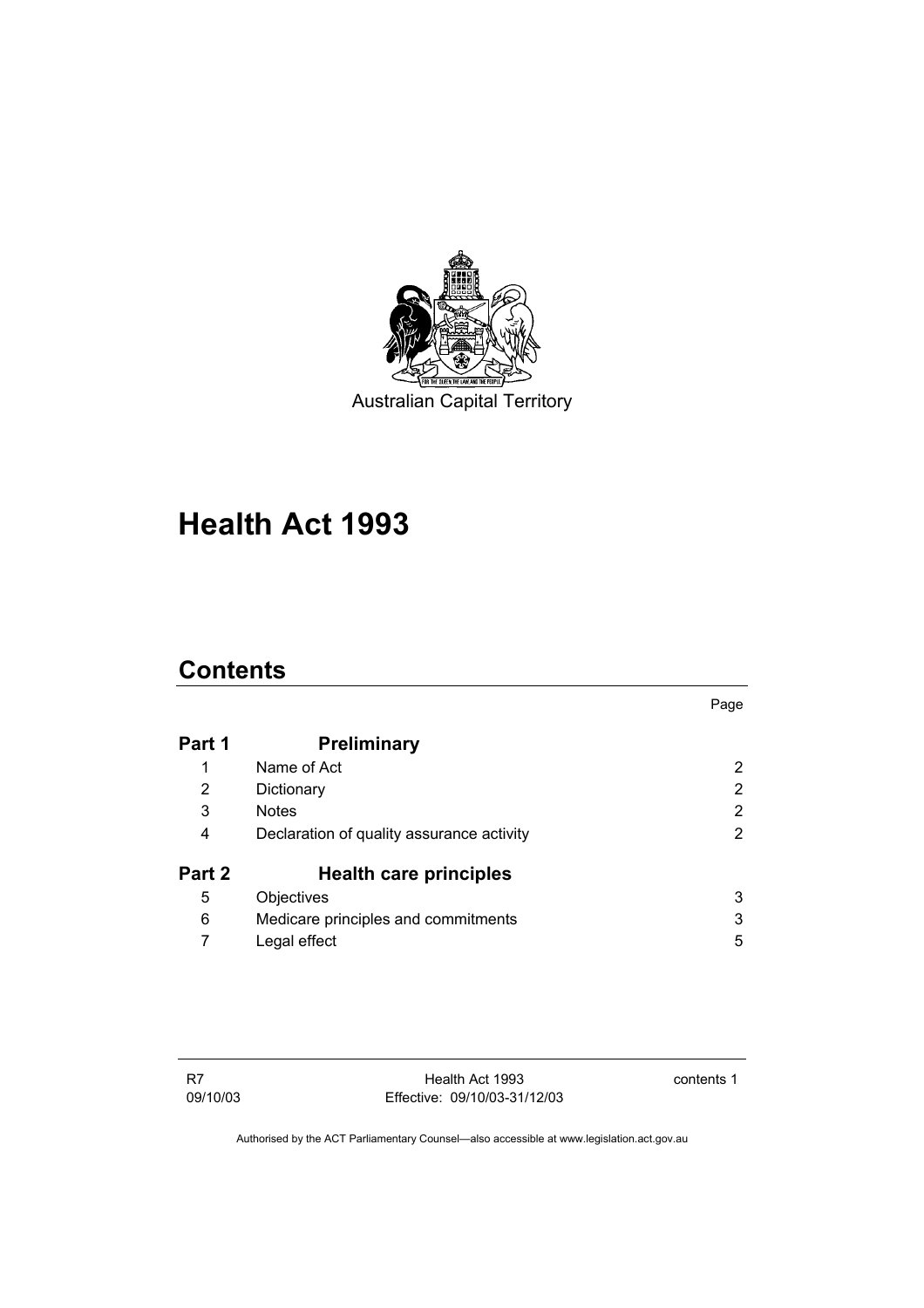| Part 3              | <b>Public sector quality assurance</b><br>committees  | Page            |
|---------------------|-------------------------------------------------------|-----------------|
| <b>Division 3.1</b> | General                                               |                 |
| 8                   | Approval of public sector committees                  | 6               |
| 9                   | Appointment of members                                | 7               |
| 10                  | Procedure and conduct of matters                      | 7               |
| 11                  | Disclosure of interest                                | 7               |
| 12                  | Approval of Calvary Health Care ACT committees        | 8               |
| <b>Division 3.2</b> | <b>Confidentiality and evidentiary matters</b>        |                 |
| 13                  | Nondisclosure of identity                             | 8               |
| 14                  | Admissibility of evidence                             | 8               |
| 15                  | Members not compellable                               | 9               |
| 16                  | Protection of members                                 | 9               |
| 17                  | Protection of people assisting committee              | 10              |
| Part 4              | <b>Private sector quality assurance</b><br>committees |                 |
| Division 4.1        | General                                               |                 |
| 18                  | Definitions for pt 4                                  | 12 <sup>2</sup> |
| 19                  | Committee to be approved                              | 12              |
| 20                  | Procedure and conduct of matters                      | 13              |
| 21                  | Disclosure of interest<br>13                          |                 |
| <b>Division 4.2</b> | <b>Confidentiality and evidentiary matters</b>        |                 |
| 22                  | Nondisclosure of identity                             | 14              |
| 23                  | Admissibility of evidence                             | 14              |
| 24                  | Members not compellable                               | 15              |
| 25                  | Protection of members                                 | 15              |
| 26                  | Protection of people assisting committee              | 16              |
| Part 5              | <b>Clinical privileges</b>                            |                 |
| 27                  | Interpretation for pt 5                               | 18              |
| 28                  | Clinical privileges and engagements                   | 18              |
| 29                  | Effect of variation etc                               | 19              |
| 30                  | Application of pt 5 and 6                             | 19              |
| contents 2          | Health Act 1993                                       | R7              |

Effective: 09/10/03-31/12/03

09/10/03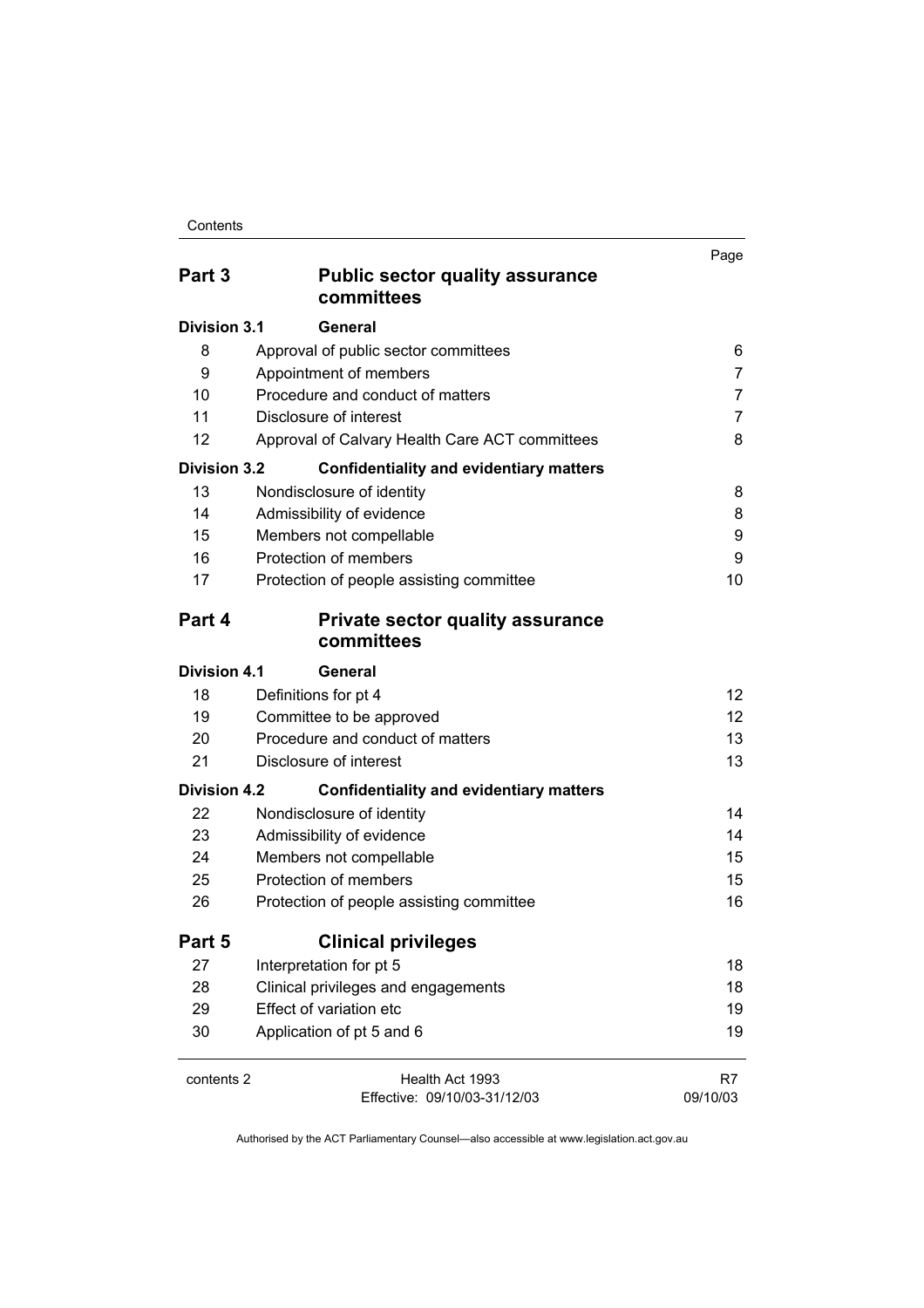|         |                                                        | Contents |
|---------|--------------------------------------------------------|----------|
|         |                                                        | Page     |
| Part 6  | <b>Administrative review</b>                           |          |
| 31      | Interpretation for pt 6                                | 20       |
| 32      | Review                                                 | 20       |
| 33      | Notification                                           | 20       |
| Part 6A | <b>VMO service contracts</b>                           |          |
| 33A     | Definitions for pt 6A                                  | 22       |
| 33B     | Service contracts                                      | 22       |
| 33C     | Core conditions                                        | 23       |
| 33D     | Collective negotiations                                | 23       |
| 33E     | Negotiating agents                                     | 23       |
| 33F     | Authorised representatives                             | 25       |
| 33G     | Arbitration                                            | 26       |
| 33H     | Trade Practices Act authorisation                      | 26       |
| Part 7  | <b>Miscellaneous</b>                                   |          |
| 34      | Release of confidential information                    | 28       |
| 35      | References to Health and Community Care Service        | 28       |
| 36      | Determination of fees                                  | 29       |
| 37      | Payment of fees and interest                           | 30       |
| 37A     | Approved forms                                         | 30       |
| 38      | Regulation-making power                                | 31       |
| Part 8  | <b>Transitional provisions for repeal of Health</b>    |          |
|         | and Community Care Services Act 1996                   |          |
| 39      | Definitions for pt 8                                   | 32       |
| 40      | Transfer of assets, rights and liabilities             | 32       |
| 41      | Registration of changes in ownership of certain assets | 32       |
| 42      | Proceedings and evidence                               | 33       |
| 43      | Continuation of determinations                         | 34       |
| 44      | <b>Transitional regulations</b>                        | 35       |
| 45      | Modification of pt 8's operation                       | 35       |
| 46      | Expiry of pt 8                                         | 35       |

contents 3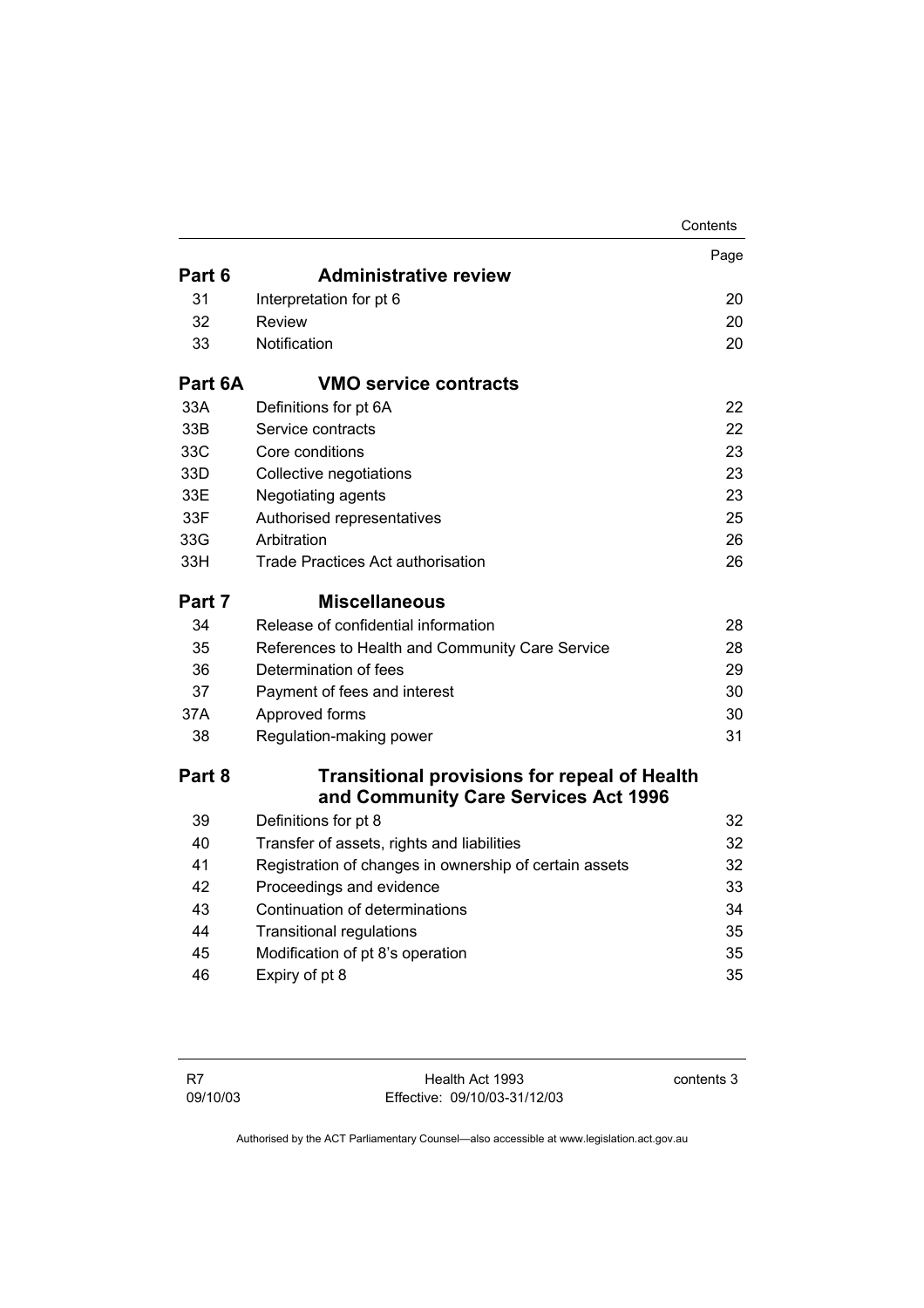Contents

## **Dictionary** 36

#### **Endnotes**

|   | About the endnotes     | 39 |
|---|------------------------|----|
| 2 | Abbreviation key       | 39 |
| 3 | Legislation history    | 40 |
| 4 | Amendment history      | 41 |
| 5 | Earlier republications | 47 |
| 6 | Renumbered provisions  | 48 |

contents 4 Health Act 1993 Effective: 09/10/03-31/12/03

R7 09/10/03

Page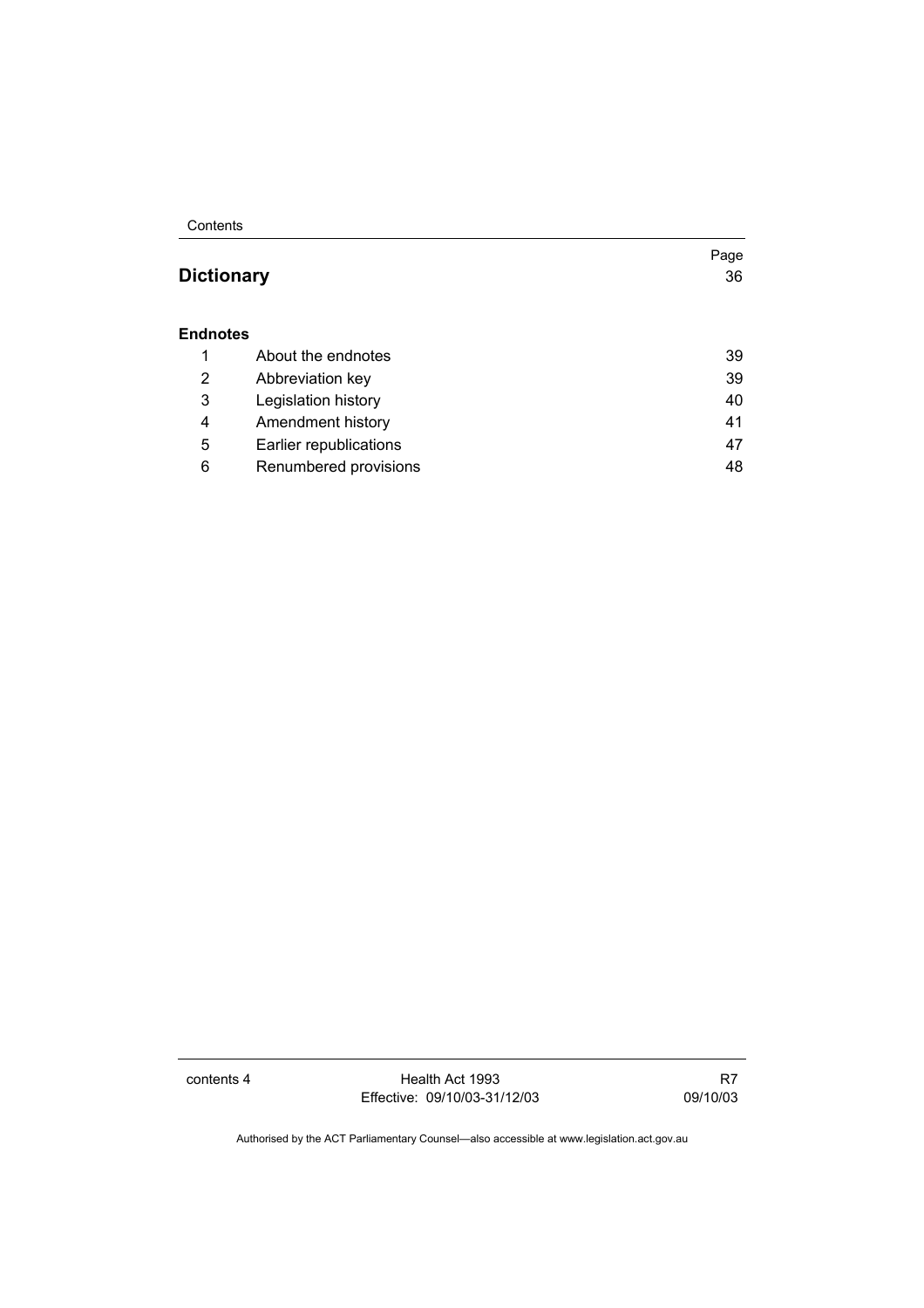

## **Health Act 1993**

An Act relating to the provision of health services

R7 09/10/03

Health Act 1993 Effective: 09/10/03-31/12/03 page 1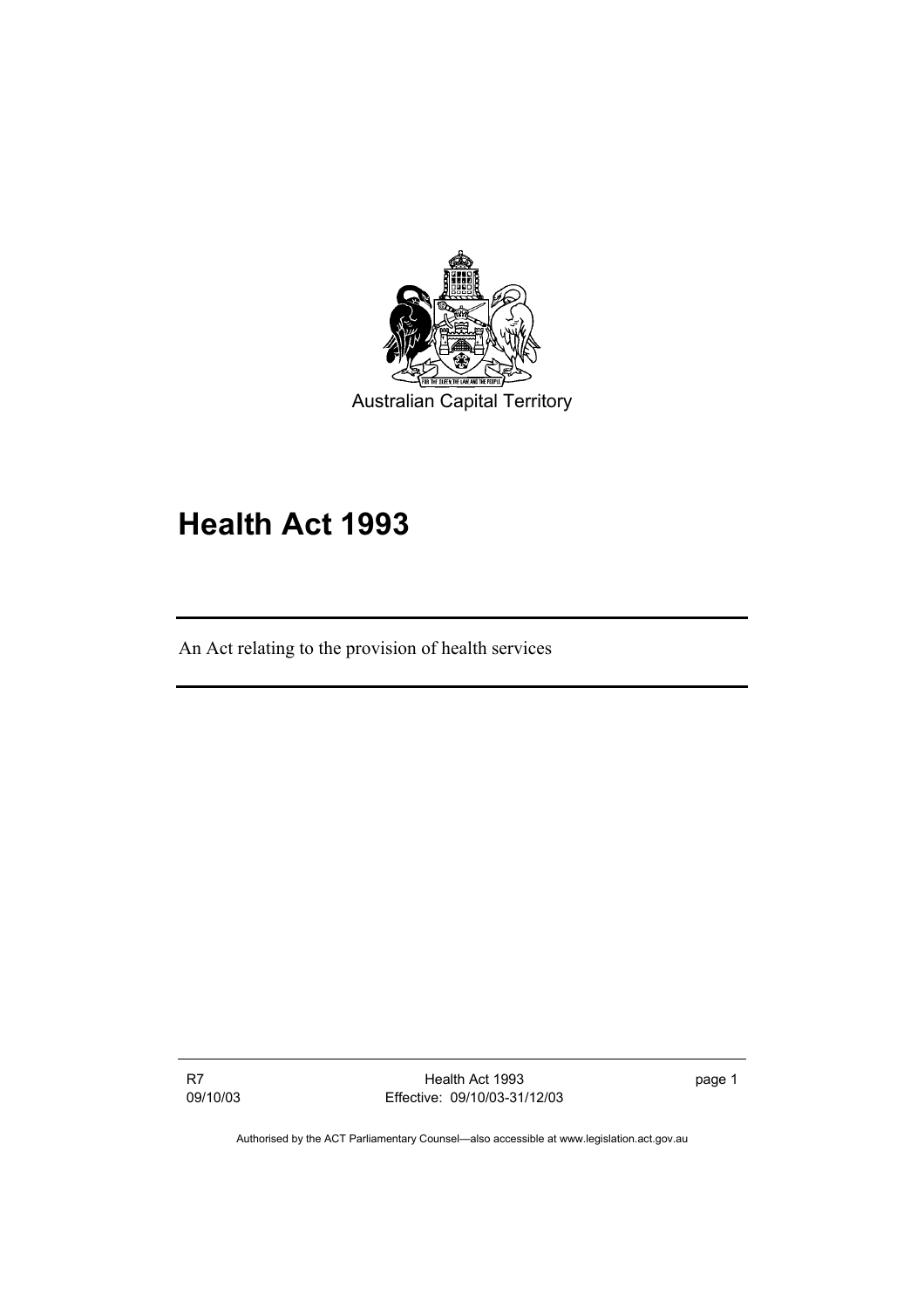#### **Part 1** Preliminary

Section 1

## **Part 1** Preliminary

## **1 Name of Act**

This Act is the *Health Act 1993*.

### **2 Dictionary**

The dictionary at the end of this Act is part of this Act.

*Note 1* The dictionary at the end of this Act defines certain terms used in this Act, and includes references (*signpost definitions*) to other terms defined elsewhere in this Act.

> For example, the signpost definition '*prescribed body*, for part 4 (Private sector quality assurance committees)—see section 18.' means that the expression 'prescribed body' is defined in that section and the definition applies to part 4.

*Note 2* A definition in the dictionary (including a signpost definition) applies to the entire Act unless the definition, or another provision of the Act, provides otherwise or the contrary intention otherwise appears (see Legislation Act,  $s$  155 and  $s$  156 (1)).

### **3 Notes**

A note included in this Act is explanatory and is not part of this Act.

*Note* See Legislation Act, s 127 (1), (4) and (5) for the legal status of notes.

#### **4 Declaration of quality assurance activity**

- (1) The Minister may, in writing, declare that a process is a quality assurance activity for section 8 (2) (a).
- (2) A declaration is a notifiable instrument.
	- *Note* A notifiable instrument must be notified under the Legislation Act.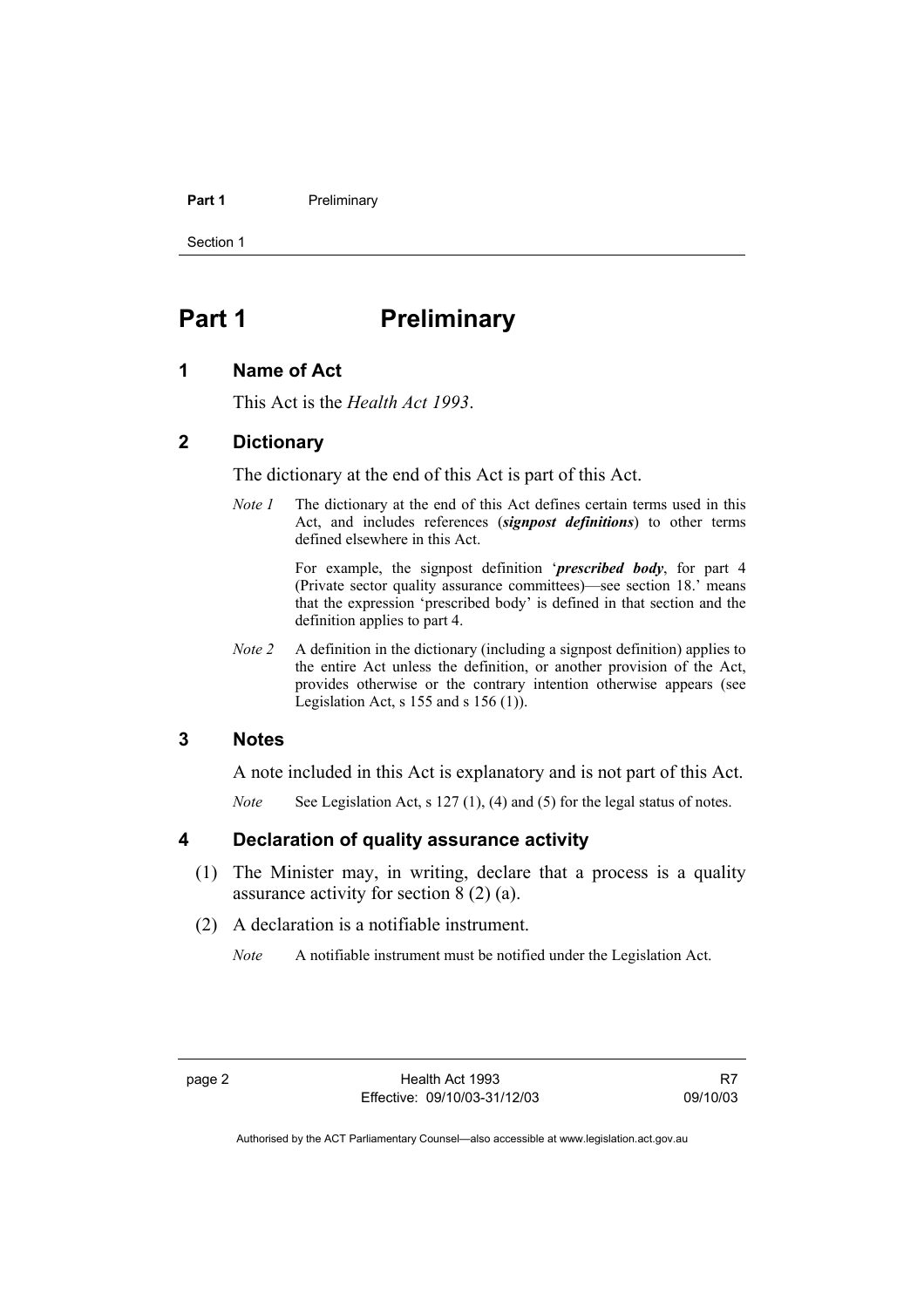## **Part 2 Health care principles**

#### **5 Objectives**

In providing health services the Territory shall have regard to the following objectives:

- (a) to improve the efficiency, effectiveness and quality of health services;
- (b) to guarantee equitable access to and participation in health services and to ensure that language and cultural differences are not barriers to such access or participation;
- (c) to maintain a strong and viable public hospital system and a full range of community health services;
- (d) to support worker and community participation in the development of policies for the delivery of health services;
- (e) to ensure that the community is aware of the range of health services that is available and that patients have information that is sufficient to enable them to make informed choices;
- (f) to foster disease prevention and primary health care;
- (g) to cooperate with community groups in the provision of health services.

#### **6 Medicare principles and commitments**

- (1) The following guidelines govern the delivery of public hospital services to eligible persons in the ACT:
	- *Note* The guidelines focus on the provision of public hospital services to eligible persons, but operate in an environment where eligible persons have the right to choose private health care in public and private hospitals supported by private health insurance.

R7 09/10/03 page 3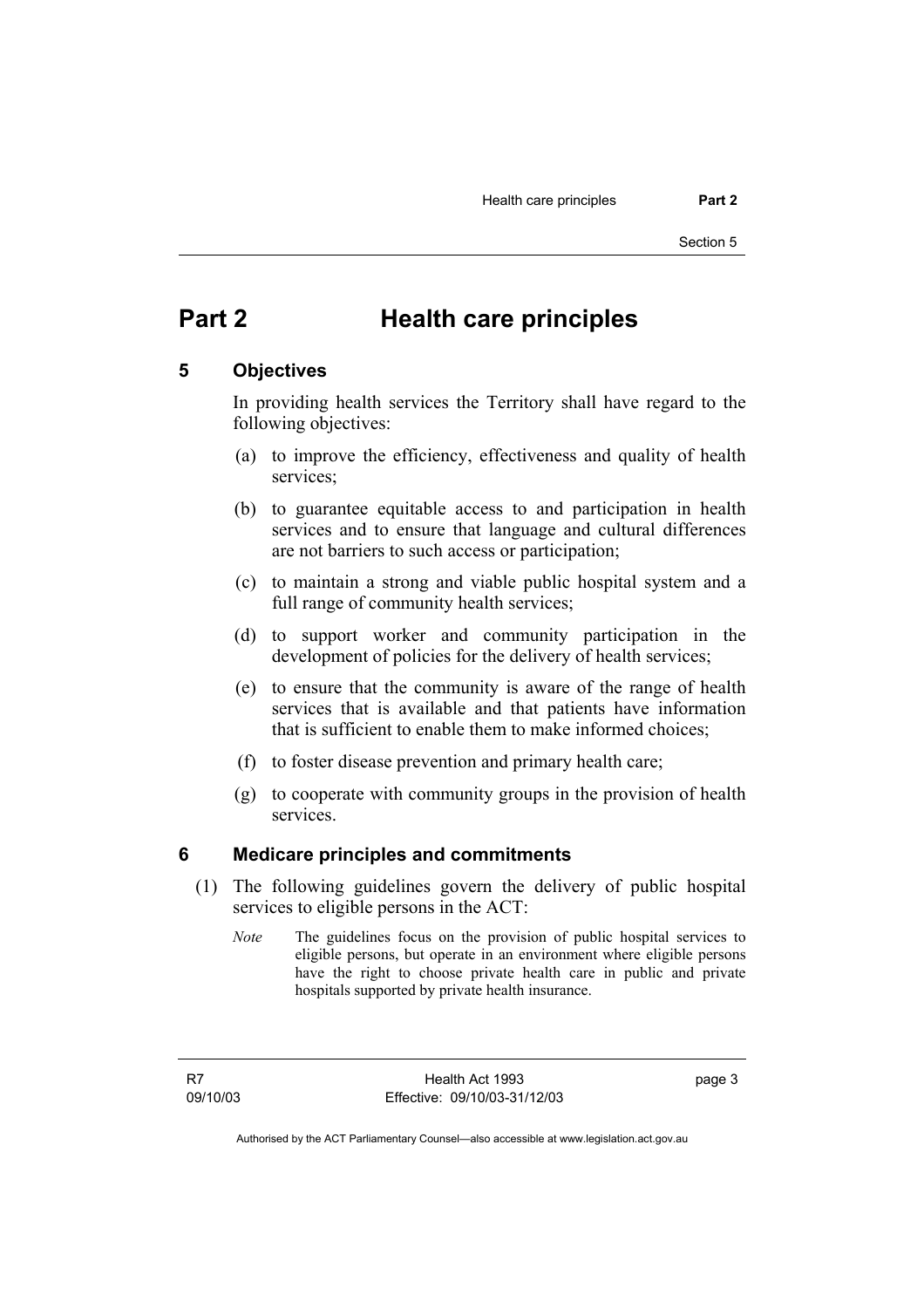#### **Part 2 Health care principles**

Section 6

- (a) eligible persons must be given the choice to receive public hospital services free of charge as public patients;
	- *Note 1* Hospital services include in-patient, outpatient, emergency services (including primary care where appropriate) and day patient services consistent with currently acceptable medical and health service standards.
	- *Note 2* At the time of admission to a hospital, or as soon as practicable after that, an eligible person will be required to elect or confirm whether he or she wishes to be treated as a public or private patient.
- (b) access to public hospital services is to be on the basis of clinical need;
	- *Note 1* None of the following factors are to be a determinant of an eligible person's priority for receiving hospital services:
		- (a) whether or not an eligible person has health insurance;
		- (b) an eligible person's financial status or place of residence;
		- (c) whether or not an eligible person intends to elect, or elects, to be treated as a public or private patient.
	- *Note 2* This guideline applies equally to waiting times for elective surgery.
- (c) to the maximum practicable extent, the Territory will ensure the provision of public hospital services equitably to all eligible persons, regardless of their geographical location;
	- *Note 1* This guideline does not require a local hospital to be equipped to provide eligible persons with every hospital service they may need.
	- *Note 2* In rural and remote areas, the Territory should ensure provision of reasonable public access to a basic range of hospital services that are in accord with clinical practices.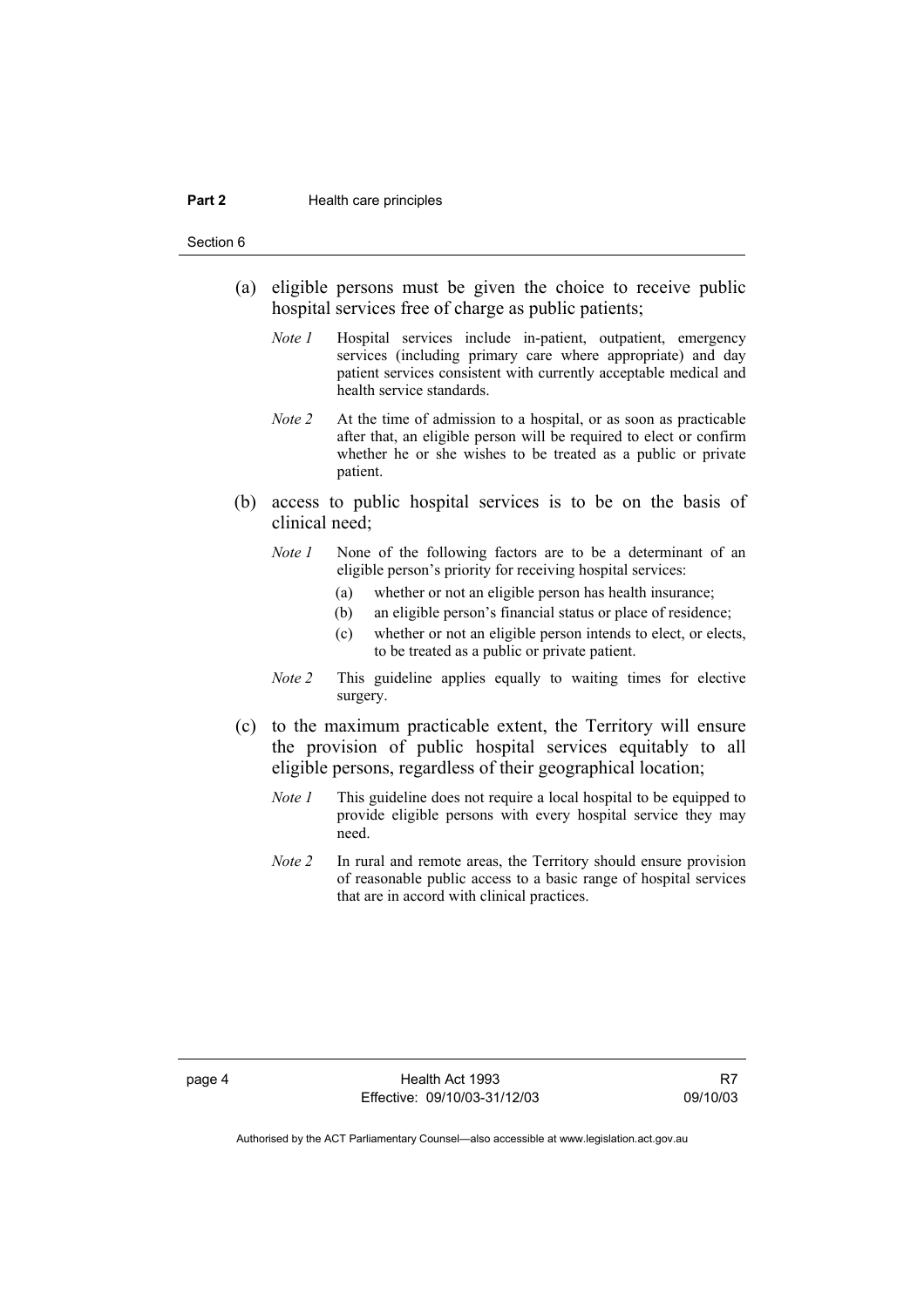Health care principles **Part 2** 

- (d) the Commonwealth and the Territory must make available information on the public hospital services eligible persons can expect to receive as public patients;
	- *Note 1* The joint Commonwealth/Territory development of a Public Patients Hospital Charter for the Territory will be a vehicle for the public dissemination of this information.
	- *Note 2* The Charter will set out the public hospital services available to public patients.
- (e) the Commonwealth and the Territory are committed to making improvements in the efficiency, effectiveness and quality of hospital service delivery.
	- *Note* This includes a commitment to quality improvement, outcome measurement, management efficiency and effort to integrate the delivery of hospital and other health and community services.
- (2) A word or expression used in the *Medicare Agreements Act 1992* (Cwlth) has the same meaning in subsection (1).

## **7 Legal effect**

Nothing in this part is to be taken to create any legal rights not in existence before the enactment of this part or to affect any legal rights in existence before that enactment or that would, apart from this part, have come into existence after that enactment.

R7 09/10/03

Health Act 1993 Effective: 09/10/03-31/12/03 page 5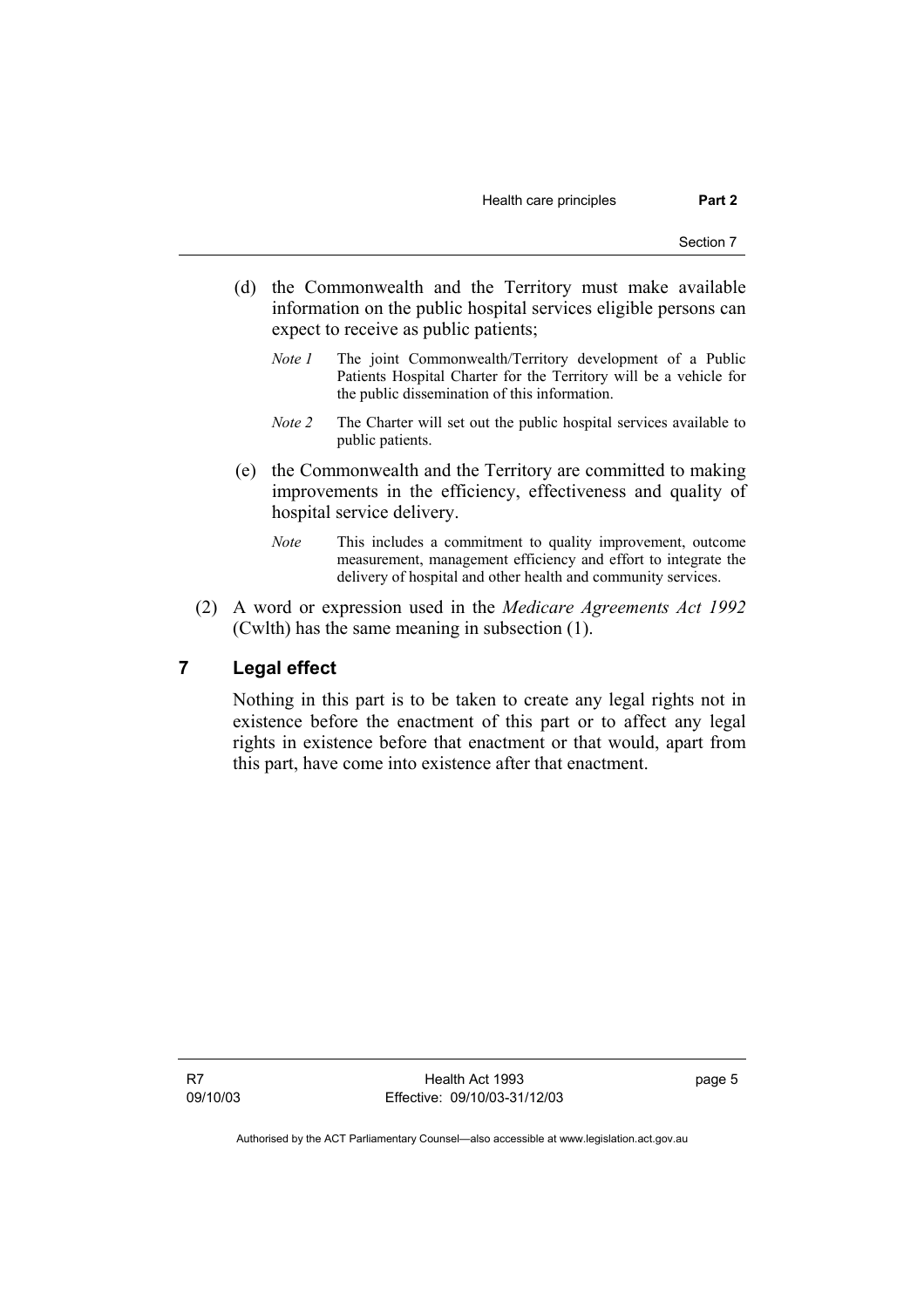## **Part 3 Public sector quality assurance committees**

## **Division 3.1 General**

## **8 Approval of public sector committees**

- (1) The Minister may, in writing, declare that a stated committee is established as an approved public sector quality assurance committee for a health facility or for a stated purpose.
- (2) A committee mentioned in subsection (1) may have all or any of the following functions decided by the Minister:
	- (a) to conduct quality assurance activities among health service providers for the purpose of assessing and evaluating the health services provided by the Territory, to report, and make recommendations, to the chief executive in relation to those services and to monitor the implementation of those recommendations;
	- (b) to conduct research or investigations into morbidity and mortality in the ACT and to report, and make recommendations, to the chief executive in relation to that research or those investigations;
	- (c) to investigate, assess, review and evaluate the clinical privileges provided to health service providers and to report, and make recommendations, to the chief executive in relation to whether those clinical privileges should be preserved, varied or withdrawn.
- (3) A declaration under subsection (1) is a notifiable instrument.
	- *Note* A notifiable instrument must be notified under the Legislation Act.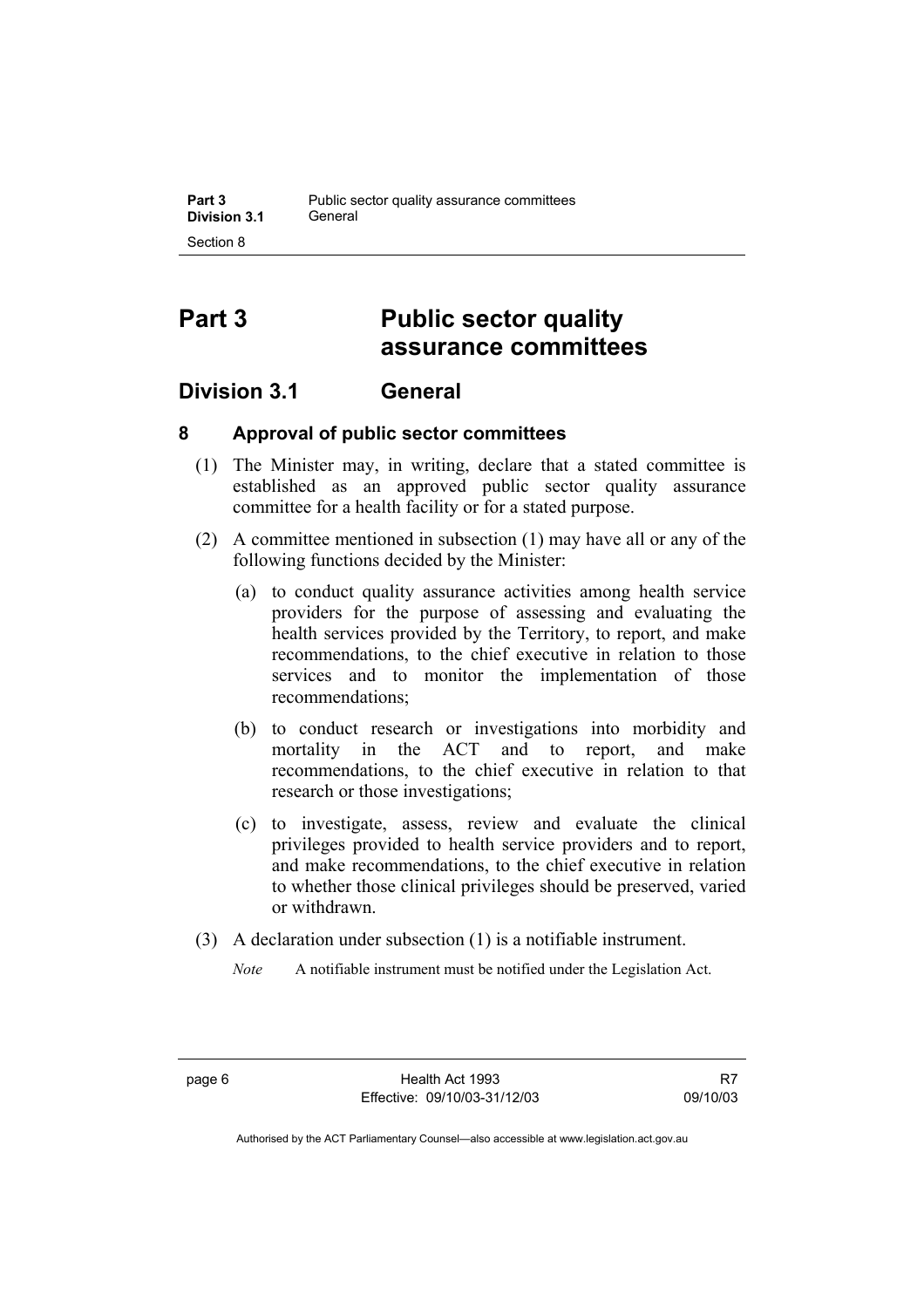| Public sector quality assurance committees | Part 3       |
|--------------------------------------------|--------------|
| General                                    | Division 3.1 |
|                                            | Section 9    |

## **9 Appointment of members**

- (1) If an approved public sector committee established under section 8 is established for a health facility, the chief executive (however described) of the health facility may appoint members of the committee.
- (2) If an approved public sector committee established under section 8 is established for a stated purpose, the chief executive may appoint members of the committee.
	- *Note 1* For the making of appointments generally, see Legislation Act, div 19.3.
	- *Note 2* A power to appoint a person to a position includes power to appoint a person to act in the position (see Legislation Act, s 209).

## **10 Procedure and conduct of matters**

- (1) The procedure of an approved public sector committee shall be as the committee determines.
- (2) An approved public sector committee may do whatever it considers necessary or expedient for the fair and expeditious conduct of a matter.
- (3) An approved public sector committee is to have regard to the rules of natural justice so far as they are relevant to the exercise of its functions.

#### **11 Disclosure of interest**

- (1) A member of an approved public sector committee who has a direct or indirect personal or financial interest in a matter being considered or about to be considered by the committee shall, as soon as practicable after the relevant facts have come to the member's knowledge, disclose the nature of the interest to the committee.
- (2) A person acting under the direction of an approved public sector committee in relation to the exercise of its functions who has a direct or indirect personal or financial interest in a matter in relation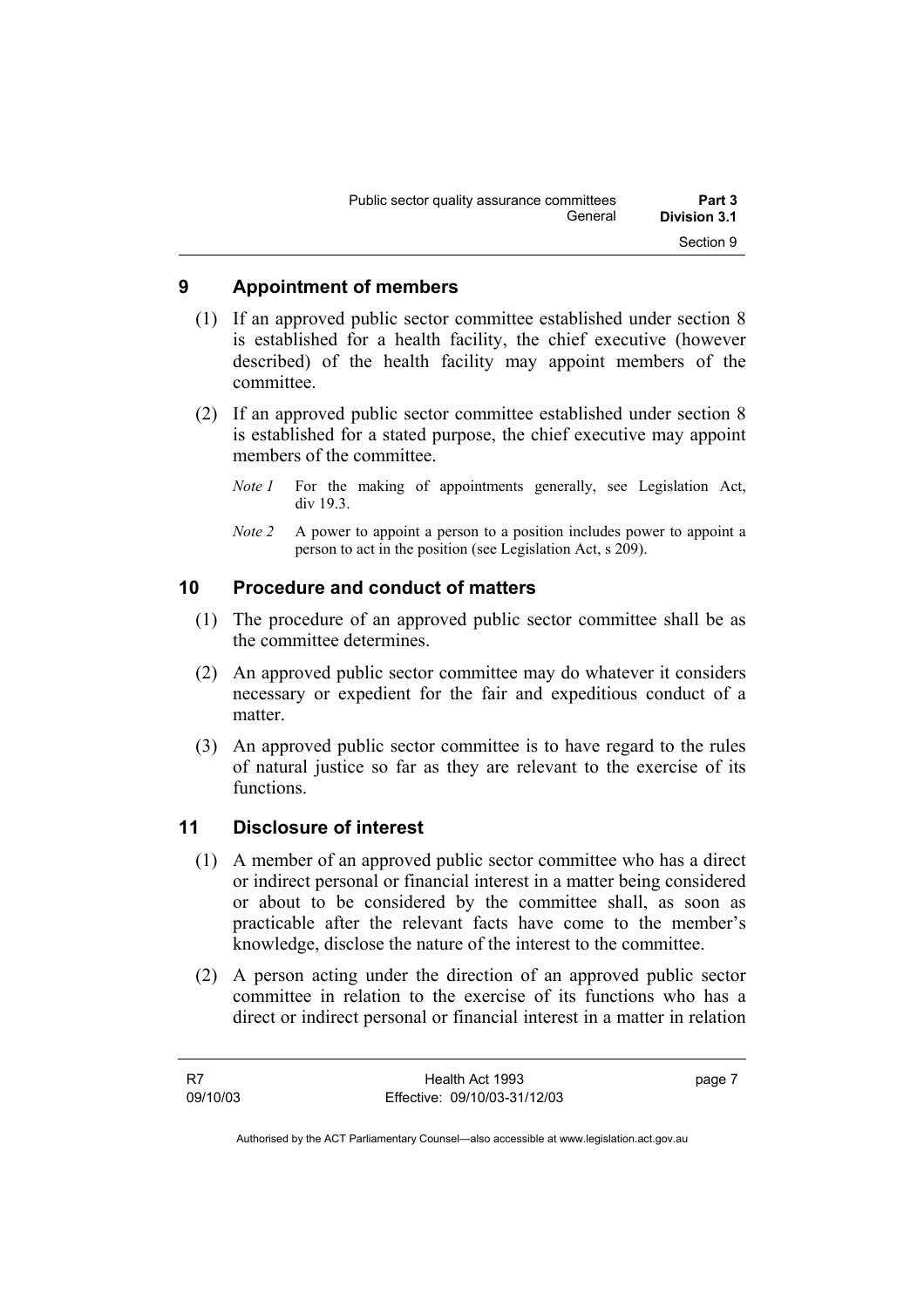| Part 3              | Public sector quality assurance committees |
|---------------------|--------------------------------------------|
| <b>Division 3.2</b> | Confidentiality and evidentiary matters    |
| Section 12          |                                            |

to which he or she has been so directed to act shall, as soon as practicable after the relevant facts have come to the person's knowledge, disclose the nature of the interest to the committee.

## **12 Approval of Calvary Health Care ACT committees**

- (1) The Minister may, in writing, declare a committee appointed by the peak management body (however described) of Calvary Health Care ACT that corresponds to a committee of a kind mentioned in section  $8(2)$  (a), (b) or (c) to be an approved public sector quality assurance committee.
- (2) A declaration is a notifiable instrument.

*Note* A notifiable instrument must be notified under the Legislation Act.

## **Division 3.2 Confidentiality and evidentiary matters**

## **13 Nondisclosure of identity**

 (1) A member of an approved public sector committee shall not disclose the identity of a person to whom a health service was provided on behalf of the Territory without the written consent of that person.

Maximum penalty: 50 penalty units, imprisonment for 6 months or both.

 (2) Subsection (1) does not apply in relation to a disclosure made to a member of any approved public sector committee.

## **14 Admissibility of evidence**

- (1) The following are not admissible as evidence in proceedings before a court, tribunal, board or person:
	- (a) an oral statement made in proceedings before an approved public sector committee;

R7 09/10/03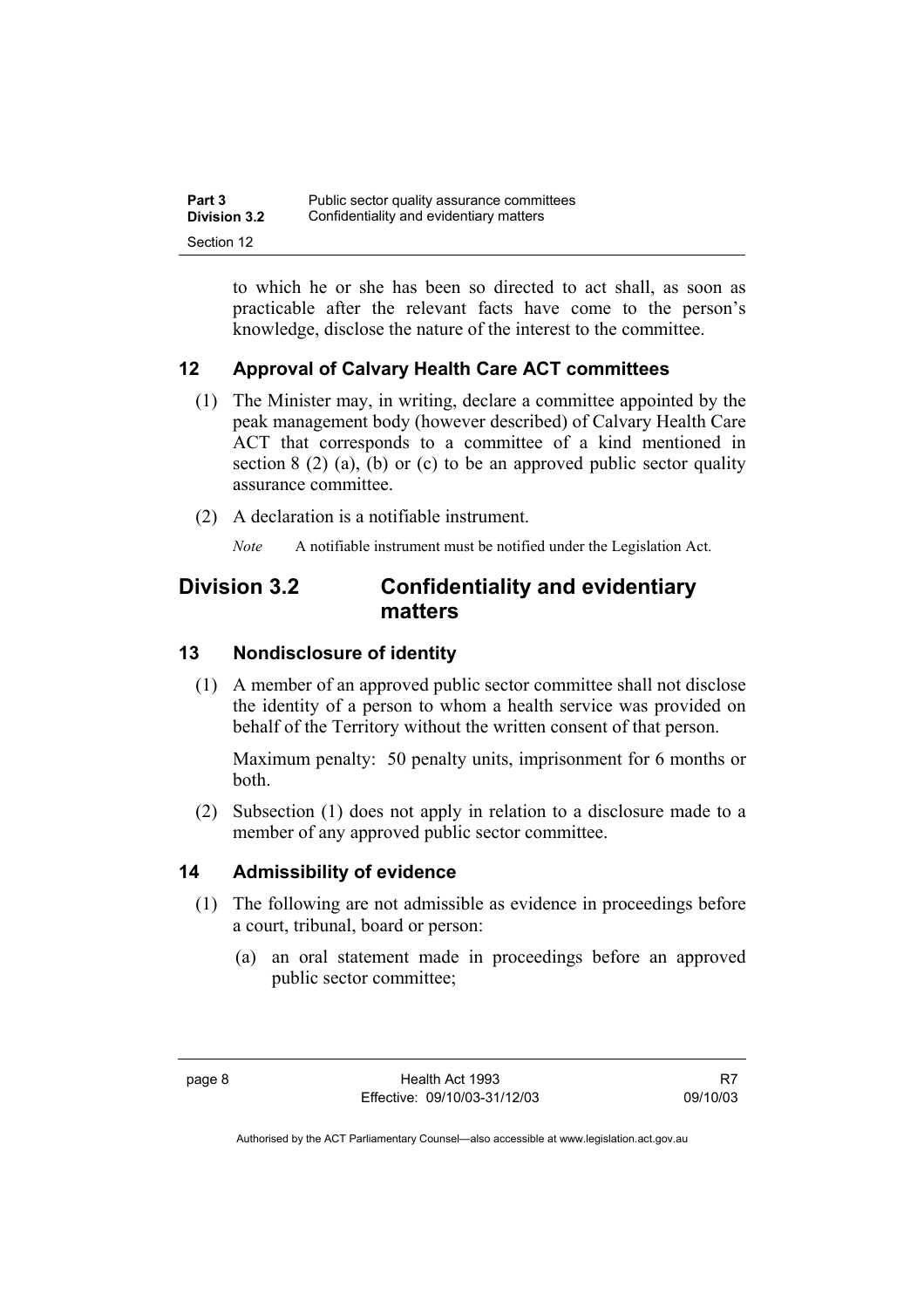- (b) a document produced to an approved public sector committee, to the extent that it was prepared solely for the purposes of the committee;
- (c) a document prepared by an approved public sector committee.
- (2) In this section:

*document* includes—

- (a) any part of a document; and
- (b) any copy, reproduction or duplicate of a document or of any part of a document; and
- (c) any part of such a copy, reproduction or duplicate.

## **15 Members not compellable**

A person who is or has been a member of an approved public sector committee is not compellable—

- (a) to produce before a court, tribunal, board or person any document in his or her possession or under his or her control that was created by, at the request of or solely for the purposes of such a committee; or
- (b) to divulge or communicate to a court, tribunal, board or person any matter or thing that came to the person's notice in his or her capacity as such a member.

## **16 Protection of members**

- (1) A person who is or has been a member of an approved public sector committee is not liable to an action or other proceeding for or in relation to an act done or omitted to be done in good faith in the exercise or purported exercise of any function given to the person in his or her capacity as such a member.
- (2) Without limiting subsection (1), a person who is or has been a member of an approved public sector committee has qualified privilege in proceedings for defamation in relation to—

| - R7     | Health Act 1993              | page 9 |
|----------|------------------------------|--------|
| 09/10/03 | Effective: 09/10/03-31/12/03 |        |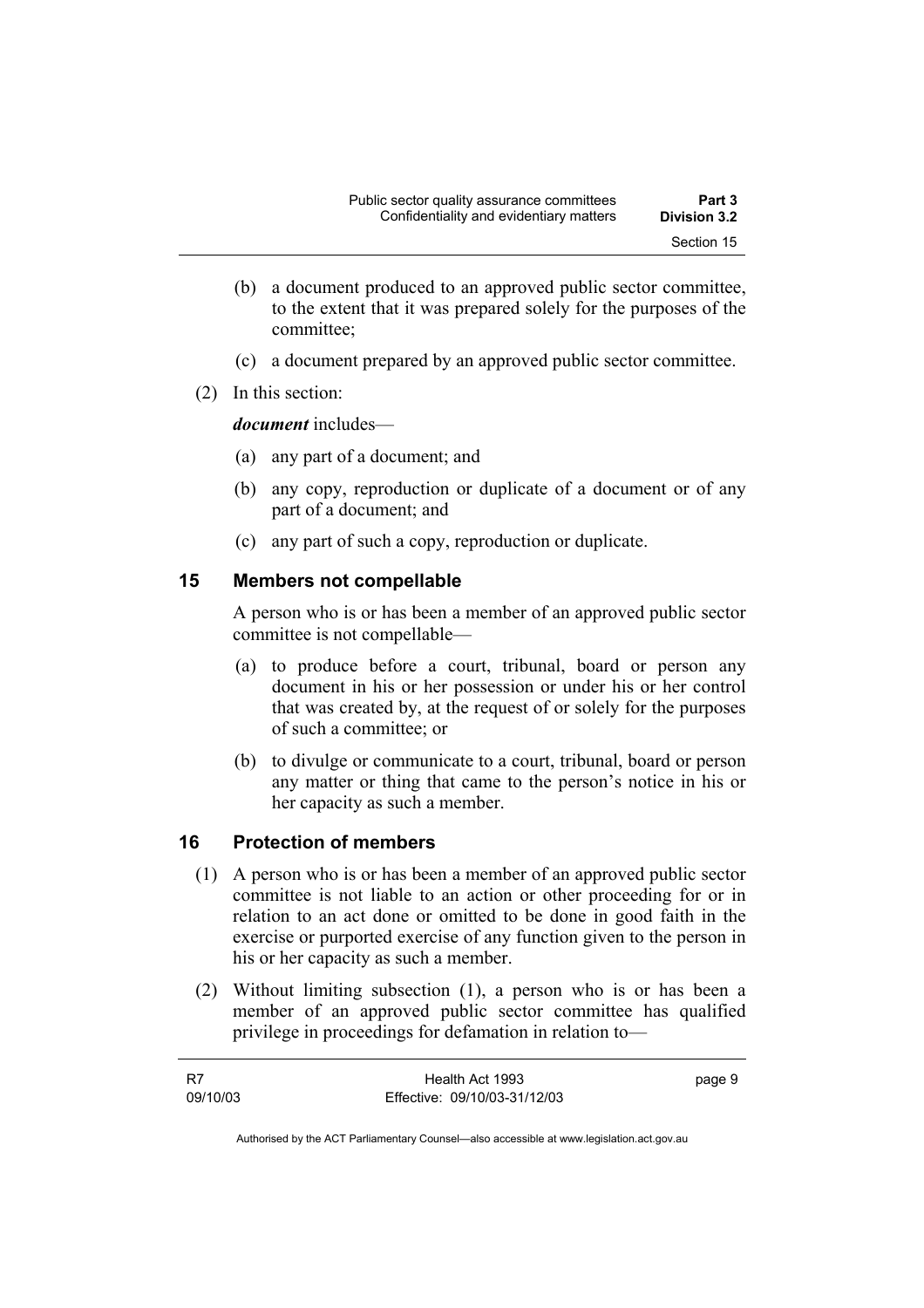| Part 3              | Public sector quality assurance committees |
|---------------------|--------------------------------------------|
| <b>Division 3.2</b> | Confidentiality and evidentiary matters    |
| Section 17          |                                            |

- (a) any oral or written statement made by that person in the exercise of a function; or
- (b) the contents of a report or other information published by the committee.
- (3) A person who is or has been a member of an approved public sector committee is entitled to be indemnified by the Territory against any costs incurred by the person in contesting any action, claim or demand brought or made against the person in relation to any act done or omitted to be done in good faith by the person in the exercise or purported exercise of any function given to the person in his or her capacity as such a member.
- (4) Nothing in subsection (1) shall be taken to affect any liability that the Territory would, apart from that subsection, have in relation to an act or omission referred to in that subsection.

### **17 Protection of people assisting committee**

- (1) A person—
	- (a) who is acting or has acted under the direction of an approved public sector committee in relation to the exercise of its functions; and
	- (b) to whom no fee or reward has been paid or is payable for so acting;

is not liable to an action or other proceedings for or in relation to an act done or omitted to be done in good faith when acting, or purporting to act, under the direction of the committee.

- (2) Without limiting subsection (1), a person referred to in that subsection has qualified privilege in proceedings for defamation in relation to—
	- (a) any oral or written statement made by the person when acting, or purporting to act, under the direction of the committee; or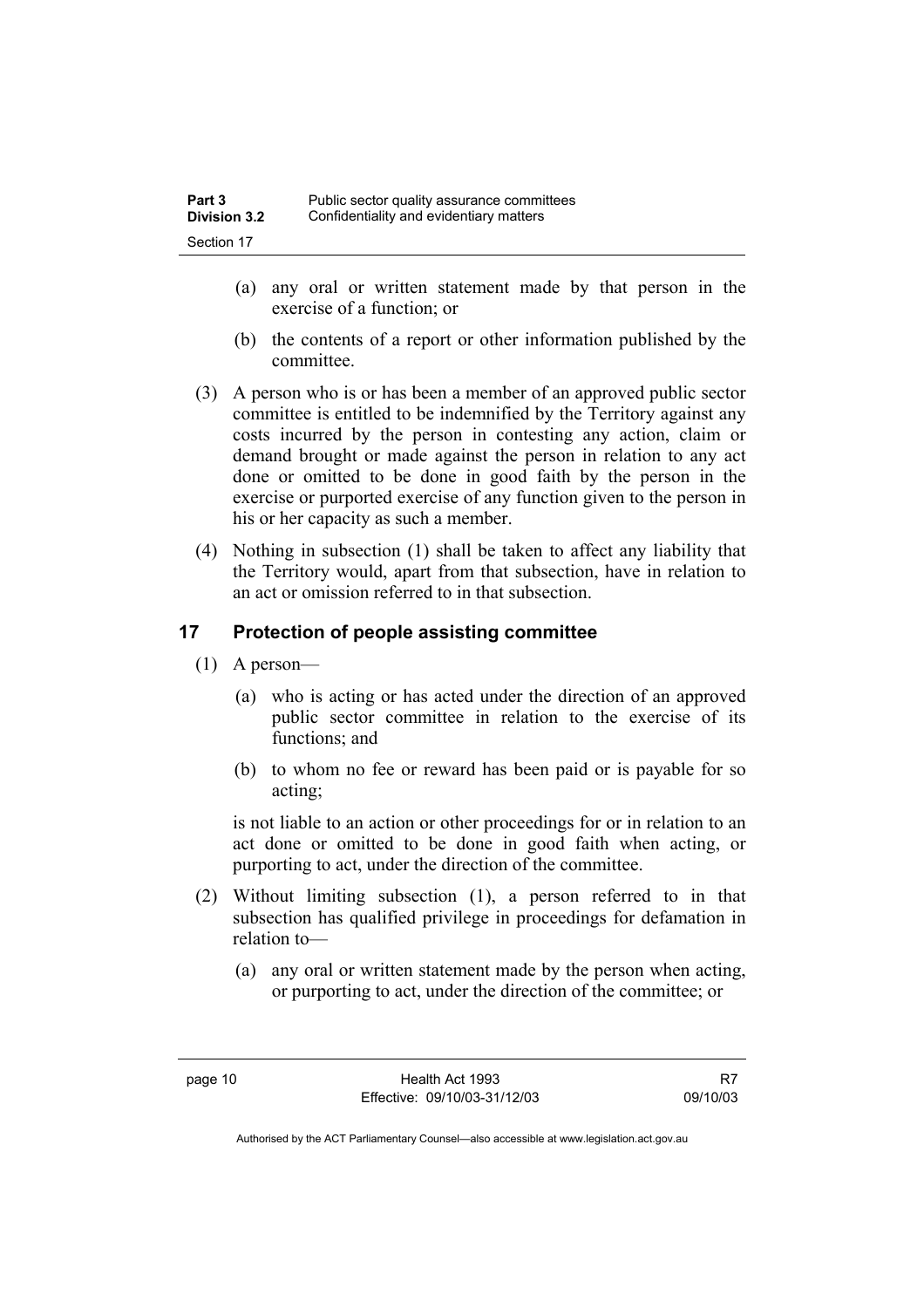| Public sector quality assurance committees | Part 3              |
|--------------------------------------------|---------------------|
| Confidentiality and evidentiary matters    | <b>Division 3.2</b> |
|                                            | Section 17          |

- (b) the contents of a report or other information provided by the person to the committee.
- (3) A person referred to in subsection (1) is entitled to be indemnified by the Territory against any costs incurred by the person in contesting any action, claim or demand brought or made against the person in relation to any act done or omitted to be done in good faith by the person when acting, or purporting to act, under the direction of the committee.
- (4) Nothing in subsection (1) shall be taken to affect any liability that the Territory would, apart from that subsection, have in relation to an act or omission referred to in that subsection.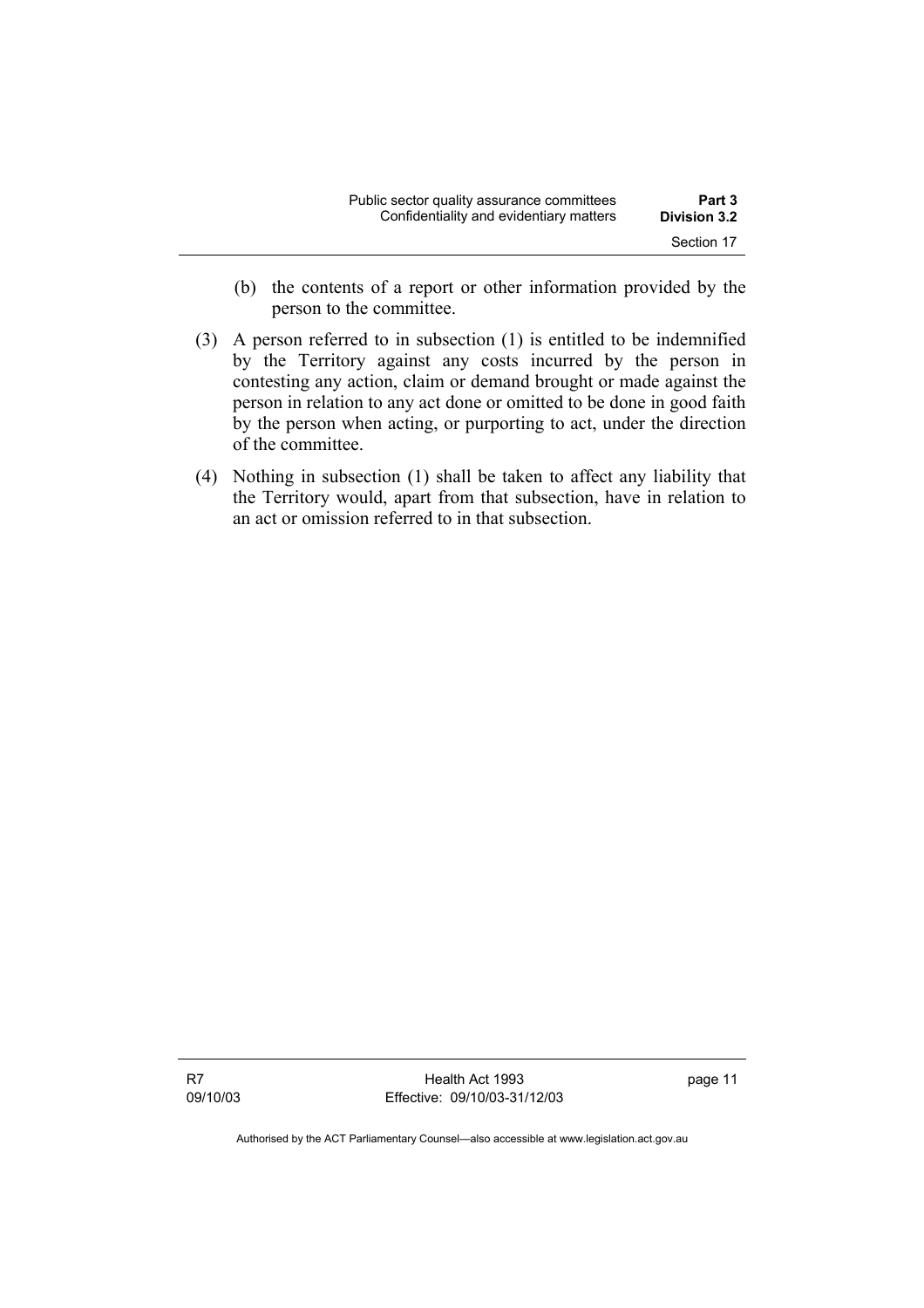## **Part 4 Private sector quality assurance committees**

## **Division 4.1 General**

### **18 Definitions for pt 4**

In this part:

*prescribed body* means—

- (a) a private hospital; or
- (b) a private day hospital facility.

*private day hospital facility* means premises where a person is admitted, for surgical or medical treatment, and discharged on the same day, but does not include a public or private hospital.

### **19 Committee to be approved**

- (1) The Minister may, on the written application of a prescribed body, declare in writing that a stated committee established by a prescribed body is an approved private sector quality assurance committee for this part.
- (2) The Minister shall not make a declaration under subsection (1) unless satisfied that—
	- (a) the committee is established by the relevant prescribed body in accordance with the rules or official procedures of the body; and
	- (b) the committee's functions are—
		- (i) to assess and evaluate the health services provided by the relevant prescribed body, to report and make recommendations to the body about those services and to monitor the implementation of its recommendations; or

R7 09/10/03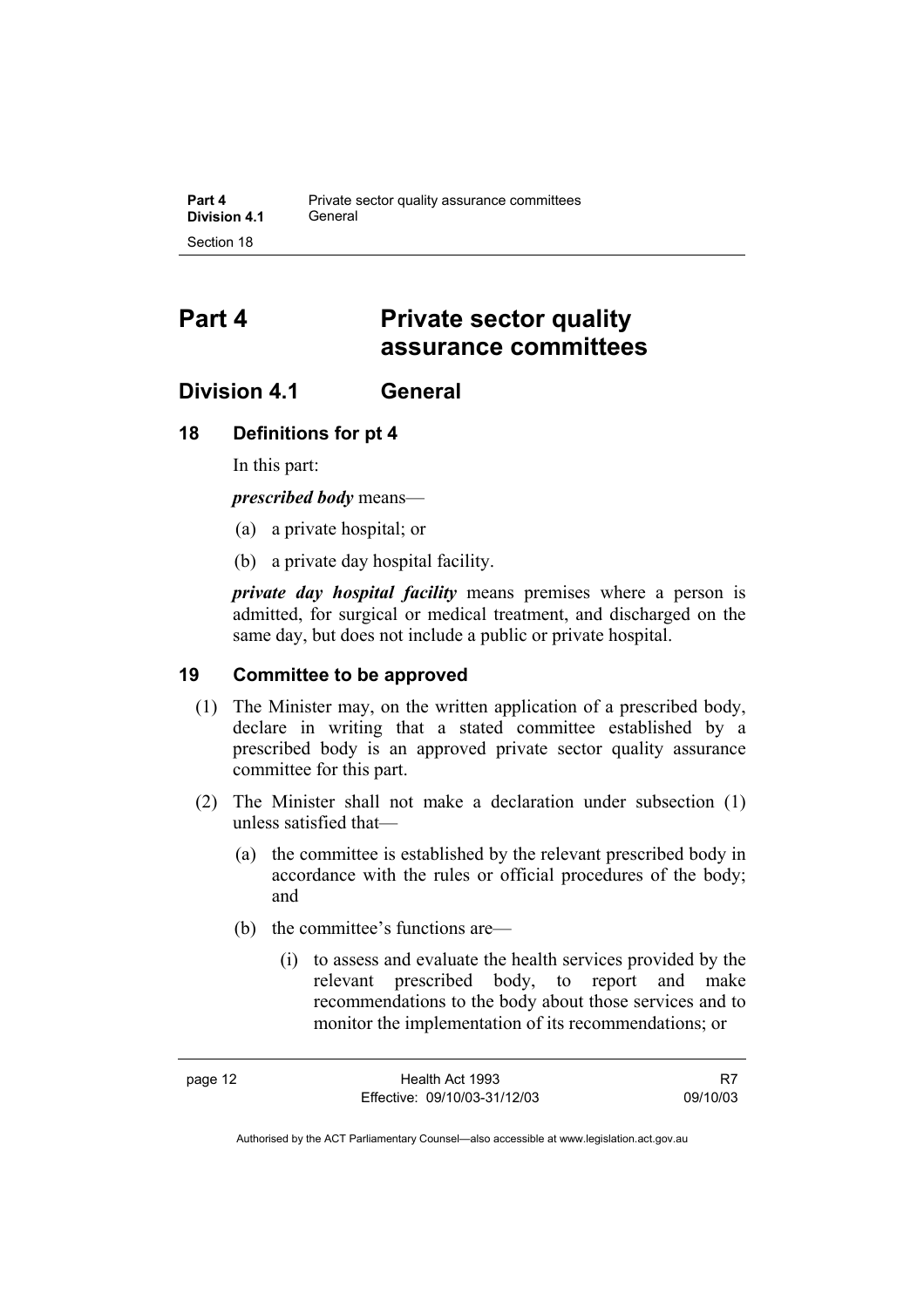- (ii) to conduct research or investigations into morbidity and mortality in the relevant prescribed body and to report and make recommendations to the body in relation to that research or those investigations; and
- (c) members of the committee will be appointed from time to time by the relevant prescribed body; and
- (d) the exercise of the committee's functions would be facilitated by the provision of immunities and protections afforded by this part; and
- (e) it is in the public interest to restrict the disclosure of information compiled by the committee in the exercise of its functions.
- (3) A declaration under subsection (1) is a notifiable instrument.

*Note* A notifiable instrument must be notified under the Legislation Act.

## **20 Procedure and conduct of matters**

- (1) The procedure of an approved private sector committee shall be as the committee determines.
- (2) An approved private sector committee may do whatever it considers necessary or expedient for the fair and expeditious conduct of a matter.
- (3) An approved private sector committee is to have regard to the rules of natural justice so far as they are relevant to the exercise of its functions.

## **21 Disclosure of interest**

 (1) A member of an approved private sector committee who has a direct or indirect personal or financial interest in a matter being considered or about to be considered by the committee shall, as soon as practicable after the relevant facts have come to the member's knowledge, disclose the nature of the interest to the committee.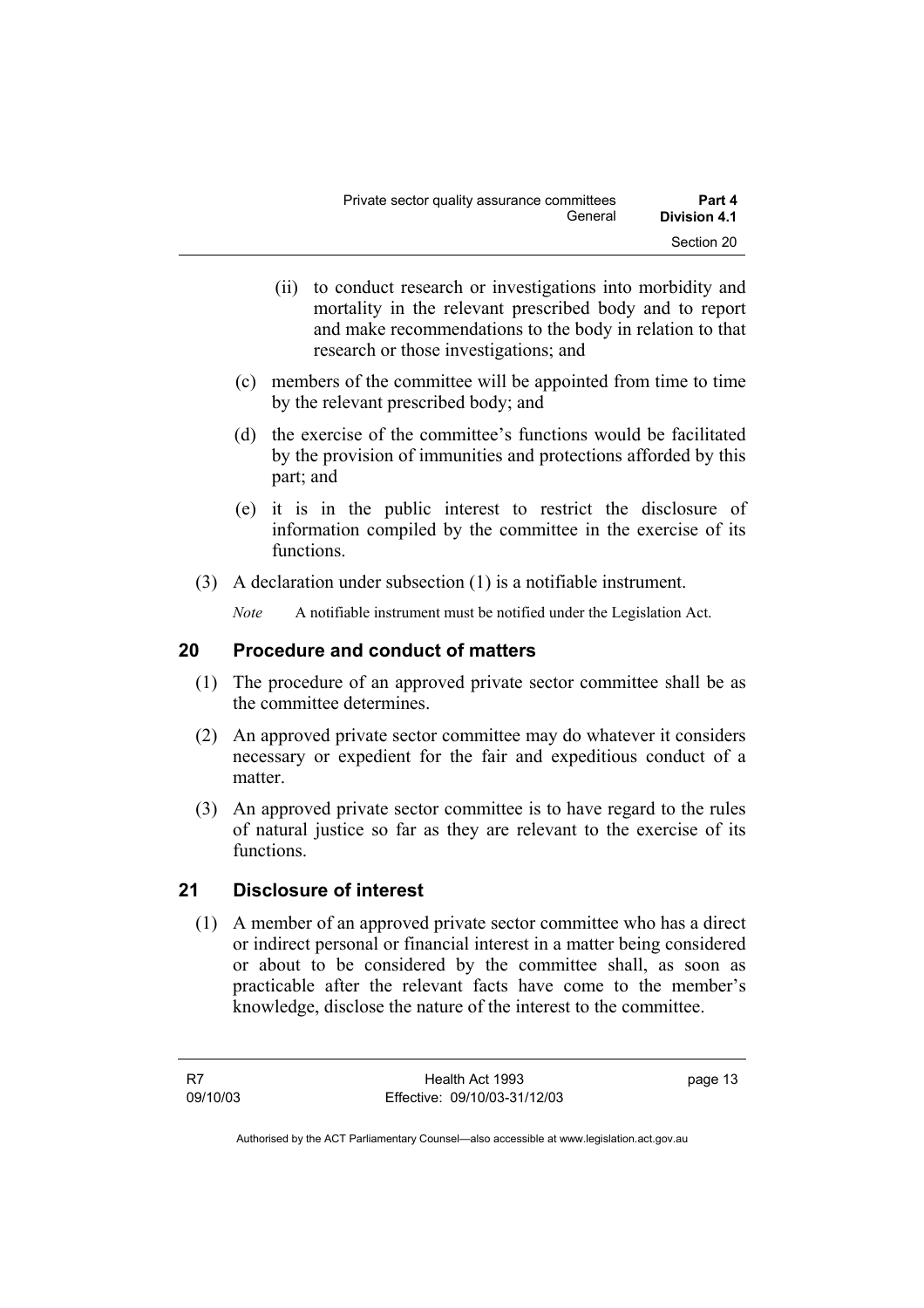| Part 4       | Private sector quality assurance committees |
|--------------|---------------------------------------------|
| Division 4.2 | Confidentiality and evidentiary matters     |
| Section 22   |                                             |

 (2) A person acting under the direction of an approved private sector committee in relation to the exercise of its functions who has a direct or indirect personal or financial interest in a matter in relation to which he or she has been so directed to act shall, as soon as practicable after the relevant facts have come to the person's knowledge, disclose the nature of the interest to the committee.

## **Division 4.2 Confidentiality and evidentiary matters**

### **22 Nondisclosure of identity**

A member of an approved private sector committee shall not disclose the identity of a person to whom a health service was provided by the prescribed body that established the committee without the written consent of that person.

Maximum penalty: 50 penalty units, imprisonment for 6 months or both.

#### **23 Admissibility of evidence**

- (1) The following are not admissible as evidence in proceedings before a court, tribunal, board or person:
	- (a) an oral statement made in proceedings before an approved private sector committee;
	- (b) a document produced to an approved private sector committee, to the extent that it was prepared solely for the purposes of the committee;
	- (c) a document prepared by an approved private sector committee.
- (2) In this section:

#### *document* includes—

(a) any part of a document; and

R7 09/10/03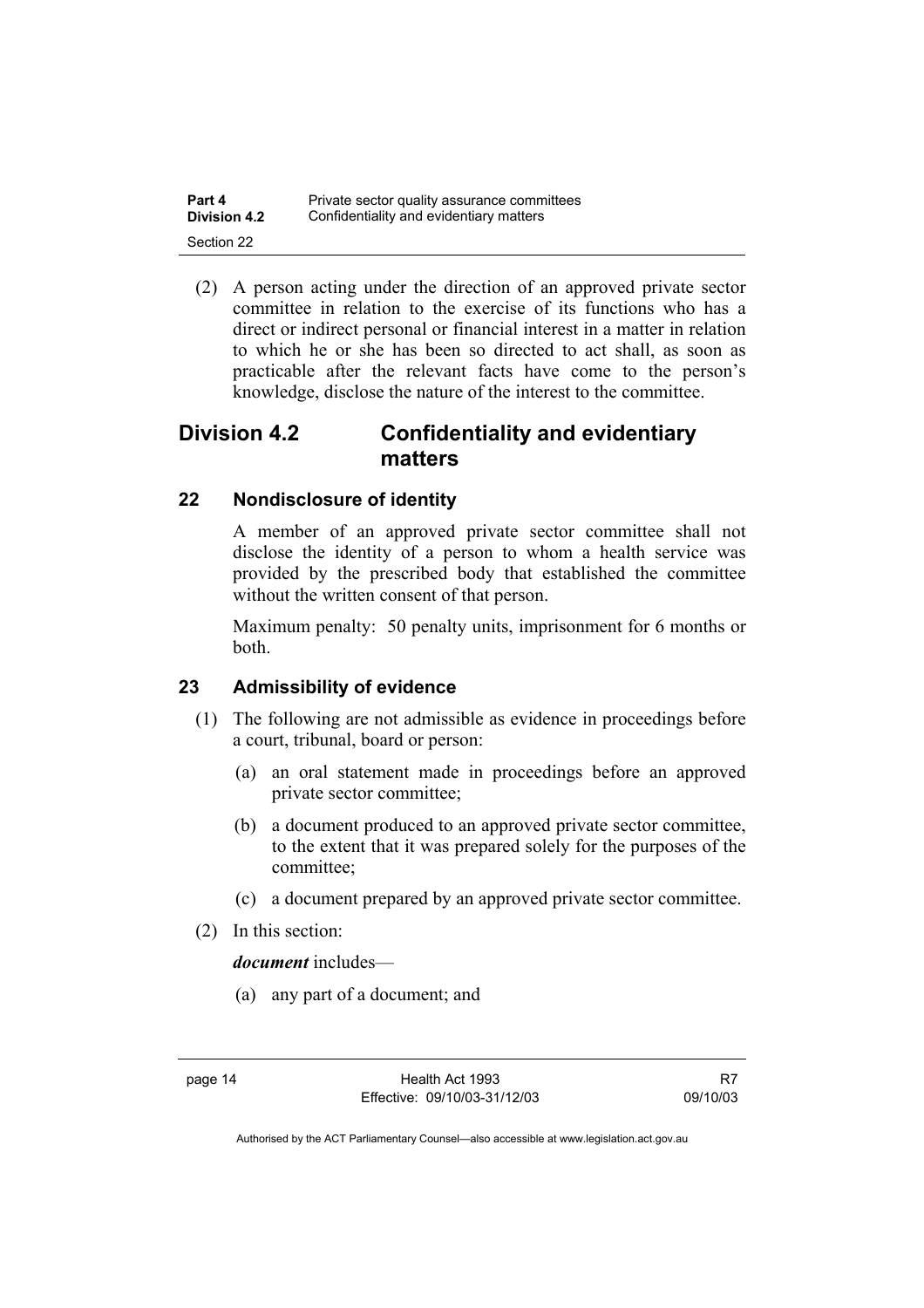- (b) any copy, reproduction or duplicate of a document or of any part of a document; and
- (c) any part of such a copy, reproduction or duplicate.

#### **24 Members not compellable**

A person who is or has been a member of an approved private sector committee is not compellable—

- (a) to produce before a court, tribunal, board or person any document in his or her possession or under his or her control that was created by, or at the request of or solely for the purposes of, such a committee; or
- (b) to divulge or communicate to a court, tribunal, board or person any matter or thing that came to the person's notice in his or her capacity as such a member.

## **25 Protection of members**

- (1) A person who is or has been a member of an approved private sector committee is not liable to an action or other proceedings for or in relation to an act done or omitted to be done in good faith in the exercise or purported exercise of any function given to the person in his or her capacity as such a member.
- (2) Without limiting subsection (1), a person referred to in that subsection has qualified privilege in proceedings for defamation in relation to—
	- (a) any oral or written statement made by that person in the exercise of a function; or
	- (b) the contents of a report or other information published by the committee.
- (3) A person referred to in subsection (1) is entitled to be indemnified by the prescribed body that established the committee against any costs incurred by the person in contesting any action, claim or demand brought or made against the person in relation to any act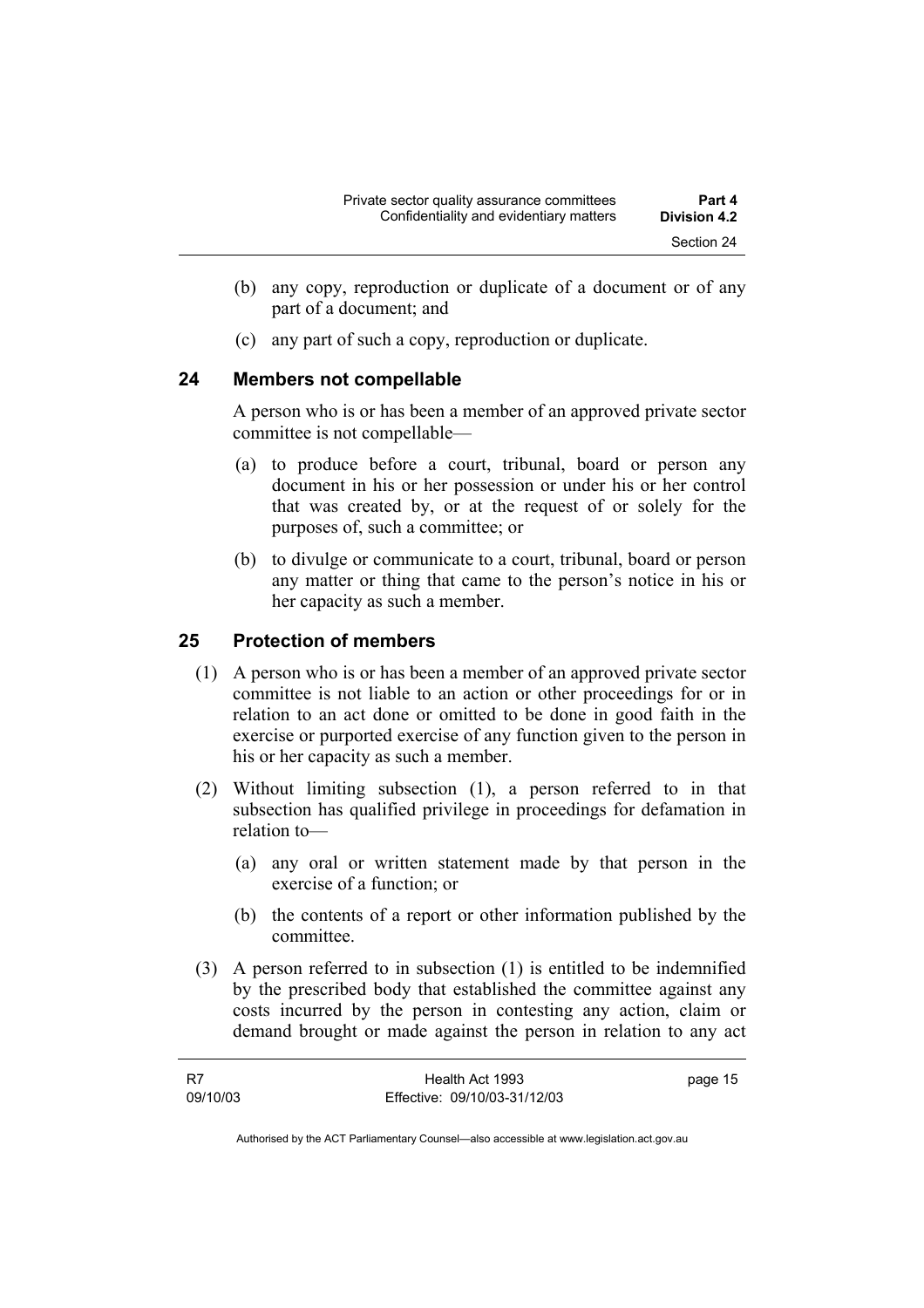| Part 4              | Private sector quality assurance committees |
|---------------------|---------------------------------------------|
| <b>Division 4.2</b> | Confidentiality and evidentiary matters     |
| Section 26          |                                             |

done or omitted to be done in good faith by the person in the exercise or purported exercise of any function given to the person in his or her capacity as such a member.

 (4) Nothing in subsection (1) shall be taken to affect any liability that the relevant prescribed body would, apart from that subsection, have in relation to an act or omission referred to in that subsection.

#### **26 Protection of people assisting committee**

- (1) A person—
	- (a) who is acting or has acted under the direction of an approved private sector committee in relation to the exercise of its functions; and
	- (b) to whom no fee or reward has been paid or is payable for so acting;

is not liable to an action or other proceedings for or in relation to an act done or omitted to be done in good faith when acting, or purporting to act, under the direction of the committee.

- (2) Without limiting subsection (1), a person referred to in that subsection has qualified privilege in proceedings for defamation in relation to—
	- (a) any oral or written statement made by the person when acting, or purporting to act, under the direction of the committee; or
	- (b) the contents of a report or other information provided by the person to the committee.
- (3) A person referred to in subsection (1) is entitled to be indemnified by the prescribed body that established the committee against any costs incurred by the person in contesting any action, claim or demand brought or made against the person in relation to any act done or omitted to be done in good faith by the person when acting, or purporting to act, under the direction of the committee.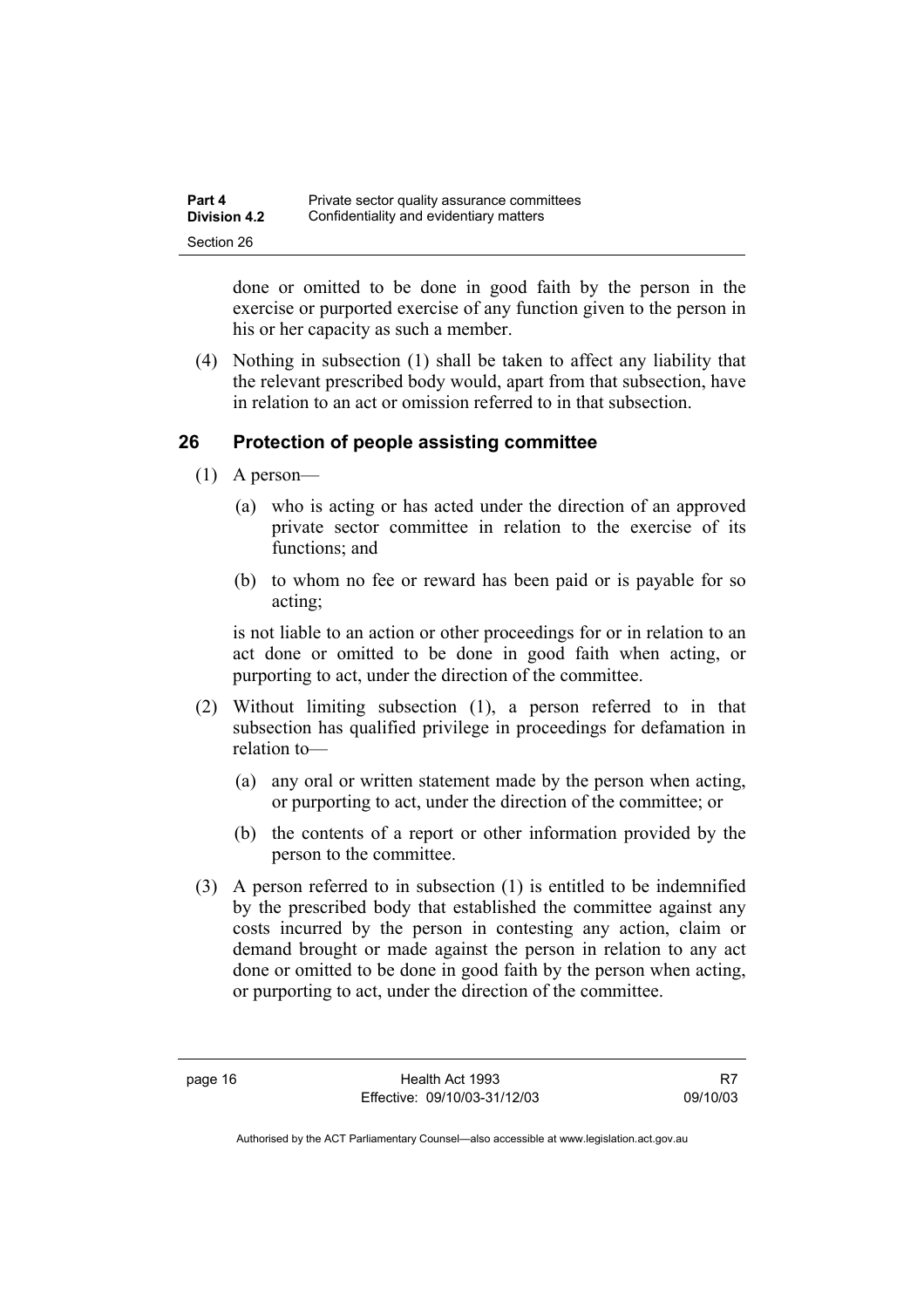| Private sector quality assurance committees | Part 4              |
|---------------------------------------------|---------------------|
| Confidentiality and evidentiary matters     | <b>Division 4.2</b> |
|                                             | Section 26          |

 (4) Nothing in subsection (1) shall be taken to affect any liability that the relevant prescribed body would, apart from that subsection, have in relation to an act or omission referred to in that subsection.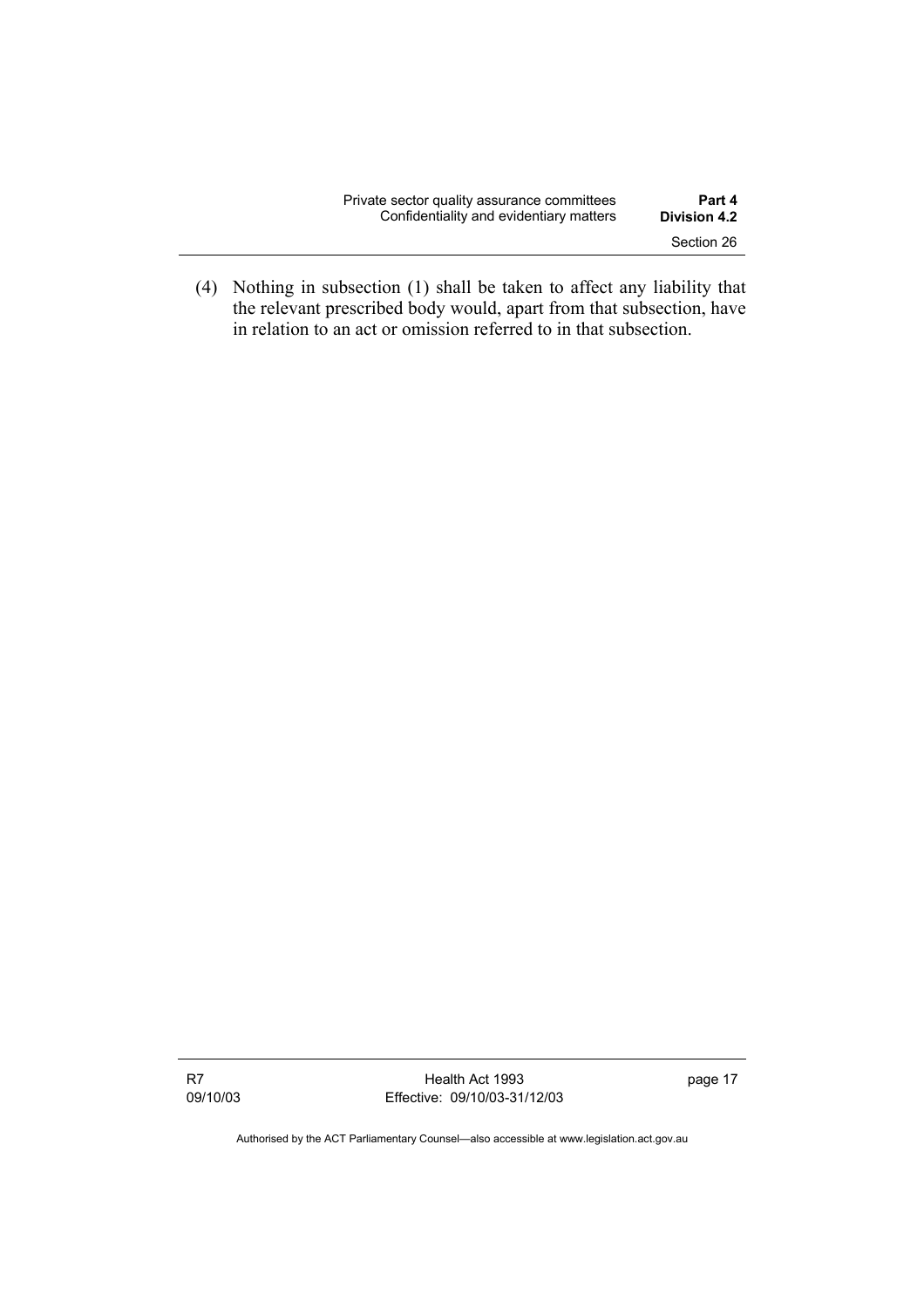#### **Part 5 Clinical privileges**

Section 27

## **Part 5 Clinical privileges**

### **27 Interpretation for pt 5**

A reference in sections 28 (1) and (2) to the *chief executive* includes, if clinical privileges are provided, or a health service provider is engaged, by a Territory authority, a reference to the person having overall responsibility for the control of the facility in which the clinical privileges were provided or the health service provider was engaged.

### **28 Clinical privileges and engagements**

- (1) If an approved public sector committee makes a recommendation to the chief executive that the clinical privileges of a health service provider should be preserved, varied or withdrawn, the chief executive shall consider the committee's recommendation and may make a decision (whether or not in accordance with that recommendation)—
	- (a) preserving; or
	- (b) varying; or
	- (c) withdrawing;

those privileges.

- (2) If an approved public sector committee makes a recommendation to the chief executive that the engagement of a health service provider should be varied, suspended or terminated, the chief executive shall consider the committee's recommendation and may make a decision (whether or not in accordance with that recommendation)—
	- (a) varying the terms and conditions of the engagement; or
	- (b) suspending the engagement for the period the chief executive considers appropriate; or

R7 09/10/03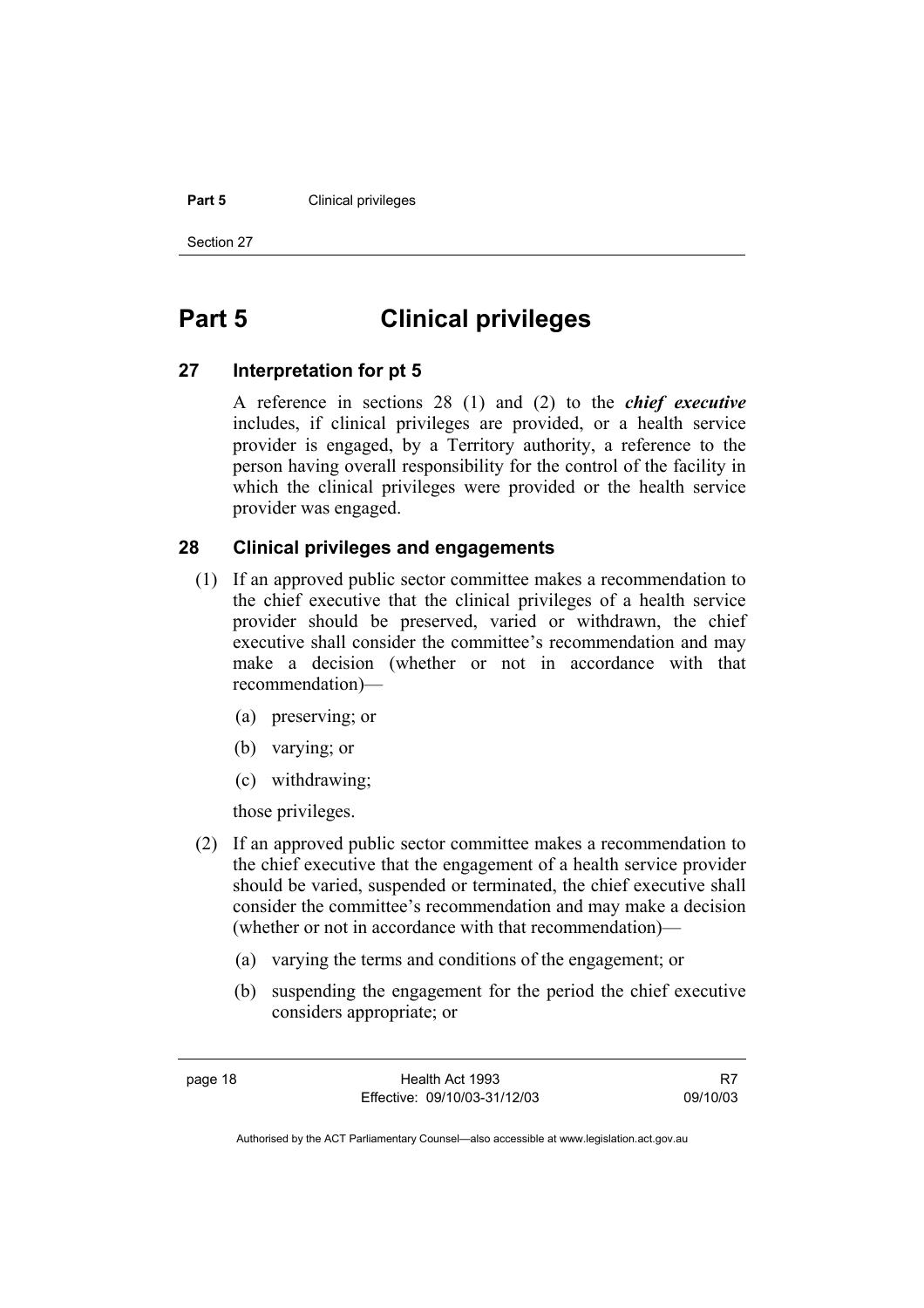(c) terminating the engagement.

### **29 Effect of variation etc**

- (1) A decision under section 28 takes effect—
	- (a) on the date specified in the notice under section 33 (1); or
	- (b) if a date is not so specified—on the day after the health service provider is given the notice.
- (2) An engagement—
	- (a) is suspended for the period specified in the notice under section 33 (1); and
	- (b) shall not be in force during the period for which it is suspended.

#### **30 Application of pt 5 and 6**

This part and part 6 apply in relation to a health service provider notwithstanding any term or condition of the provider's engagement to the contrary.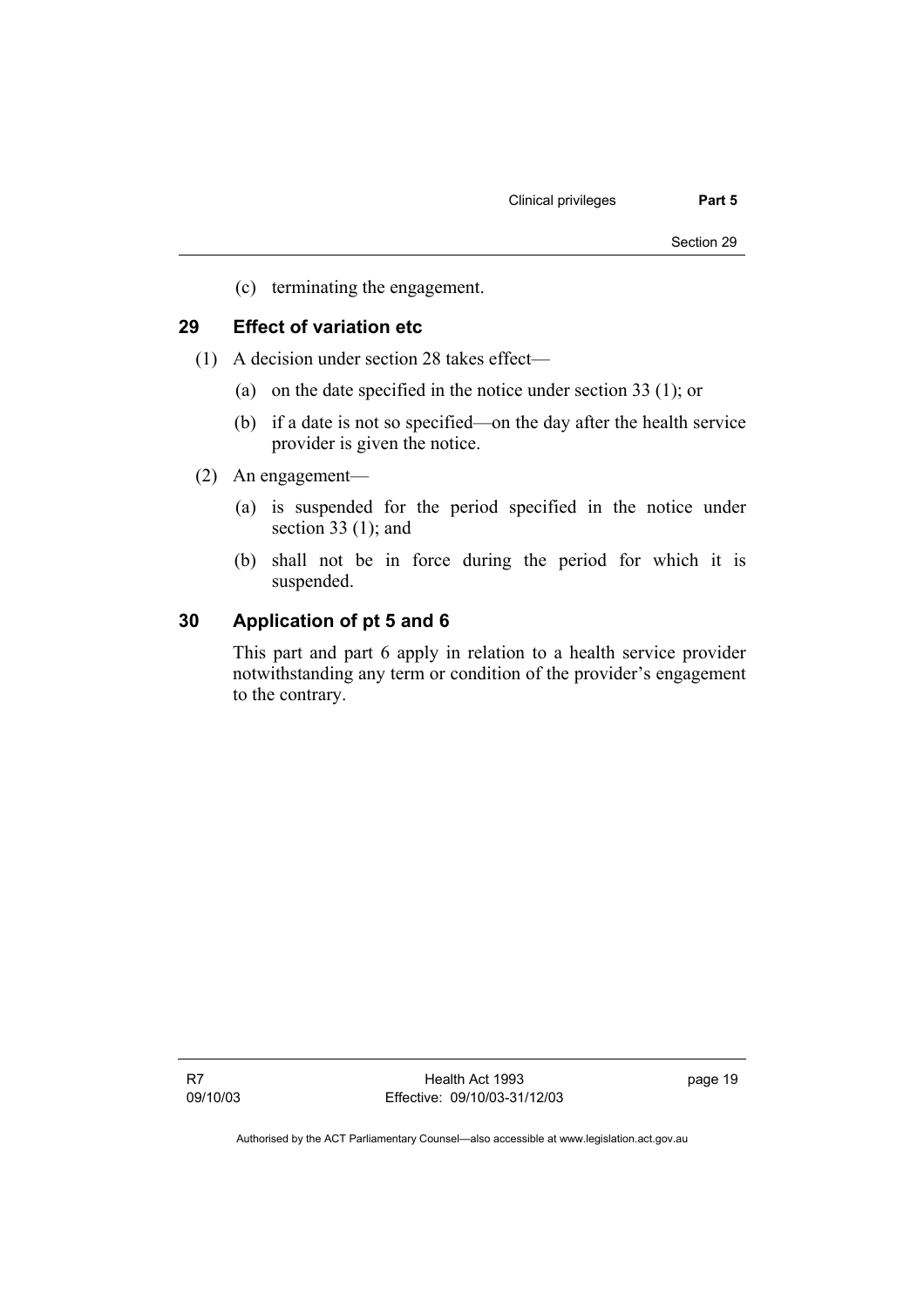#### **Part 6 Administrative review**

Section 31

## **Part 6 Administrative review**

#### **31 Interpretation for pt 6**

A reference in this part to the *chief executive* includes, if clinical privileges are provided, or a health service provider is engaged, by a Territory authority, a reference to the person having overall responsibility for the control of the facility in which the clinical privileges were provided or the health service provider was engaged.

#### **32 Review**

Application may be made to the administrative appeals tribunal for a review of the following decisions:

- (a) a decision of the Minister—
	- (i) refusing to make a declaration under section 19 (1); or
	- (ii) revoking a declaration made under section 19 (1);
- (b) a decision of the chief executive—
	- (i) varying or withdrawing the clinical privileges of a health service provider under section 28 (1); or
	- (ii) varying, suspending or terminating the engagement of a health service provider under section 28 (2).

#### **33 Notification**

- (1) If the Minister makes a decision of a kind referred to in section 32 (a), the Minister shall give written notice of the decision to the prescribed body concerned.
- (2) If the chief executive makes a decision of a kind referred to in section 32 (b), the chief executive shall give written notice of the decision to the health service provider concerned.

page 20 Health Act 1993 Effective: 09/10/03-31/12/03

R7 09/10/03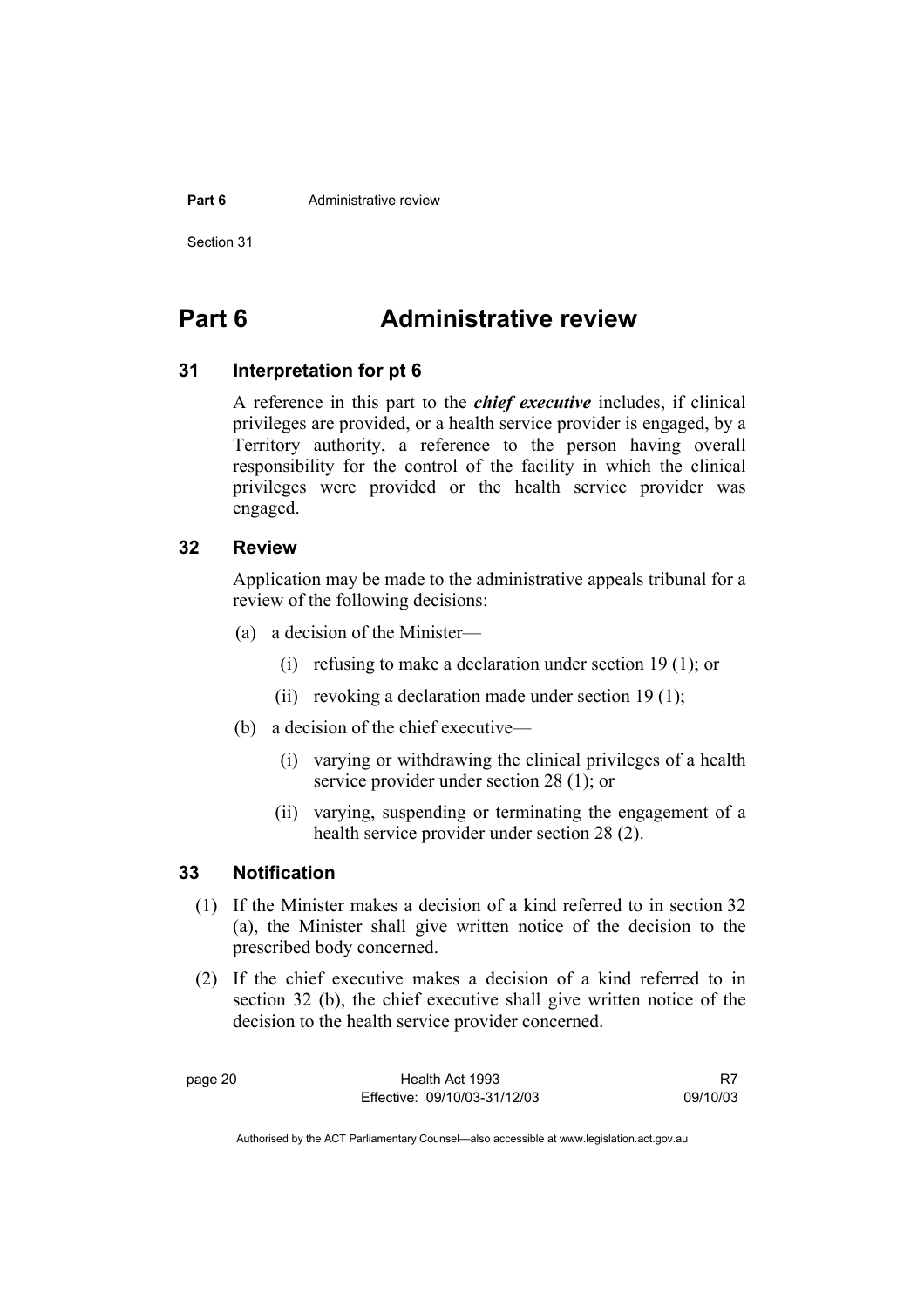#### Administrative review **Part 6**

Section 33

 (3) The notice shall be in accordance with the requirements of the code of practice in force under the *Administrative Appeals Tribunal Act 1989*, section 25B (1).

R7 09/10/03

Health Act 1993 Effective: 09/10/03-31/12/03 page 21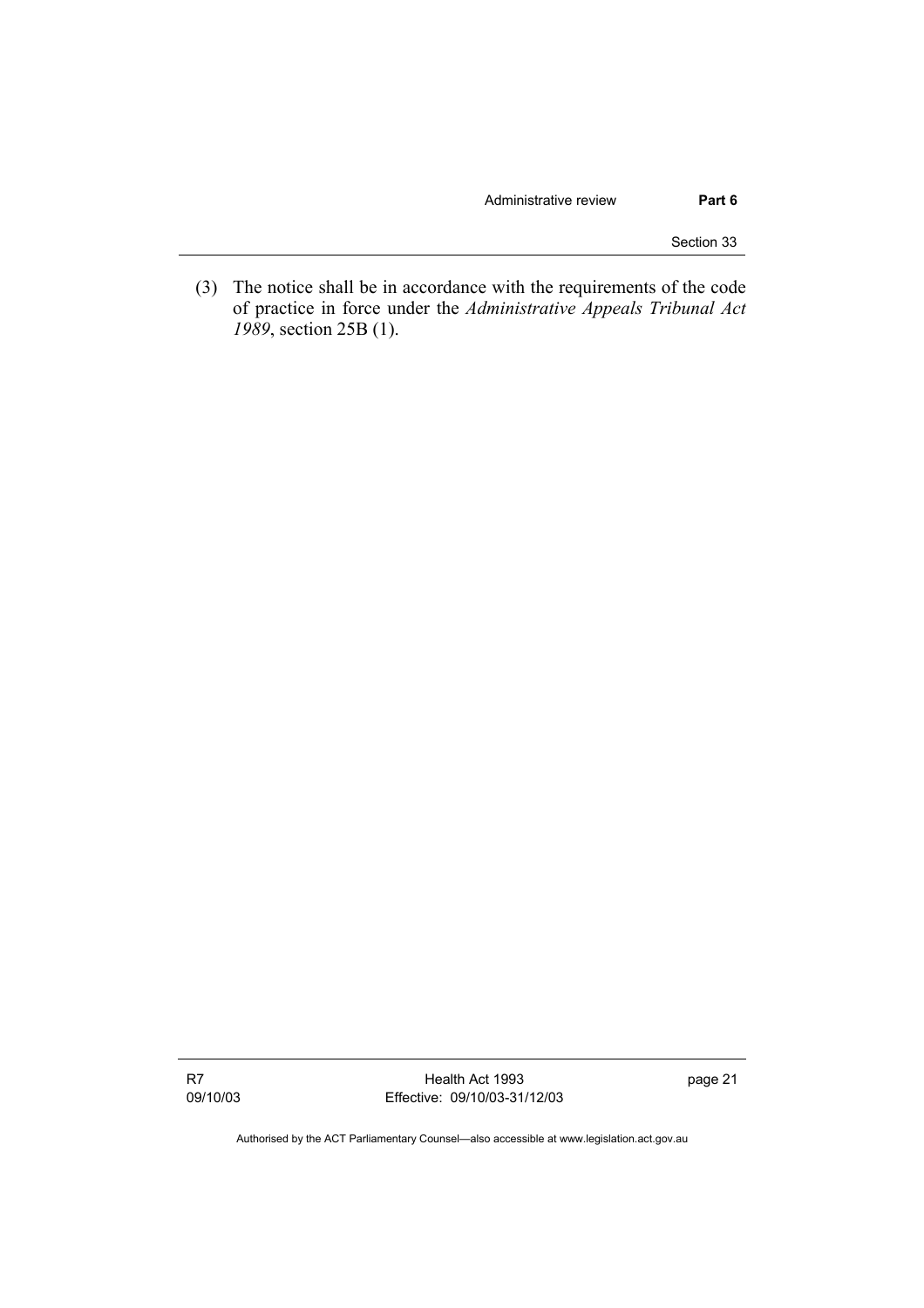**Part 6A VMO** service contracts

Section 33A

## **Part 6A VMO service contracts**

#### **33A Definitions for pt 6A**

In this part:

*authorised representative* means an entity authorised as a representative under section 33F.

*core conditions* means conditions determined under section 33C.

*entity* means a corporation or an unincorporated association.

*negotiating agent* means an entity approved as a negotiating agent under section 33E.

#### *negotiating period*—see section 33D (2).

*practice corporation*, of a VMO, means a corporation that is controlled or conducted by the VMO and by which the VMO conducts his or her practice as a doctor or dentist.

*service contract* means a contract for services, between the Territory and a VMO (or the VMO's practice corporation), under which the VMO is to provide health services to or for the Territory.

*VMO* (visiting medical officer) means a doctor or dentist who is engaged, or who the Territory proposes to engage, under a service contract.

#### **33B Service contracts**

- (1) The Territory must not enter into a service contract unless it includes the core conditions that apply to the contract.
- (2) A service contract entered into in contravention of subsection (1) is void.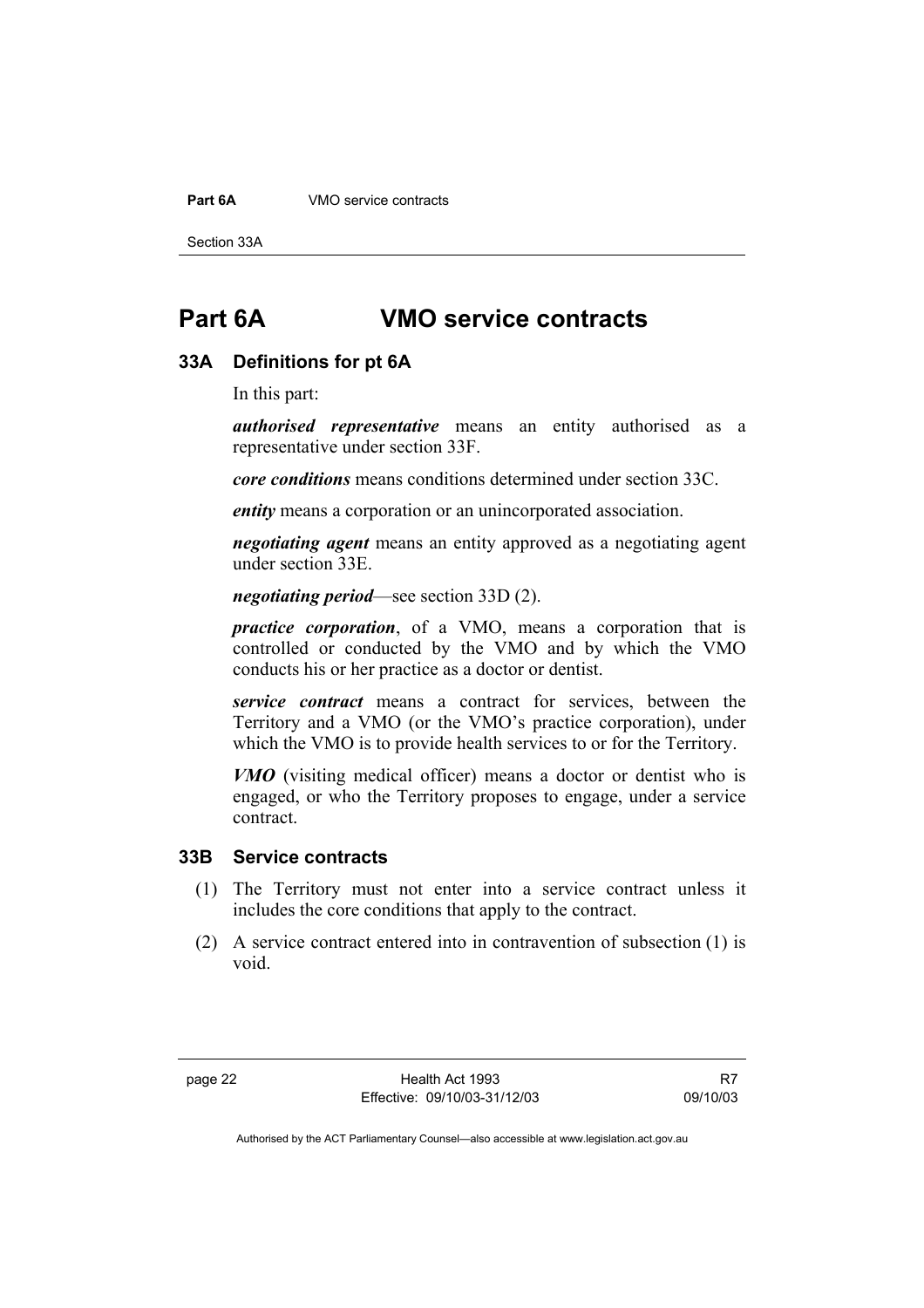VMO service contracts **Part 6A** 

 (3) A condition of a service contract that is inconsistent with a core condition that applies to the contract is void to the extent of the inconsistency.

#### **33C Core conditions**

- (1) The Minister may, in writing, determine core conditions for service contracts.
- (2) The Minister must not determine a condition as a core condition unless the condition has been—
	- (a) agreed in collective negotiations under section 33D; or
	- (b) decided by arbitration under section 33G.
- (3) A determination of core conditions is a notifiable instrument.

*Note* A notifiable instrument must be notified under the Legislation Act.

#### **33D Collective negotiations**

- (1) The Territory may negotiate with a negotiating agent, or negotiating agents, to establish proposed core conditions for service contracts.
- (2) Before beginning collective negotiations, the Minister must determine a period (the *negotiating period*) for the negotiations.
- (3) A negotiating period determined after 31 December 2003 must not be shorter than 3 months unless the parties to the negotiations agree to a shorter negotiating period.
- (4) A determination of a negotiating period is a notifiable instrument.

*Note* A notifiable instrument must be notified under the Legislation Act.

### **33E Negotiating agents**

- (1) The Minister may, in writing, approve an entity as a negotiating agent.
- (2) The Minister must not approve an entity as a negotiating agent unless the Minister is satisfied that—

| - R7     | Health Act 1993              | page 23 |
|----------|------------------------------|---------|
| 09/10/03 | Effective: 09/10/03-31/12/03 |         |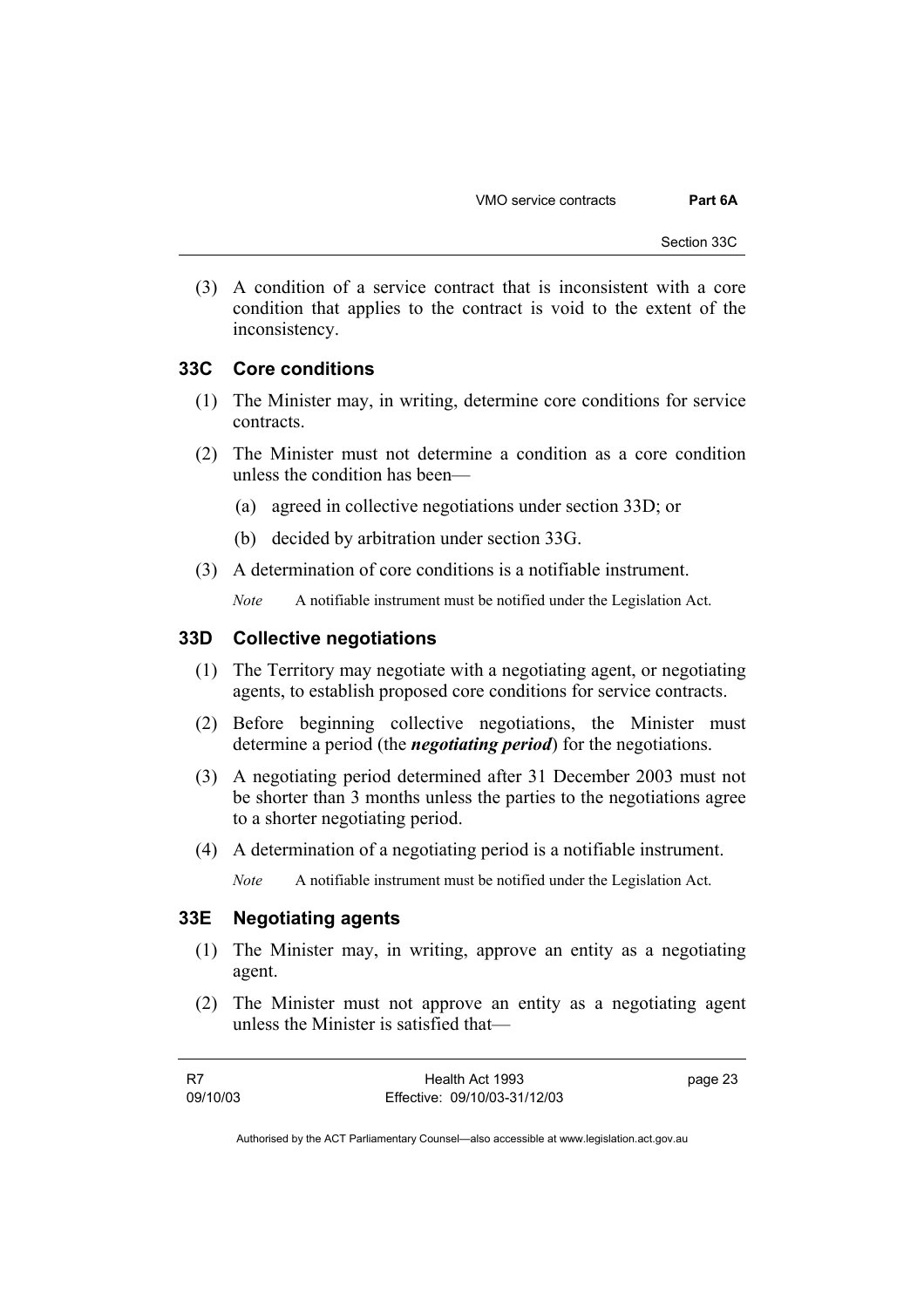#### **Part 6A VMO** service contracts

Section 33E

- (a) the entity is the authorised representative of at least 50 VMOs who, between them, belong to at least 3 of the following categories:
	- (i) physician;
	- (ii) surgeon;
	- (iii) obstetrician and gynaecologist;
	- (iv) anaesthetist;
	- (v) general practitioner or other doctor or dentist; and
- (b) the entity is not disqualified under subsection (3); and
- (c) the entity is otherwise suitable to be a negotiating agent having regard to anything that may reasonably influence that decision, including the following:
	- (i) any criminal or civil court proceedings in which the entity or an executive officer of the entity has been concerned in the previous 10 years;
	- (ii) any levy of execution against the entity or an executive officer of the entity that is not satisfied;
	- (iii) whether an executive officer of the entity has ceased to carry on business, or has been involved in the management of an entity that has ceased to carry on business, with the result that creditors were not fully paid or are unlikely to be fully paid;
- (3) For subsection (2) (b), an entity is disqualified if-
	- (a) the entity, or an executive officer of the entity, has been convicted, in the ACT or elsewhere, of—
		- (i) an offence punishable by imprisonment for longer than 1 year; or
		- (ii) an offence that involves dishonesty and is punishable by imprisonment for 3 months or longer; or

| page 24 | Health Act 1993              |          |
|---------|------------------------------|----------|
|         | Effective: 09/10/03-31/12/03 | 09/10/03 |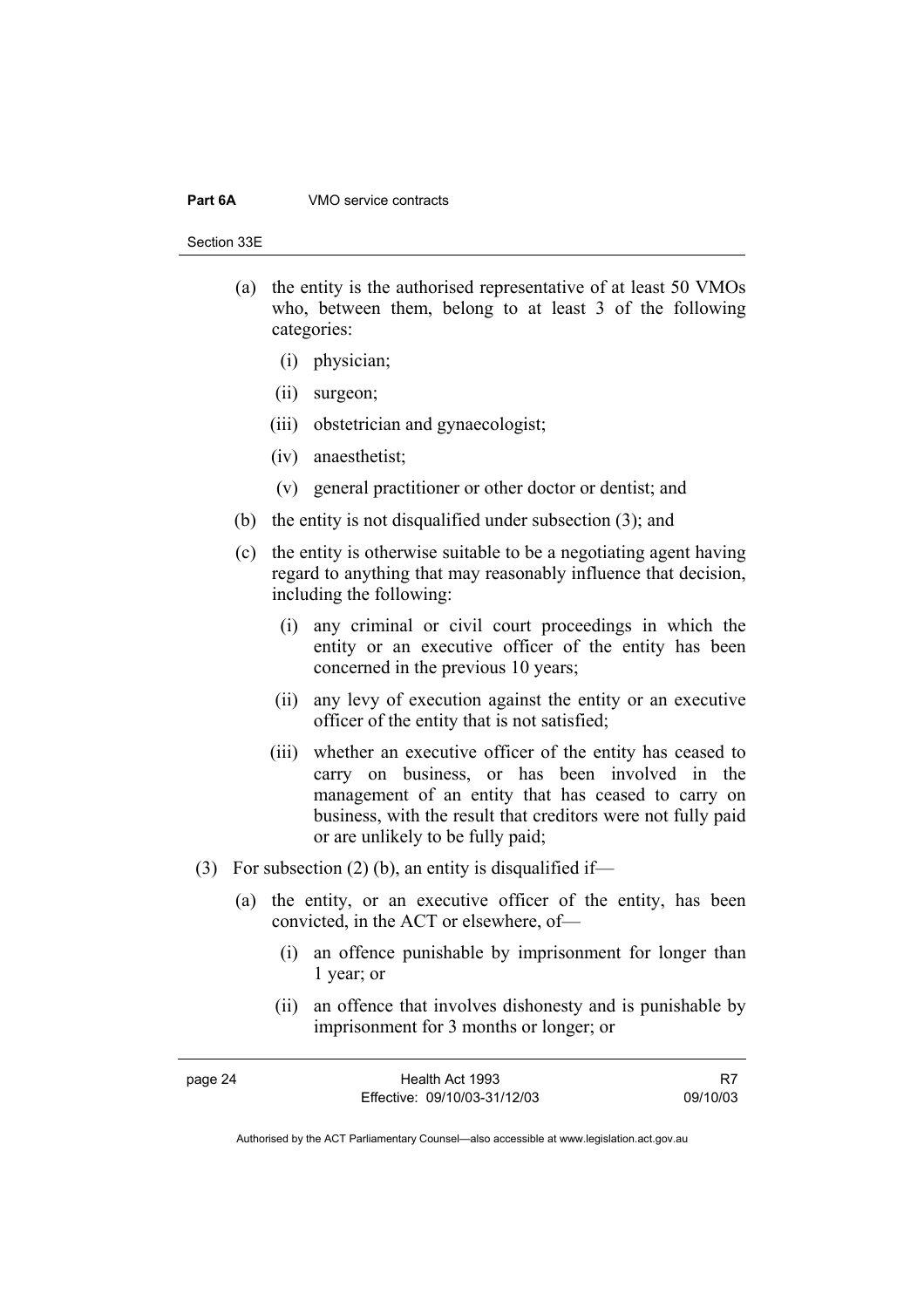VMO service contracts **Part 6A** 

- (b) the entity has a receiver, receiver and manager, or provisional liquidator appointed over part or all of its affairs, or is otherwise under external administration; or
- (c) the entity is insolvent, enters into voluntary administration or makes an arrangement with its creditors or takes the benefit of any law for the relief of insolvent debtors; or
- (d) any of the following apply to an executive officer of the entity:
	- (i) the executive officer has been disqualified under the Corporations Act from managing a corporation;
	- (ii) the executive officer is an undischarged bankrupt under the law of Australia or elsewhere;
	- (iii) the executive officer has executed a deed or arrangement under the *Bankruptcy Act 1966* (Cwlth) (or a similar law of an external Territory or foreign country) and the terms of the deed have not been fully complied with;
	- (iv) the executive officer's creditors have accepted a composition under that Act (or a similar law of an external Territory or foreign country) and final payment has not been made under the composition.
- (4) In this section:

*executive officer*, of an entity, means a person, by whatever name called, and whether or not the person is a director of the entity, who is concerned with or takes part in the management of the entity.

#### **33F Authorised representatives**

- (1) A VMO may, in writing, authorise 1 entity to represent the VMO in collective negotiations under section 33D.
	- *Note* If a form is approved under s 37A for an authorisation, the form must be used.
- (2) The authorisation must nominate 1 of the categories mentioned in section 33E (2) (a) as the category to which the VMO belongs.

| R7       | Health Act 1993              | page 25 |
|----------|------------------------------|---------|
| 09/10/03 | Effective: 09/10/03-31/12/03 |         |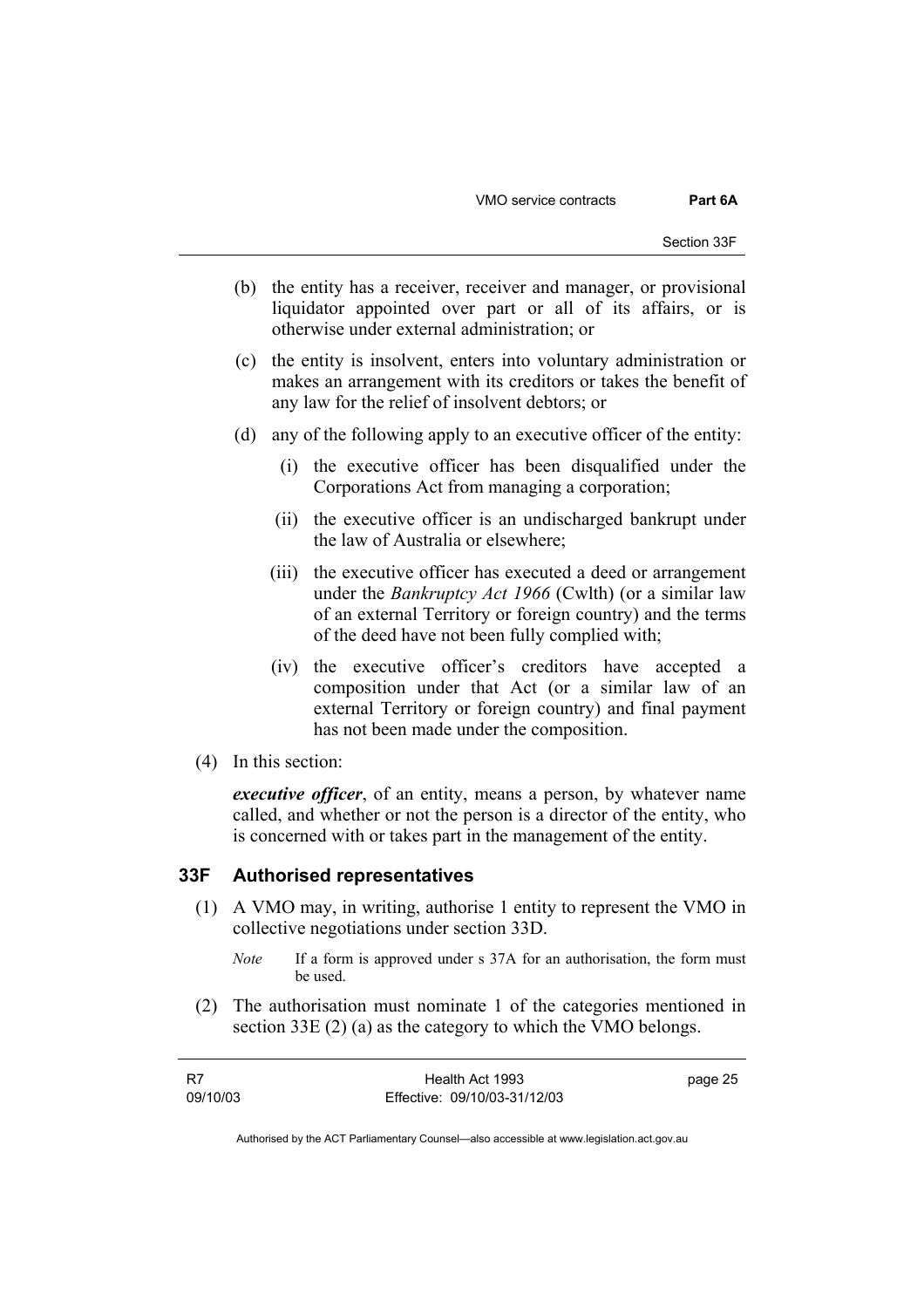#### **Part 6A VMO** service contracts

Section 33G

#### **33G Arbitration**

- (1) This section applies if agreement is not reached in collective negotiations between the Territory and a negotiating agent or negotiating agents in relation to a matter before the end of the negotiating period.
- (2) Unless resolved by mediation beforehand, the matter must be decided by arbitration.
- (3) The arbitration must be conducted under the *Commercial Arbitration Act 1986* and in accordance with principles and rules determined, in writing, by the Minister.
- (4) That Act applies to the arbitration as if the determined principles and rules were an arbitration agreement between the Territory and the negotiating agent or negotiating agents.
- (5) The principles and rules—
	- (a) must be determined by the Minister having regard to the objective of improving the efficiency, effectiveness and quality of health services, and other public interest considerations; and
	- (b) must include a requirement that the arbitrator has appropriate experience, including in determining industrial awards; and
	- (c) must be fair and reasonable.
- (6) A determination of principles and rules for arbitration is a notifiable instrument.

*Note* A notifiable instrument must be notified under the Legislation Act.

#### **33H Trade Practices Act authorisation**

For the *Trade Practices Act 1974* (Cwlth) and the Competition Code of the ACT, the following are authorised:

 (a) collective negotiations between the Territory and an approved negotiating agent, or approved negotiating agents, under this part;

R7 09/10/03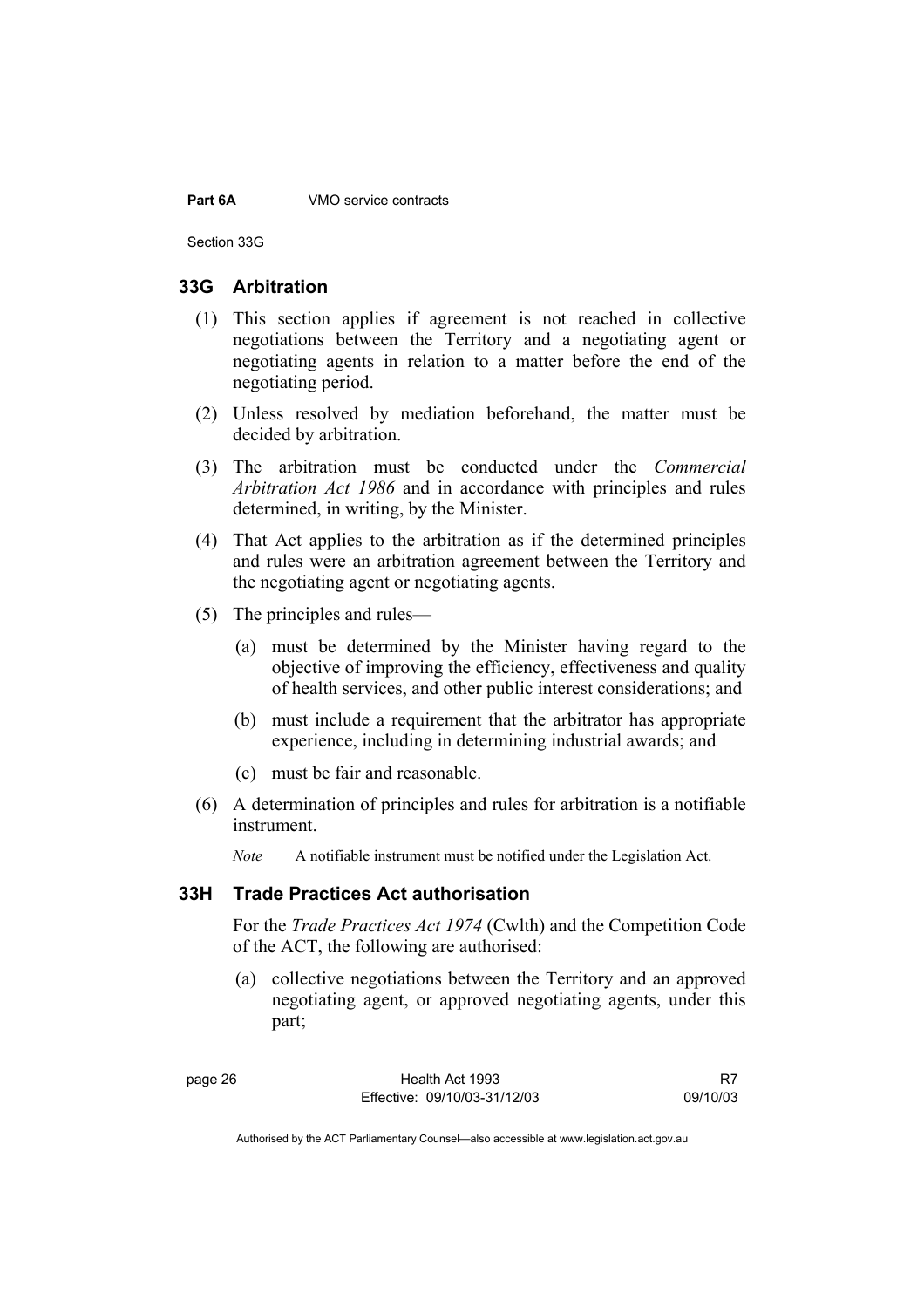#### VMO service contracts **Part 6A**

Section 33H

- (b) the conditions agreed in those negotiations;
- (c) service contracts containing core conditions;
- (d) everything done under a service contract.

R7 09/10/03

Health Act 1993 Effective: 09/10/03-31/12/03 page 27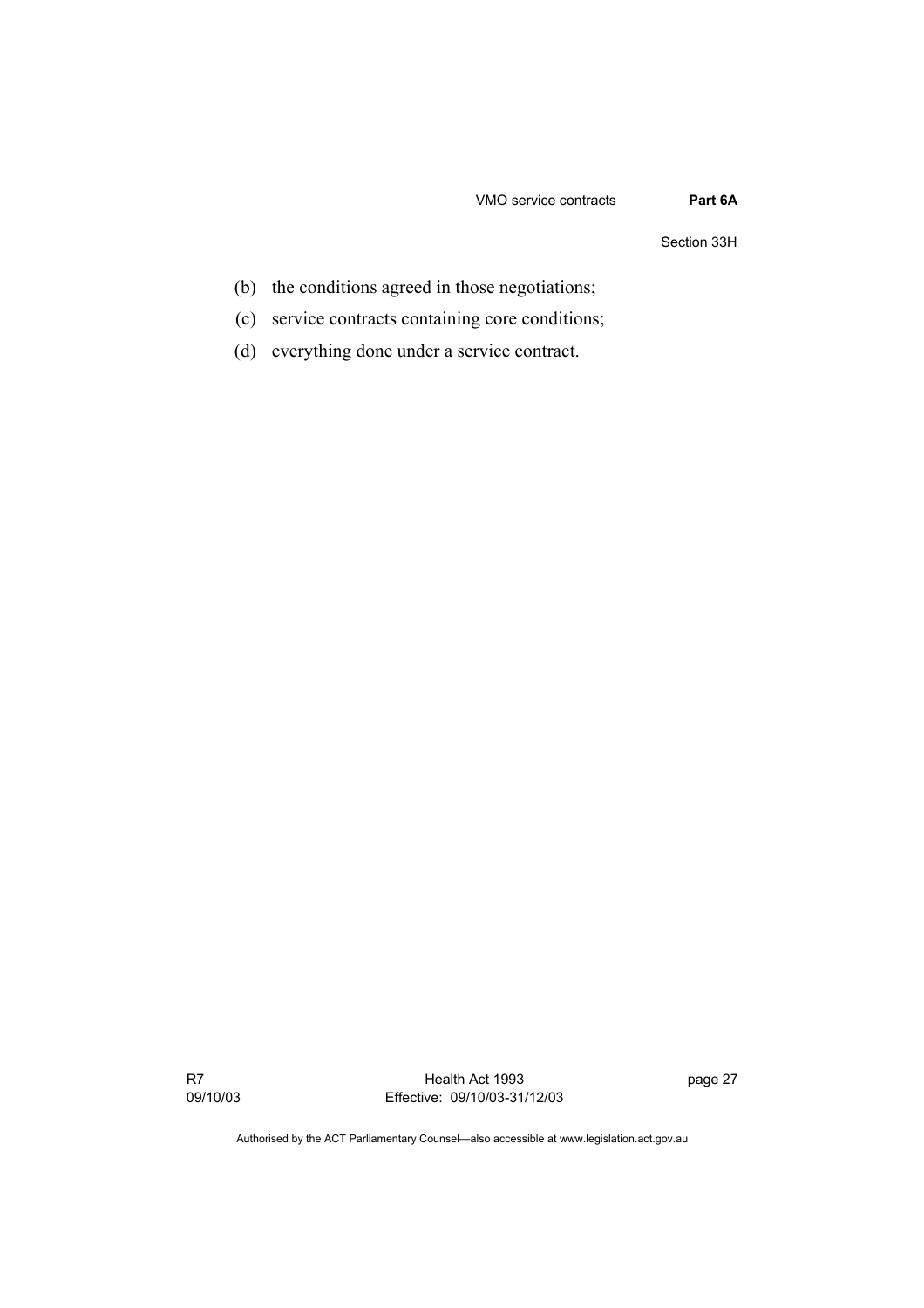#### **Part 7** Miscellaneous

Section 34

## **Part 7 Miscellaneous**

#### **34 Release of confidential information**

- (1) The person responsible for the day-to-day control of a health facility, or another person authorised in writing by him or her for the purpose, may release confidential information only to the Health Insurance Commission established by the *Health Insurance Commission Act 1973* (Cwlth) or the auditor-general—
	- (a) if satisfied that the release will assist in the prevention or detection of fraud; and
	- (b) if the Minister consents in writing to the release.
- (2) In this section:

*confidential information* means information relating to the provision of health services by a health service provider at a health facility.

#### **35 References to Health and Community Care Service**

- (1) In any Act, instrument made under an Act, contract or other document, a reference to the *Health and Community Care Service* is, for the application of that Act, instrument, contract or other document after the commencement of this section, a reference to the Territory.
- (2) In this section:

*Health and Community Care Service* means the Australian Capital Territory Health and Community Care Service established by the *Health and Community Care Services Act 1996* (repealed).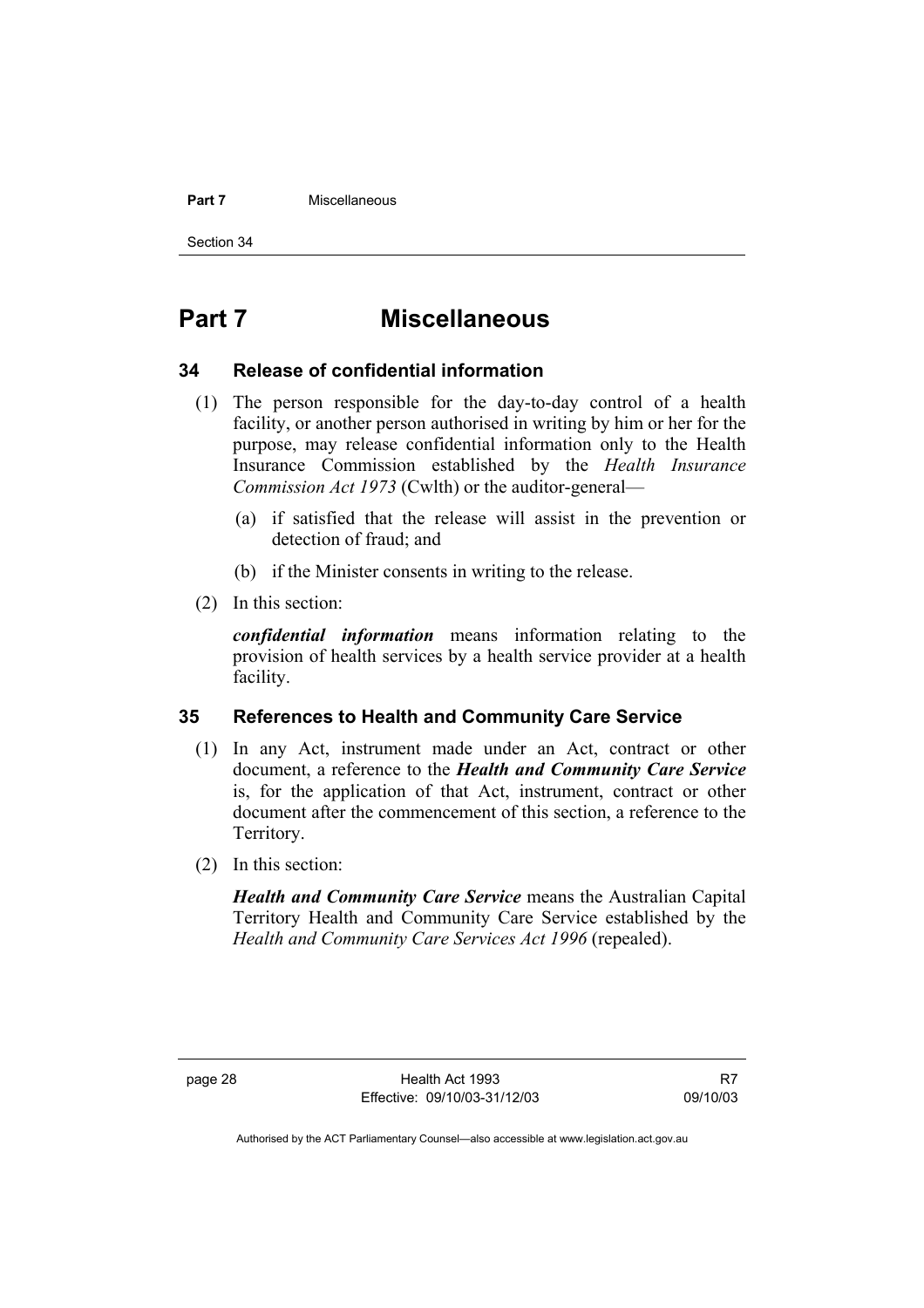#### **36 Determination of fees**

- (1) The Minister may, in writing, determine fees for this Act.
	- *Note* The Legislation Act contains provisions about the making of determinations and regulations relating to fees (see pt 6.3)
- (2) Without limiting subsection (1), the Minister may determine fees in relation to the provision of health and community care services.
- (3) A determination is a disallowable instrument.
	- *Note* A disallowable instrument must be notified, and presented to the Legislative Assembly, under the Legislation Act.
- (4) A determination may adopt a Commonwealth law or a health benefits agreement (or a provision of a Commonwealth law or health benefits agreement) as in force from time to time.
	- *Note 1* The text of an applied, adopted or incorporated law or instrument, whether applied as in force from time to time or at a particular time, is taken to be a notifiable instrument if the operation of the Legislation Act, s 47 (5) or (6) is not disapplied (see s 47 (7)).
	- *Note 2* A notifiable instrument must be notified under the Legislation Act.
- (5) In this section:

*Commonwealth law* means a Commonwealth Act, or any regulations, rules, ordinance or disallowable instrument under a Commonwealth Act.

*disallowable instrument*, for a Commonwealth Act, means a disallowable instrument under the *Acts Interpretation Act 1901* (Cwlth), section 46A.

*health benefits agreement* means an agreement between the Territory and an entity that provides health benefits to contributors of a health benefits fund conducted by the entity.

page 29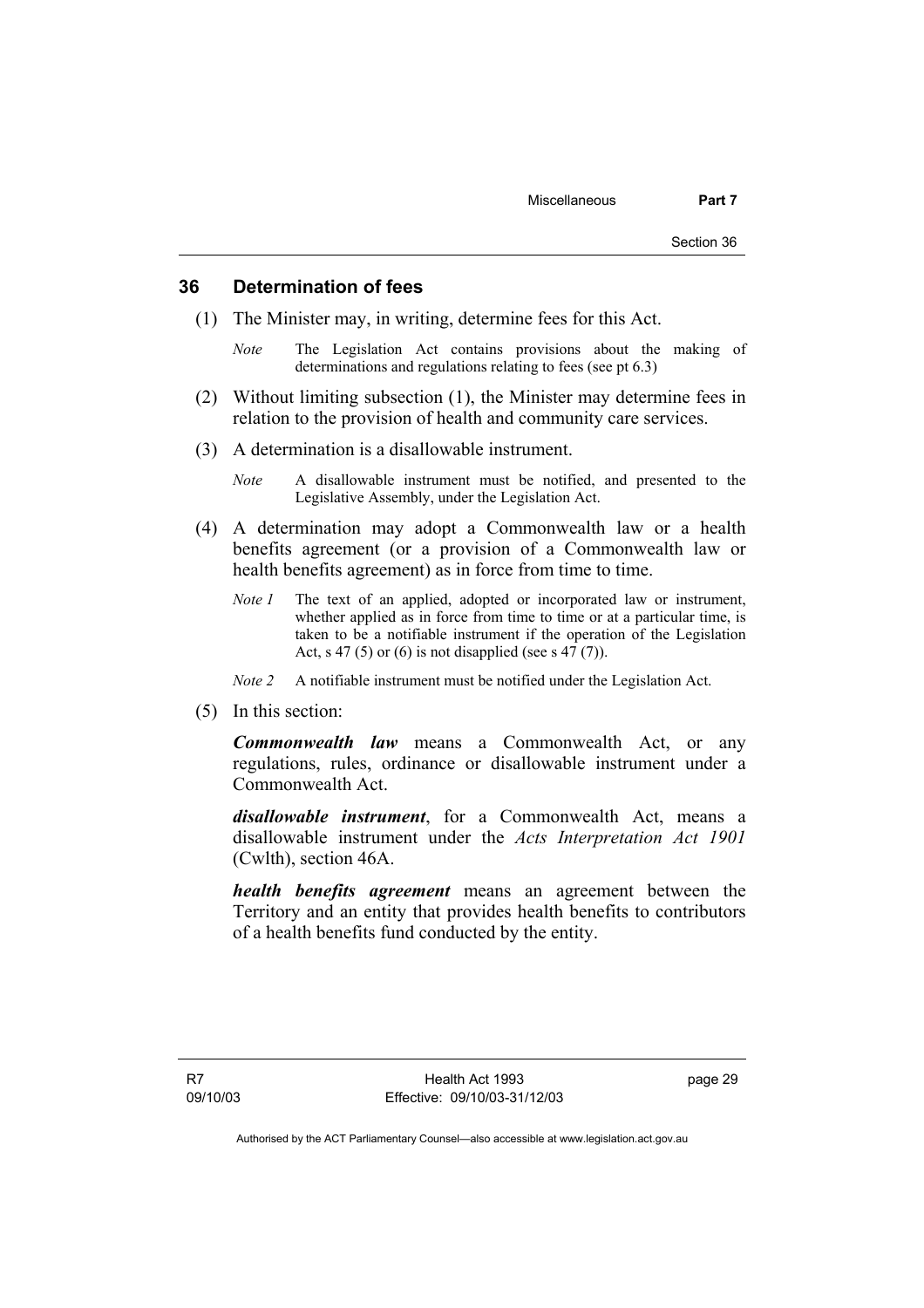#### **Part 7 Miscellaneous**

Section 37

### **37 Payment of fees and interest**

- (1) A fee is payable to the Territory on or before the payment date.
- (2) If an amount for a fee remains unpaid after the payment date, in addition to that amount, interest calculated on the aggregate amount at the rate determined in writing by the Minister is payable to the Territory in relation to every month or part of a month that the aggregate amount remains unpaid.
- (3) A determination is a disallowable instrument.

*Note* A disallowable instrument must be notified, and presented to the Legislative Assembly, under the Legislation Act.

(4) In this section:

*aggregate amount*, for a month, means the total of—

- (a) the amount of the fee; and
- (b) the amount of interest;

remaining unpaid at the end of the previous month.

*payment date*, for a fee, means the 28th day after the day when the account for the fee was issued.

#### **37A Approved forms**

- (1) The Minister may, in writing, approve forms for this Act.
- (2) If the Minister approves a form for a particular purpose, the form must be used for that purpose.

*Note* For other provisions about forms, see Legislation Act, s 255.

- (3) An approved form is a notifiable instrument.
	- *Note* A notifiable instrument must be notified under the Legislation Act.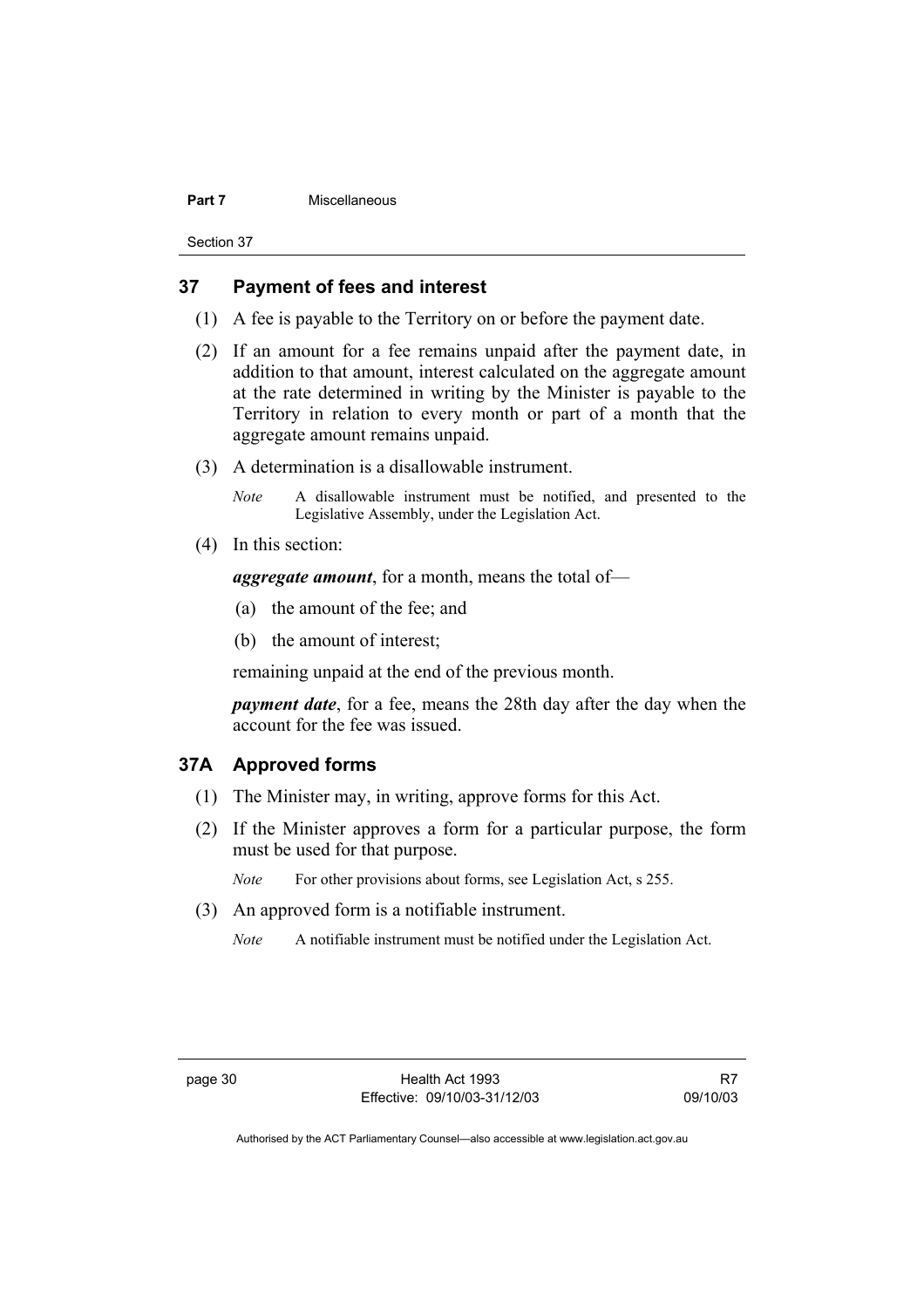Section 38

## **38 Regulation-making power**

The Executive may make regulations for this Act.

*Note* Regulations must be notified, and presented to the Legislative Assembly, under the Legislation Act.

R7 09/10/03

Health Act 1993 Effective: 09/10/03-31/12/03 page 31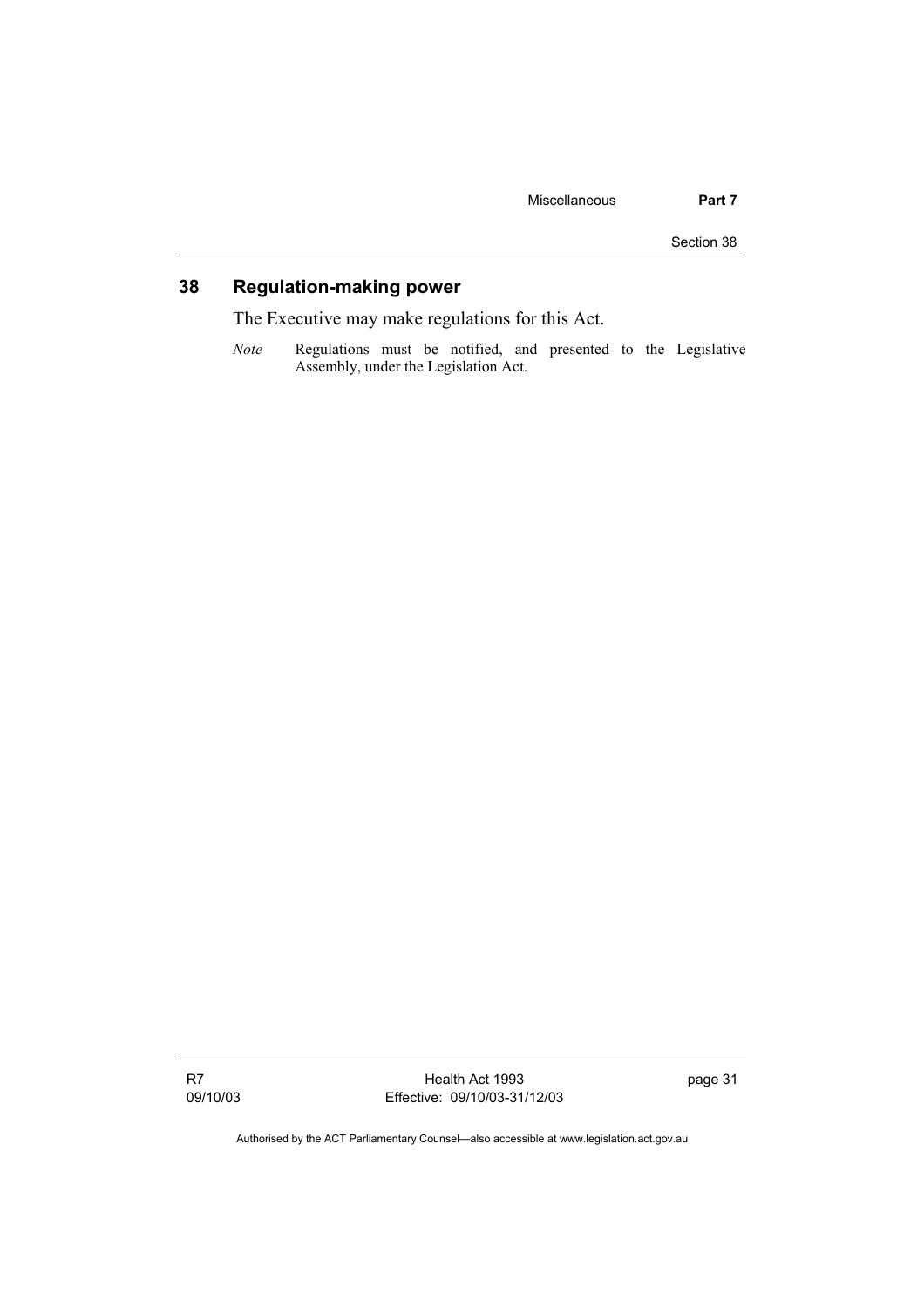## **Part 8 Transitional provisions for repeal of Health and Community Care Services Act 1996**

#### **39 Definitions for pt 8**

In this part:

*repealed Act* means the *Health and Community Care Services Act 1996* (repealed).

*service* means the Australian Capital Territory Health and Community Care Service established under the repealed Act.

#### **40 Transfer of assets, rights and liabilities**

On the commencement of this part, all assets, rights and liabilities of the service vest in the Territory.

#### **41 Registration of changes in ownership of certain assets**

- (1) This section applies if—
	- (a) an asset, including an interest in land, vests in the Territory under section 40; and
	- (b) information about ownership of the asset may be entered in a statutory property register.
- (2) On application by the chief executive, a person responsible for the statutory property register must make the entries in the register and do anything else that is necessary or desirable to reflect the operation of section 40.
- (3) The evidentiary value of a statutory property register is not affected  $by-$ 
	- (a) the making of an entry under this section; or

page 32

| Health Act 1993              | R7       |
|------------------------------|----------|
| Effective: 09/10/03-31/12/03 | 09/10/03 |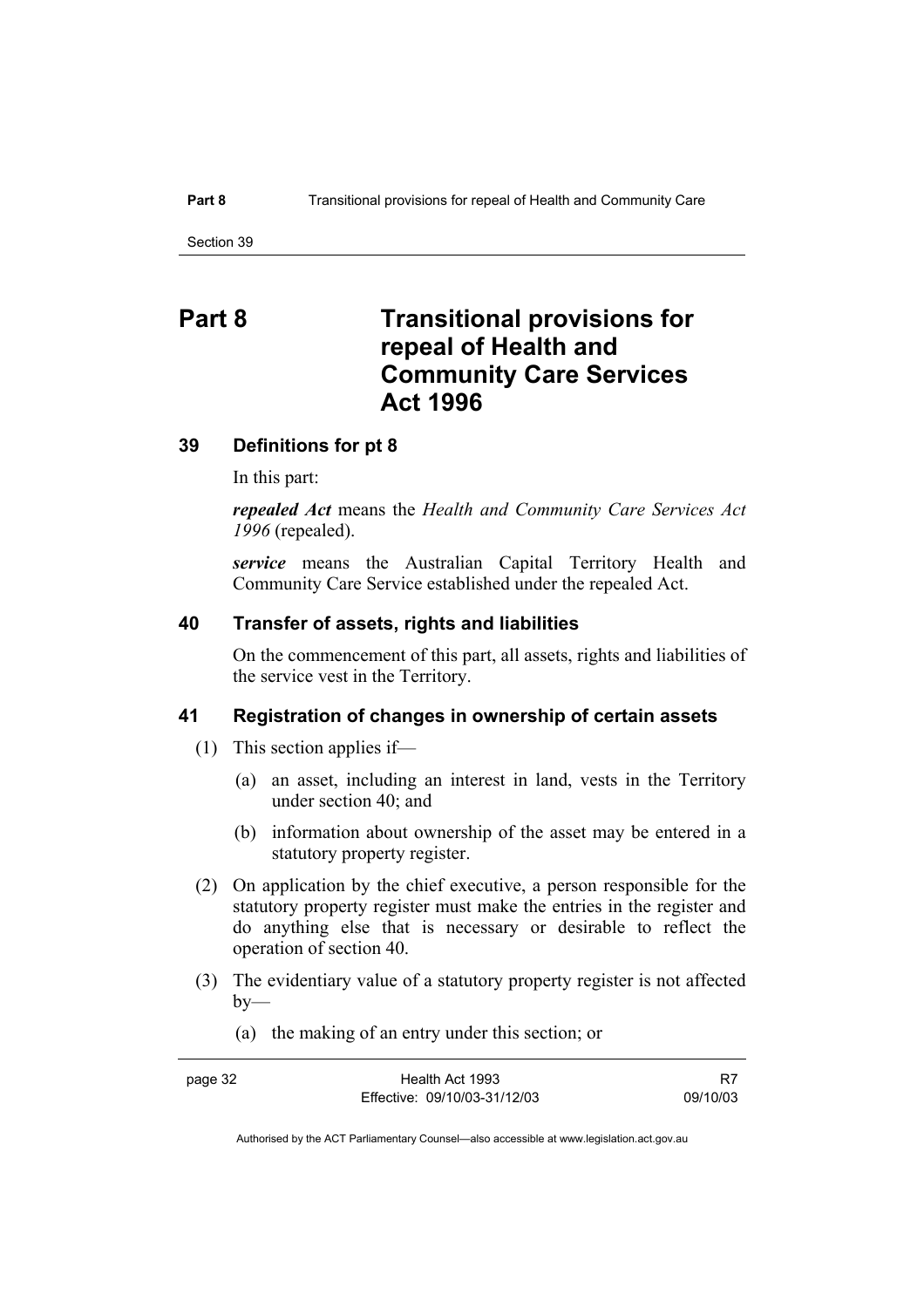Section 42

- (b) the failure to make an entry under this section; or
- (c) the failure by the chief executive to make an application under this section.
- (4) In this section:

*statutory property register* means a register kept under a Territory law, or a law of the Commonwealth, a State or another Territory, for recording ownership of property (including interests in property) if—

- (a) title to the property is passed by registration in the register of ownership of the property; or
- (b) the owner of an interest in the property may lose the interest if the interest is not registered in the register.

#### **Examples**

- 1 the register of land titles kept under the *Land Titles Act 1925*, section 43
- 2 the register of interests in goods mentioned in the *Sale of Motor Vehicles Act 1977*, part 4A
- *Note* An example is part of the Act, is not exhaustive and may extend, but does not limit, the meaning of the provision in which it appears (see Legislation Act, s 126 and s 132).

#### **42 Proceedings and evidence**

- (1) For a proceeding begun before the commencement of this part and to which the service is a party, the Territory is substituted as a party.
- (2) If, before the commencement of this part—
	- (a) a cause of action had accrued against the service; and
	- (b) proceedings had not begun in relation to the cause of action; and
	- (c) the limitation period for the cause of action had not ended;

proceedings may be brought against the Territory.

page 33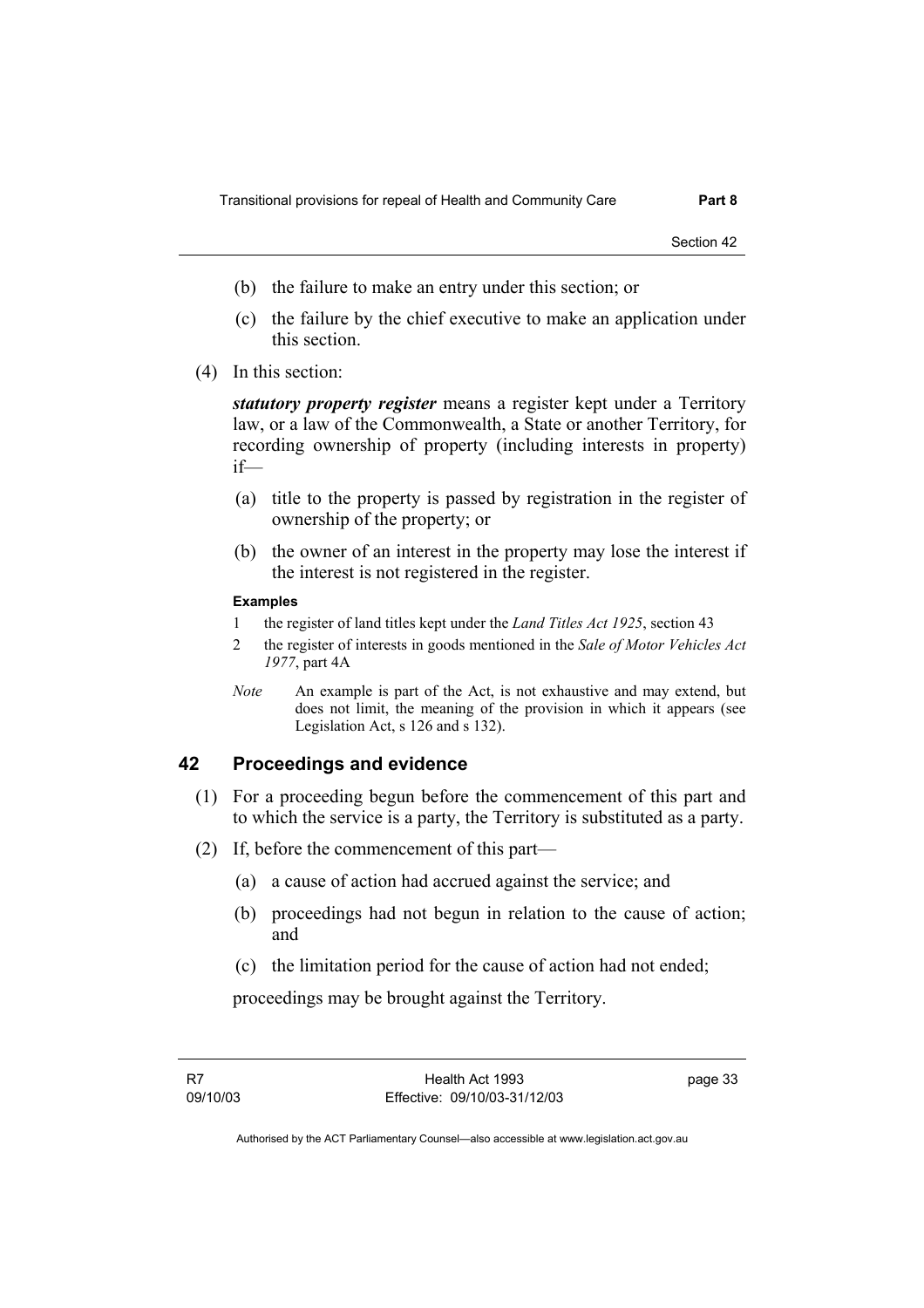- (3) The *Limitation Act 1985,* part 3 applies to the beginning of a proceeding by or against the Territory as if the cause of action had been accrued by, or had accrued against, the Territory.
- (4) The court or other entity in which, or before which, a proceeding has been begun or continued under this section may give directions about the proceeding.
- (5) Any evidence that, apart from the repeal of the *Health and Community Care Services Act 1996*, would have been admissible for or against the service is admissible for or against the Territory.
- (6) In this section:

*proceeding* includes a proceeding by way of appeal or review (including review under the *Ombudsman Act 1989*) or any other civil proceeding in relation to an asset, right or liability vested in the Territory under section 40.

#### **43 Continuation of determinations**

- (1) The determination in effect under the repealed Act, section 32 (Fees and charges for health and community care services) immediately before the commencement of this part has effect as if it were a determination made under this Act, section 36 (Determination of fees) until the earlier of—
	- (a) the commencement of a determination made under this Act, section 36; and
	- (b) the end of 3 months after the commencement of this part.
- (2) The determination in effect under the repealed Act, section 33 (Payment of fees, charges and interest) immediately before the commencement of this part has effect as if it were a determination made under this Act, section 37 (Payment of fees and interest) until the earlier of—
	- (a) the commencement of a determination made under this Act, section 37; and

R7 09/10/03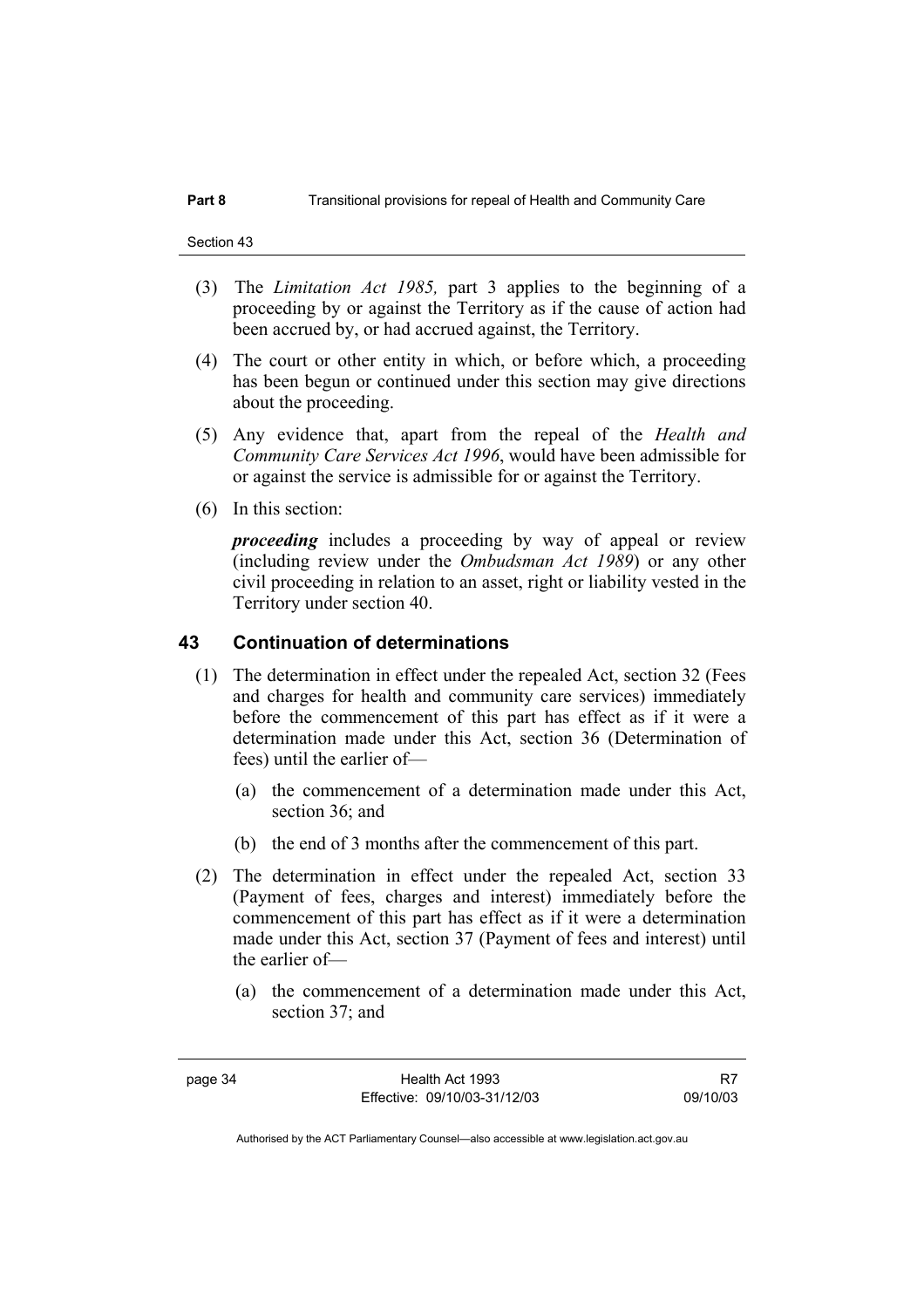Section 44

(b) the end of 3 months after the commencement of this part.

### **44 Transitional regulations**

- (1) The regulations may prescribe savings or transitional matters necessary or convenient to be prescribed because of the enactment of the *Health and Community Care Services (Repeal and Consequential Amendments) Act 2002*.
- (2) Regulations made for this section must not be taken to be inconsistent with this Act so far as they can operate concurrently with this Act.
- (3) This section is additional to, and does not limit, section 45.

### **45 Modification of pt 8's operation**

The regulations may modify this part to make provision in relation to any matter that, in the Executive's opinion, is not adequately dealt with in this part.

#### **46 Expiry of pt 8**

- (1) This part expires 1 year after the day it commences.
- (2) To prevent doubt, this part is declared to be a law to which the *Legislation Act 2001*, section 88 (Repeal does not end transitional or validating effect etc) applies.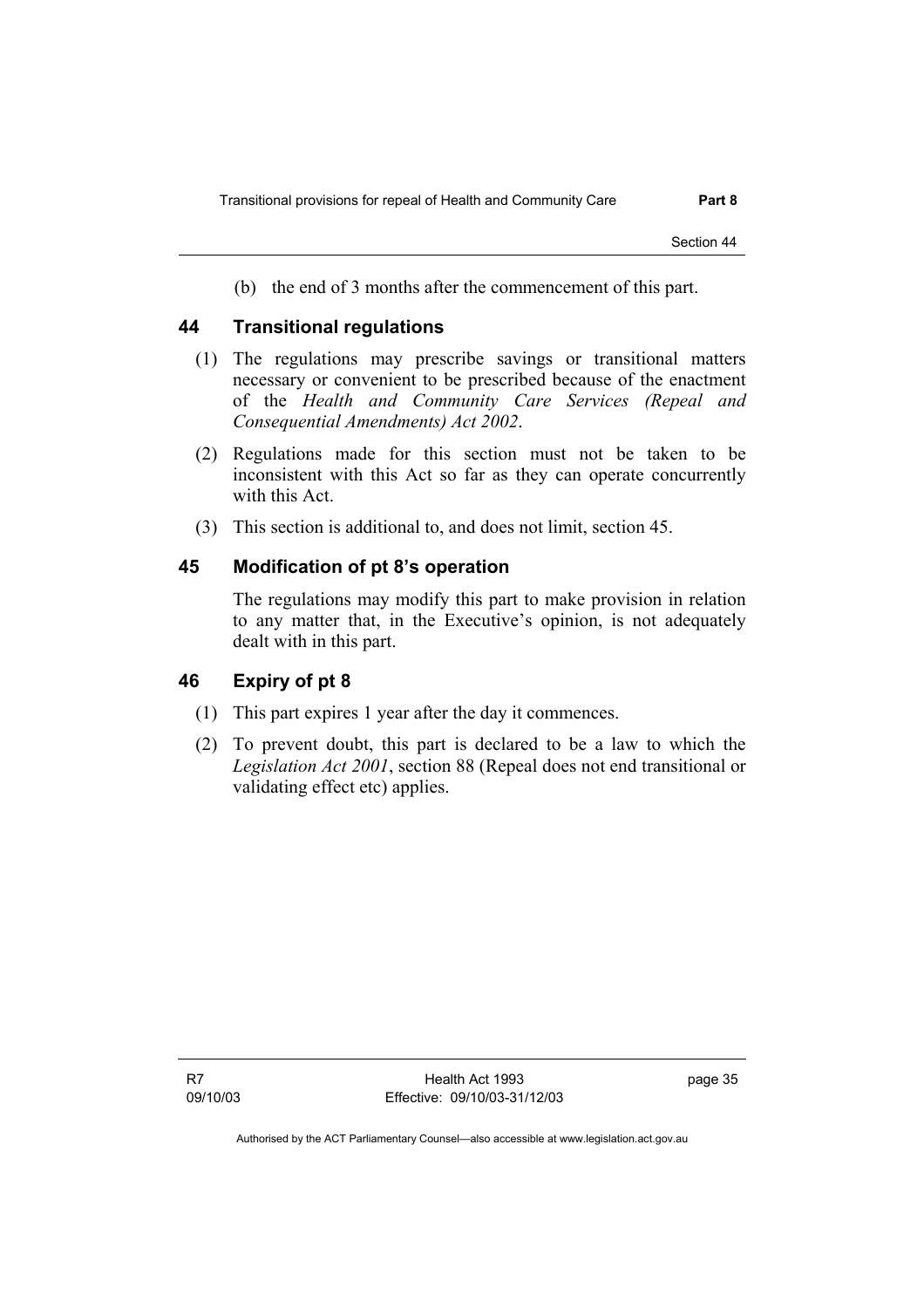## **Dictionary**

(see s 2)

- Note 1 The Legislation Act contains definitions and other provisions relevant to this Act.
- *Note 2* For example, the Legislation Act, dict, pt 1, defines the following terms:
	- function
	- exercise
	- the Territory
	- ACT
	- in relation to.

*approved private sector committee* means a committee declared to be an approved private sector quality assurance committee under section 19.

*approved public sector committee* means a committee established as an approved public sector quality assurance committee under section 8 (Approval of public sector committees) or section 12 (Approval of Calvary Health Care ACT committees).

*authorised representative*, for part 6A (VMO service contracts) see section 33A.

*clinical privileges* means—

- (a) the extent to which a health service provider has the right to perform treatment or carry out other procedures at a health facility; or
- (b) the extent to which a health service provider may use the equipment or other facilities of a health facility.

*core conditions*, for part 6A (VMO service contracts)—see section 33A.

*health facility* means an institution at which health services are provided by the Territory.

page 36 Health Act 1993 Effective: 09/10/03-31/12/03

R7 09/10/03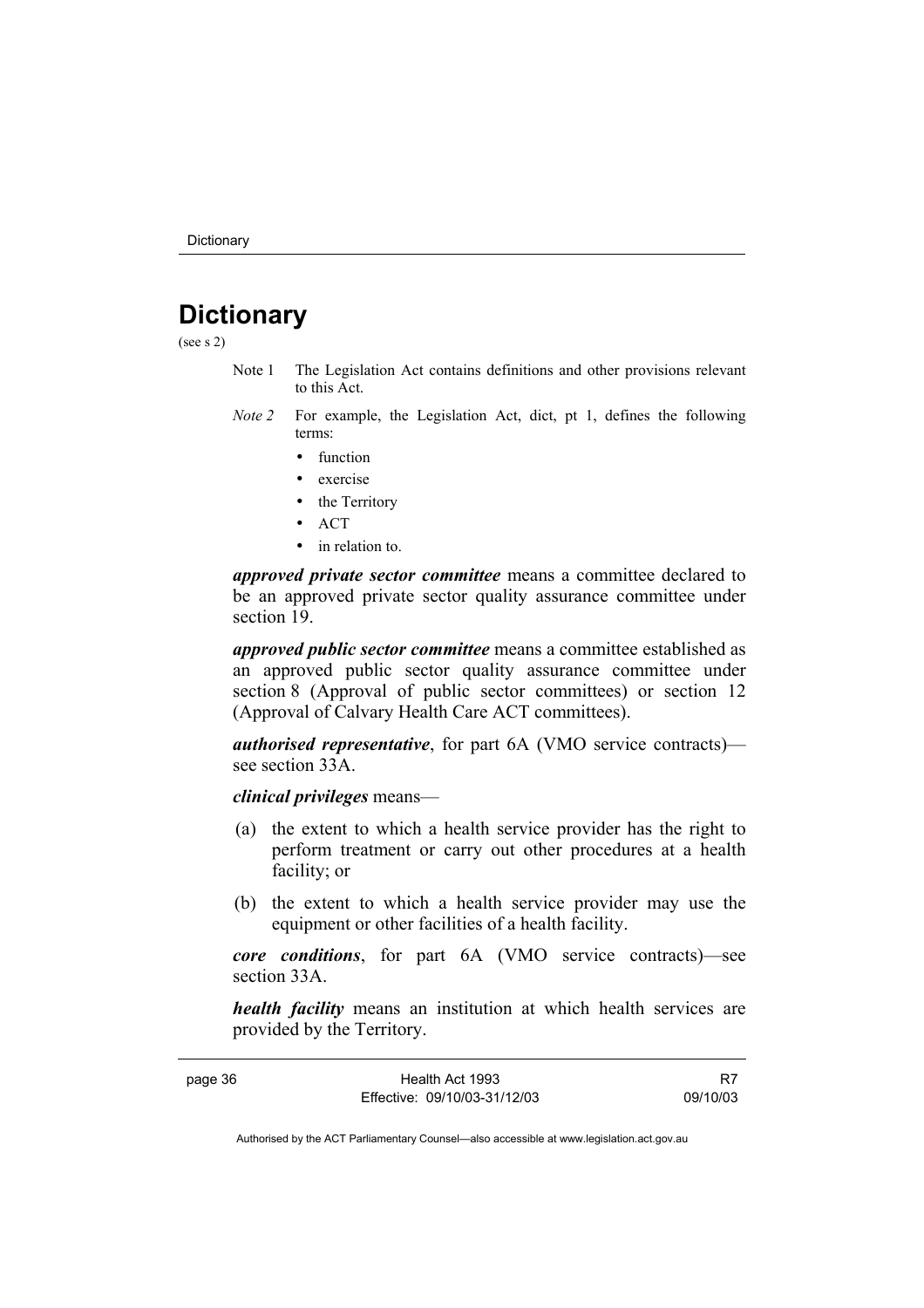*health service provider* means a person who provides health services at a health facility or uses the equipment or other facilities of a health facility for the purpose of providing health services elsewhere and includes the following persons:

- (a) a person registered under the *Chiropractors and Osteopaths Act 1983*;
- (b) a person registered under the *Dental Technicians and Dental Prosthetists Registration Act 1988*;
- (c) a person registered under the *Dentists Act 1931*;
- (d) a person registered under the *Medical Practitioners Registration Act 1930*;
- (e) a person registered under the *Nurses Act 1988*;
- (f) a person registered under the *Optometrists Act 1956*;
- (g) a person registered under the *Pharmacy Act 1931*;
- (h) a person registered under the *Physiotherapists Act 1977*.

*negotiating agent*, for part 6A (VMO service contracts)—see section 33A.

*negotiating period*, for part 6A (VMO service contracts)—see section 33D (2).

*practice corporation*, for part 6A (VMO service contracts)—see section 33A.

*prescribed body*, for part 4 (Private sector quality assurance committees)—see section 18.

*private day hospital facility*, for part 4 (Private sector quality assurance committees)—see section 18.

*quality assurance activity* means a process declared by the Minister under section 4 to be a quality assurance activity for section  $8(2)(a)$ .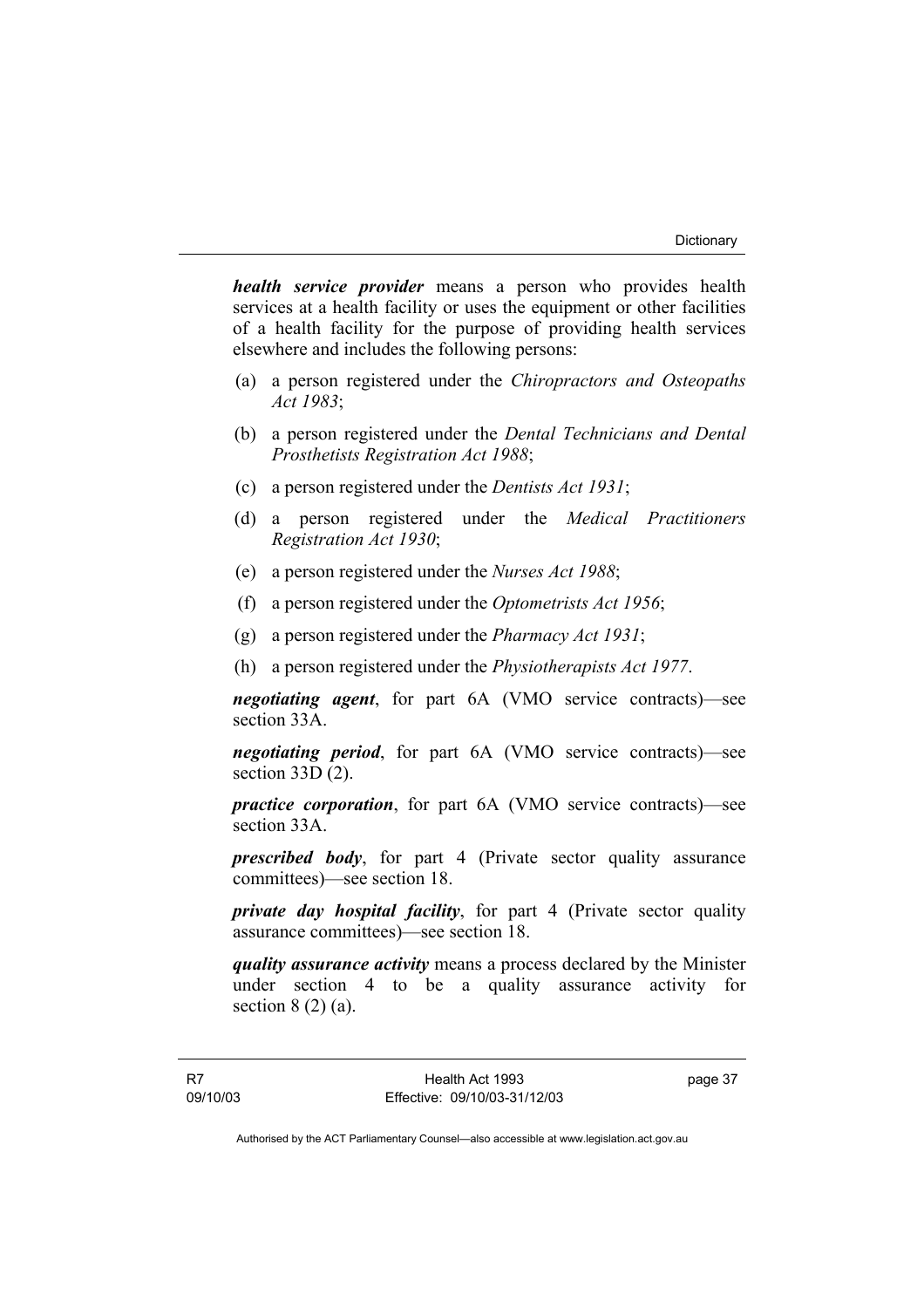Dictionary

*service contract*, for part 6A (VMO service contracts)—see section 33A.

*VMO* (visiting medical officer), for part 6A (VMO service contracts)—see section 33A.

page 38 Health Act 1993 Effective: 09/10/03-31/12/03

R7 09/10/03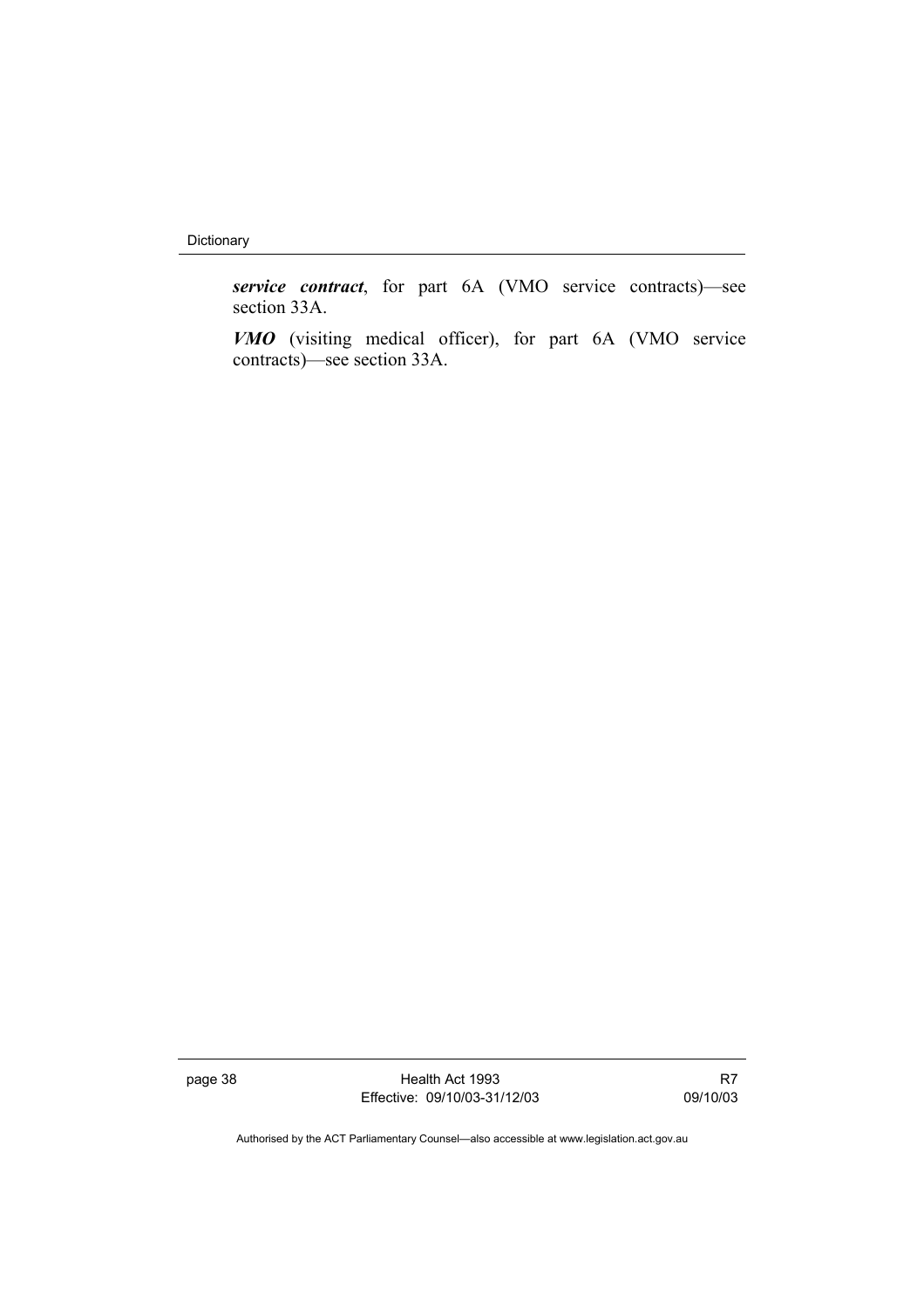### **Endnotes**

#### **1 About the endnotes**

Amending and modifying laws are annotated in the legislation history and the amendment history. Current modifications are not included in the republished law but are set out in the endnotes.

Not all editorial amendments made under the *Legislation Act 2001*, part 11.3 are annotated in the amendment history. Full details of any amendments can be obtained from the Parliamentary Counsel's Office.

Uncommenced amending laws and expiries are listed in the legislation history and the amendment history. These details are underlined. Uncommenced provisions and amendments are not included in the republished law but are set out in the last endnote.

If all the provisions of the law have been renumbered, a table of renumbered provisions gives details of previous and current numbering.

The endnotes also include a table of earlier republications.

If the republished law includes penalties, current information about penalty unit values appears on the republication inside front cover.

#### **2 Abbreviation key**

am = amended ord = ordinance<br>amdt = amendment original ordinal ordinance  $amdt = amendment$  $ch = chapter$  p = page  $cl = clause$  par = paragraph def = definition end = pres = present<br>dict = dictionary end = previous disallowed = disallowed by the Legislative (prev...) = previously Assembly prov = provision  $div =$  division pt = part exp = expires/expired r = rule/subrule  $Gaz = Gazette$  regulation/subregulation hdg = heading renum = renumbered  $IA =$  Interpretation Act 1967 ins = inserted/added R[X] = Republication No  $LA = Lea$  is a late  $A = Lea$  is a late  $A = Rea$  is a late  $A = Rea$  is a late  $A = Rea$  is a late  $A = Rea$  is a late  $A = Rea$  is a late  $A = Rea$  is a late  $A = Rea$  is a late  $A = Rea$  is a late  $A = Rea$  is a late  $A = Rea$  is a late  $A = Rea$  is a late  $LR =$  legislation register s = section/subsection LRA = Legislation (Republication) Act 1996 sch = schedule  $mod = modified / modification$  sdiv = subdivision  $No = number$  sub = substituted num = numbered SL = Subordinate Law o = order underlining = whole or part not commenced om = omitted/repealed or to be expired

 $\text{prev} = \text{previous}$ 

R7 09/10/03

Health Act 1993 Effective: 09/10/03-31/12/03 page 39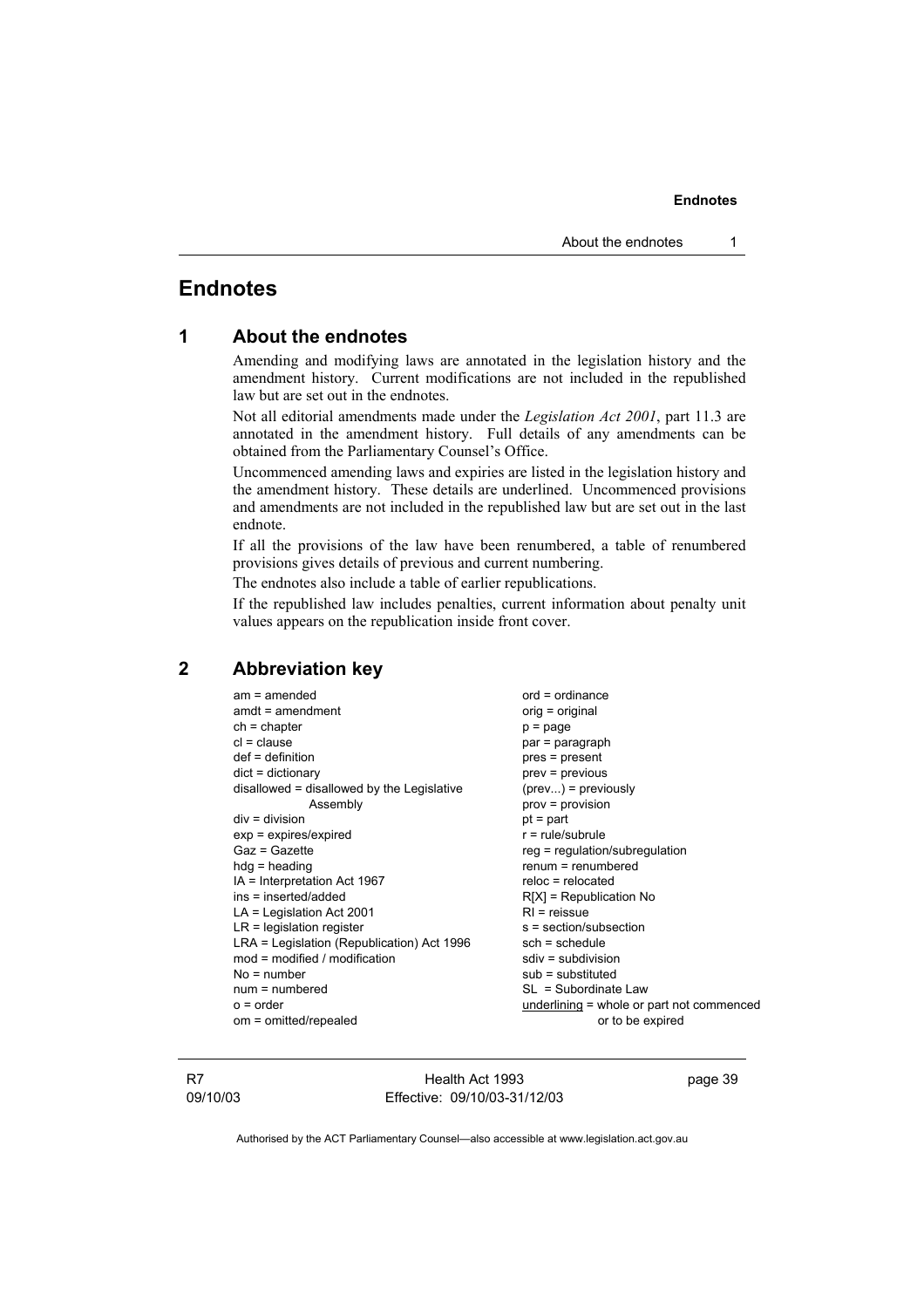3 Legislation history

### **3 Legislation history**

#### **Health Act 1993 No 13**

notified 1 March 1993 (Gaz 1993 No S23) commenced 1 March 1993 (s 2)

as amended by

#### **Health (Amendment) Act 1994 No 23**

notified 20 May 1994 (Gaz 1994 No S87) commenced 20 May 1994 (s 2)

#### **Public Sector Management (Consequential and Transitional Provisions) Act 1994 No 38 sch 1 pt 44**

notified 30 June 1994 (Gaz 1994 No S121)

s 1, s 2 commenced 30 June 1994 (s 2 (1))

sch 1 pt 44 commenced 1 July 1994 (s 2 (2) and Gaz 1994 No S142)

#### **Administrative Appeals (Consequential Amendments) Act 1994 No 60 sch 1**

notified 11 October 1994 (Gaz 1994 No S197) s 1, s 2 commenced 11 October 1994 (s 2 (1)) sch 1 commenced 14 November 1994 (s 2 (2) and see Gaz 1994 No S250)

#### **Health and Community Care Services (Consequential Provisions) Act 1996 No 35 sch**

notified 1 July 1996 (Gaz 1996 No S130) commenced 1 July 1996 (s 2)

#### **Health (Amendment) Act 1998 No 50**

notified 16 November 1998 (Gaz 1998 No S205) commenced 16 November 1998 (s 2)

#### **Statute Law Revision (Penalties) Act 1998 No 54 sch**

notified 27 November 1998 (Gaz 1998 No S207) s 1, s 2 commenced 27 November 1998 (s 2 (1)) sch commenced 9 December 1998 (s 2 (2) and Gaz 1998 No 49)

page 40 Health Act 1993 Effective: 09/10/03-31/12/03

R7 09/10/03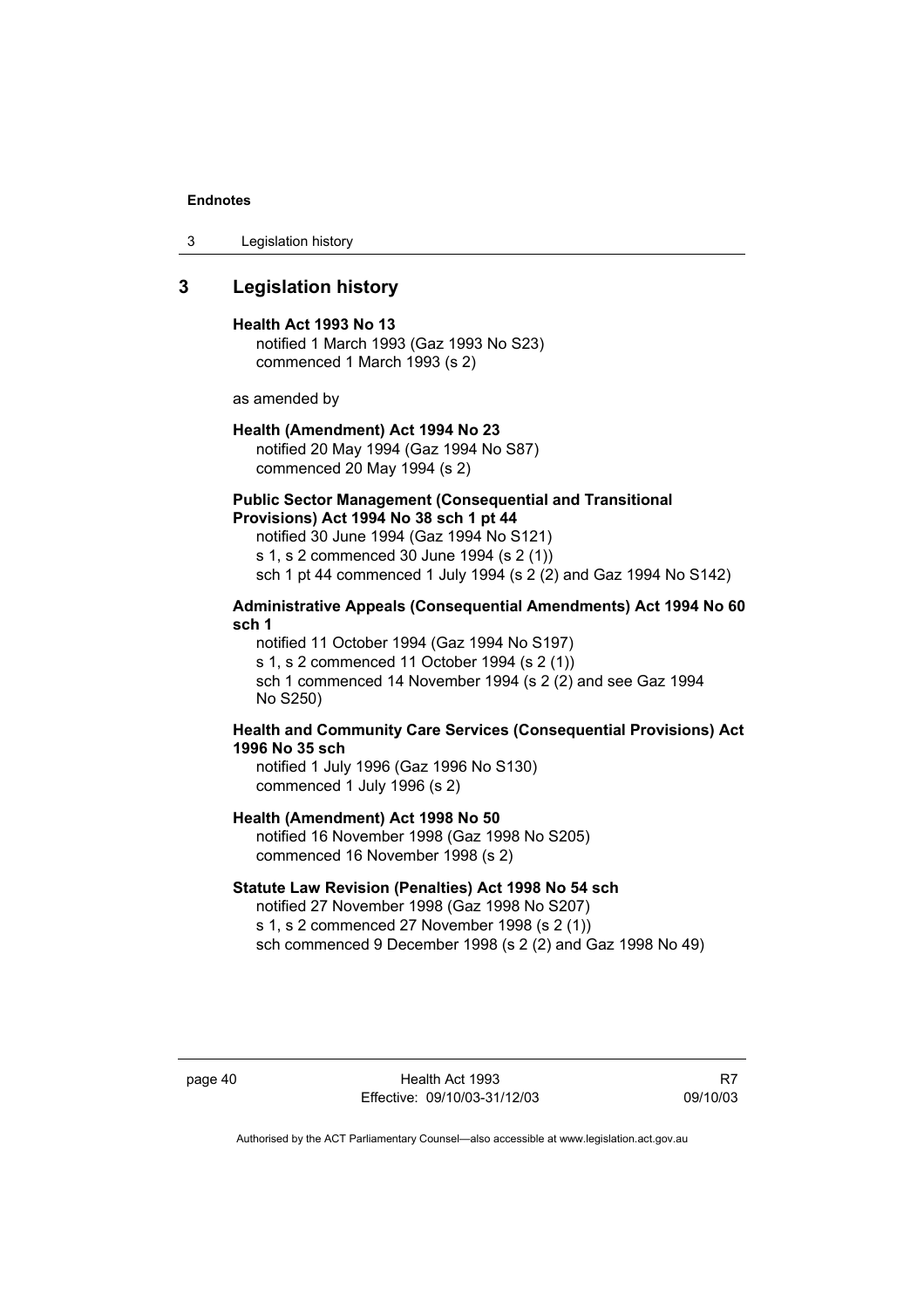### **Legislation (Consequential Amendments) Act 2001 No 44 pt 175**  notified 26 July 2001 (Gaz 2001 No 30) s 1, s 2 commenced 26 July 2001 (IA s 10B) pt 175 commenced 12 September 2001 (s 2 and see Gaz 2001 No S65) **Statute Law Amendment Act 2001 (No 2) 2001 No 56 pt 1.3**  notified 5 September 2001 (Gaz 2001 No S65) s 1, s 2 commenced 5 September 2001 (IA s 10B) amdts 1.3-1.8, 1.10-1.13, 1.15, 1.16, 1.17, 1.35 commenced 12 September 2001 (s 2 (2)) pt 1.3 remainder commenced 5 September 2001 (s 2 (1)) **Health and Community Care Services (Repeal and Consequential Amendments) Act 2002 No 47 pt 1.2**  notified LR 20 December 2002 s 1, s 2 commenced 20 December 2002 (LA s 75 (1)) pt 1.2 commenced 31 December 2002 (s 2)

## **Statute Law Amendment Act 2003 A2003-41 sch 1 pt 1.1**  notified LR 11 September 2003

s 1, s 2 commenced 11 September 2003 (LA s 75 (1)) sch 1 pt 1.1 commenced 9 October 2003 (s 2 (1))

#### **Health Amendment Act 2003 A2003-43**

notified LR 29 September 2003 s 1, s 2 commenced 29 September 2003 (LA s 75 (1)) remainder commenced 30 September 2003 (s 2)

#### **4 Amendment history**

| Title              | sub 1998 No 50 s 4                     |
|--------------------|----------------------------------------|
| title              | am 2002 No 47 amdt 1.10                |
| Name of Act<br>s 1 | sub 2001 No 56 amdt 1.3                |
| <b>Dictionary</b>  | om 2001 No 44 amdt 1.2022              |
| s <sub>2</sub>     | ins 2001 No 56 amdt 1.3                |
| <b>Notes</b>       | defs reloc to dict 2001 No 56 amdt 1.6 |
| s <sub>3</sub>     | sub 2001 No 56 amdt 1.7                |

| R7       | Health Act 1993              | page 41 |
|----------|------------------------------|---------|
| 09/10/03 | Effective: 09/10/03-31/12/03 |         |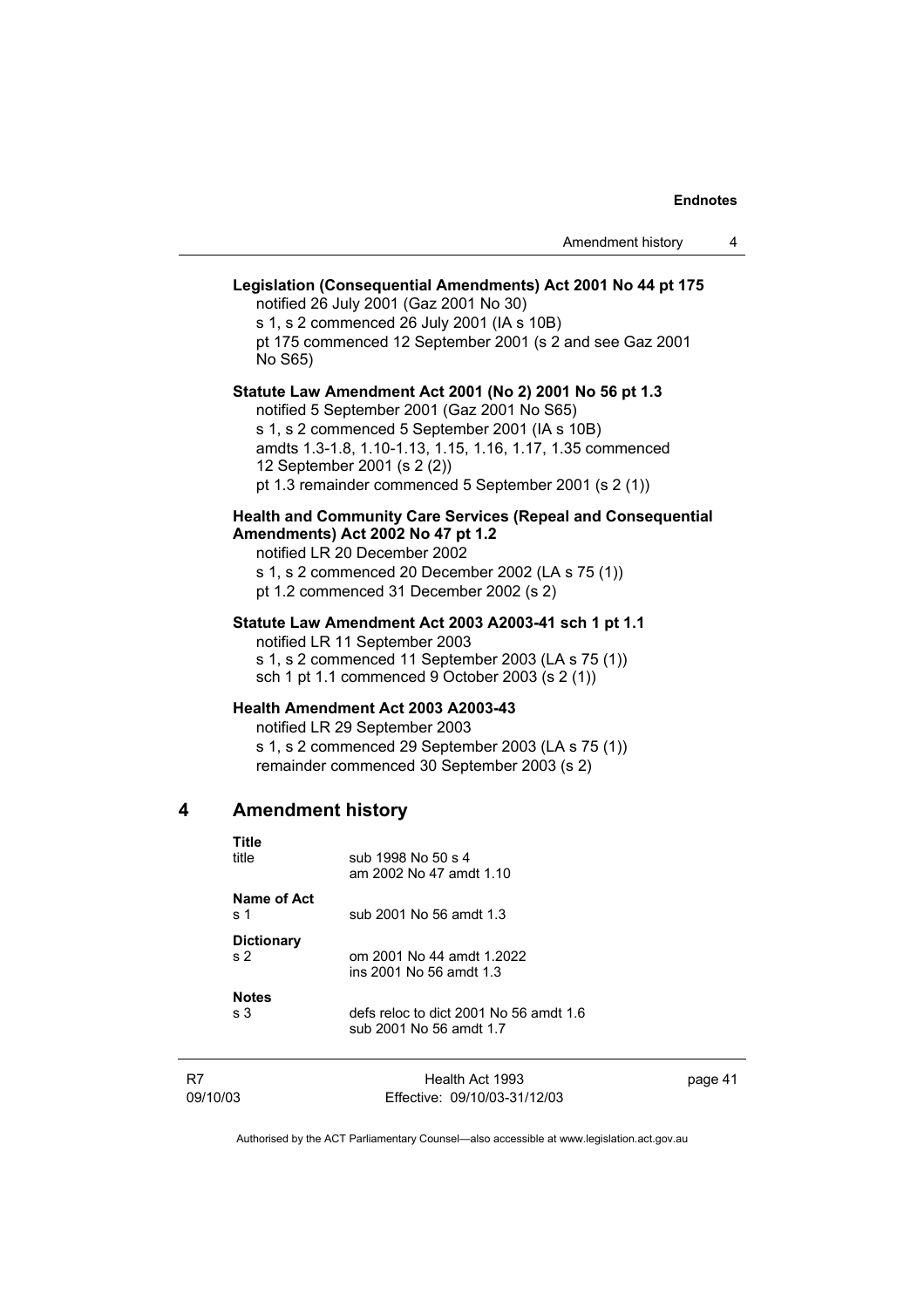| 4       | Amendment history                        |                                                                                                                                                                                                                                                        |                |
|---------|------------------------------------------|--------------------------------------------------------------------------------------------------------------------------------------------------------------------------------------------------------------------------------------------------------|----------------|
|         | s 4                                      | Declaration of quality assurance activity<br>(prev s 3A) ins 2001 No 56 amdt 1.8<br>renum R4 LA (see 2001 No 56 amdt 1.36)                                                                                                                             |                |
|         | <b>Objectives</b><br>s 5                 | (prev s 4) am 1996 No 35 sch<br>renum R4 LA (see 2001 No 56 amdt 1.36)<br>am 2002 No 47 amdt 1.11                                                                                                                                                      |                |
|         | s 6                                      | <b>Medicare principles and commitments</b><br>(prev s 5) am 1994 No 23 s 4; 2001 No 56 amdt 1.9<br>renum R4 LA (see 2001 No 56 amdt 1.36)                                                                                                              |                |
|         | Legal effect<br>s 7                      | (prev s 6) renum R4 LA (see 2001 No 56 amdt 1.36)                                                                                                                                                                                                      |                |
|         | pt 3 hdg                                 | <b>Public sector quality assurance committees</b><br>sub 1998 No 50 s 6                                                                                                                                                                                |                |
|         | General<br>div 3.1 h dg                  | (prev pt 3 div 1 hdg) renum R4 LA (see 2001 No 56 amdt 1.36)                                                                                                                                                                                           |                |
|         | s 8 hdg<br>s 8                           | Approval of public sector committees<br>(prev s 7 hdg) sub 2001 No 56 amdt 1.10<br>(prev s 7) am 1994 No 38 sch 1 pt 44; 1996 No 35 sch; 2001 No<br>56 amdts 1.10-1.12<br>renum R4 LA (see 2001 No 56 amdt 1.36)<br>am 2002 No 47 amdt 1.12, amdt 1.13 |                |
|         | <b>Appointment of members</b><br>s 9     | (prev s 7A) ins 2001 No 56 amdt 1.13<br>renum R4 LA (see 2001 No 56 amdt 1.36)                                                                                                                                                                         |                |
|         | s 10                                     | <b>Procedure and conduct of matters</b><br>(prev s 8) am 1998 No 50 s 7<br>renum R4 LA (see 2001 No 56 amdt 1.36)                                                                                                                                      |                |
|         | <b>Disclosure of interest</b><br>s 11    | (prev s 8A) ins 1998 No 50 s 8<br>renum R4 LA (see 2001 No 56 amdt 1.36)                                                                                                                                                                               |                |
|         | s 12 hdg<br>s 12                         | <b>Approval of Calvary Health Care ACT committees</b><br>sub A2003-41 amdt 1.1<br>(prev s 9) am 1998 No 50 s 9; 2001 No 56 amdts 1.14-1.17<br>renum R4 LA (see 2001 No 56 amdt 1.36)<br>am A2003-41 amdt 1.1                                           |                |
|         | div 3.2 hdg                              | <b>Confidentiality and evidentiary matters</b><br>(prev pt 3 div 2 hdg) renum R4 LA (see 2001 No 56 amdt 1.36)                                                                                                                                         |                |
|         | <b>Nondisclosure of identity</b><br>s 13 | (prev s 10) am 1998 No 50 s 10; 1998 No 54 sch<br>renum R4 LA (see 2001 No 56 amdt 1.36)                                                                                                                                                               |                |
| page 42 |                                          | Health Act 1993<br>Effective: 09/10/03-31/12/03                                                                                                                                                                                                        | R7<br>09/10/03 |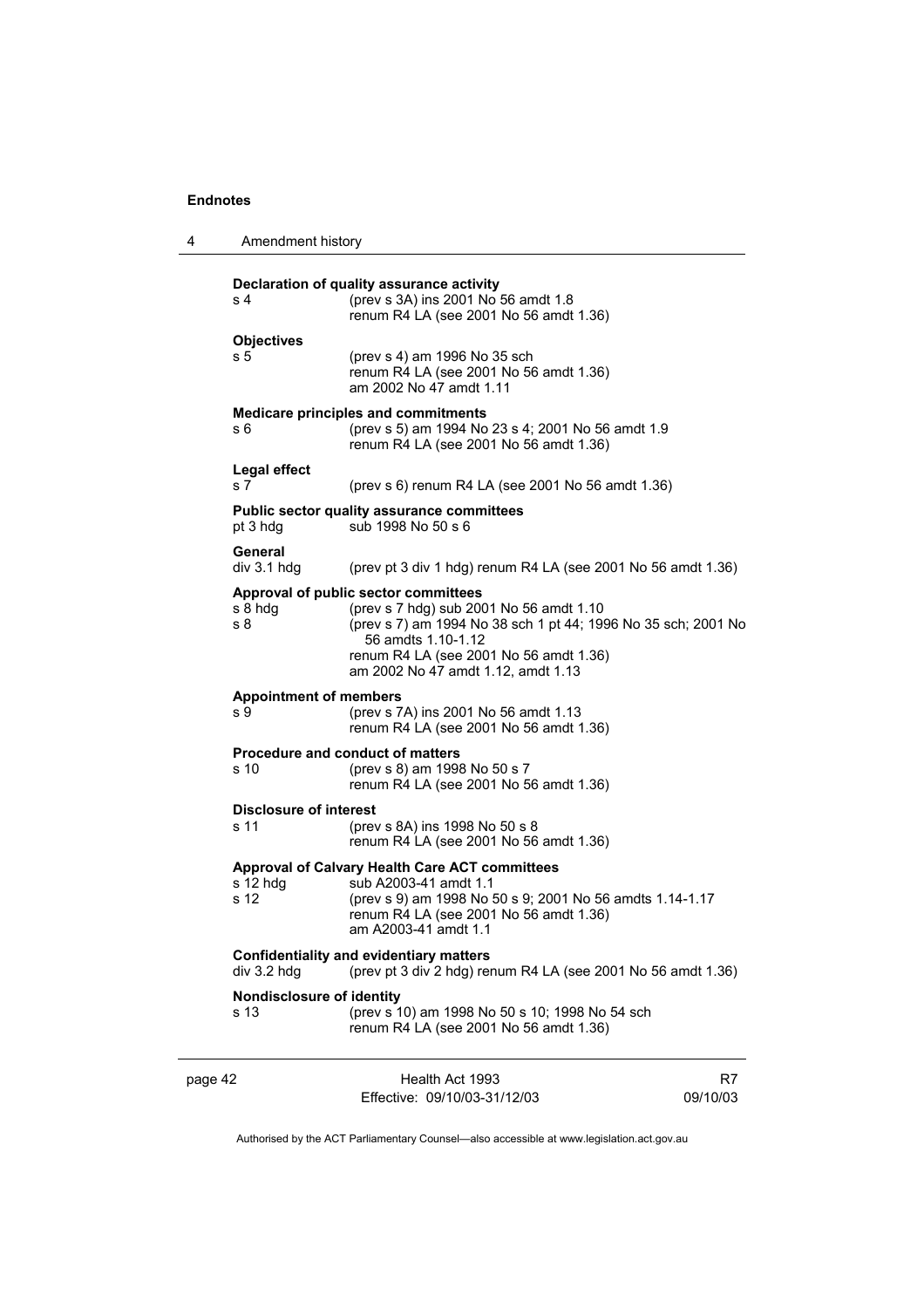| <b>Admissibility of evidence</b>        |                                                                                                                                                                                                                                           |  |
|-----------------------------------------|-------------------------------------------------------------------------------------------------------------------------------------------------------------------------------------------------------------------------------------------|--|
| s 14                                    | (prev s 11) sub 1998 No 50 s 11<br>renum R4 LA (see 2001 No 56 amdt 1.36)                                                                                                                                                                 |  |
| <b>Members not compellable</b><br>s 15  | (prev s 12) am 1998 No 50 s 12<br>renum R4 LA (see 2001 No 56 amdt 1.36)                                                                                                                                                                  |  |
| <b>Protection of members</b><br>s 16    | (prev s 13) am 1996 No 35 sch; 1998 No 50 s 13; 2001 No 56<br>amdts 1.18-1.24<br>renum R4 LA (see 2001 No 56 amdt 1.36)<br>am 2002 No 47 amdt 1.14                                                                                        |  |
| s 17                                    | Protection of people assisting committee<br>orig s 17 om 1996 No 35 sch<br>pres (prev s 13AA) ins 1998 No 50 s 14<br>am 2001 No 56 amdt 1.25<br>renum R4 LA (see 2001 No 56 amdt 1.36)<br>am 2002 No 47 amdt 1.14                         |  |
| pt 4 hdg                                | Private sector quality assurance committees<br>(prev pt 3A hdg) ins 1998 No 50 s 15<br>renum R4 LA (see 2001 No 56 amdt 1.36)                                                                                                             |  |
| General<br>div 4.1 hdg                  | (prev pt 3A div 1 hdg) renum R4 LA (see 2001 No 56 amdt<br>1.36)                                                                                                                                                                          |  |
| Definitions for pt 4<br>s 18            | orig s 18 om 1996 No 35 sch<br>(prev s 13AB) ins 1998 No 50 s 15<br>def prescribed body ins 1998 No 50 s 15<br>am 2001 No 56 amdt 1.26<br>def private day hospital facility ins 1998 No 50 s 15<br>renum R4 LA (see 2001 No 56 amdt 1.36) |  |
| <b>Committee to be approved</b><br>s 19 | (prev s 13AC) ins 1998 No 50 s 15<br>am 2001 No 44 amdt 1.2023, amdt 1.2024<br>renum R4 LA (see 2001 No 56 amdt 1.36)                                                                                                                     |  |
| s 20                                    | <b>Procedure and conduct of matters</b><br>(prev s 13 AD) ins 1998 No 50 s 15<br>renum R4 LA (see 2001 No 56 amdt 1.36)                                                                                                                   |  |
| <b>Disclosure of interest</b><br>s 21   | (prev s 13AE) ins 1998 No 50 s 15<br>renum R4 LA (see 2001 No 56 amdt 1.36)                                                                                                                                                               |  |

R7 09/10/03

Health Act 1993 Effective: 09/10/03-31/12/03 page 43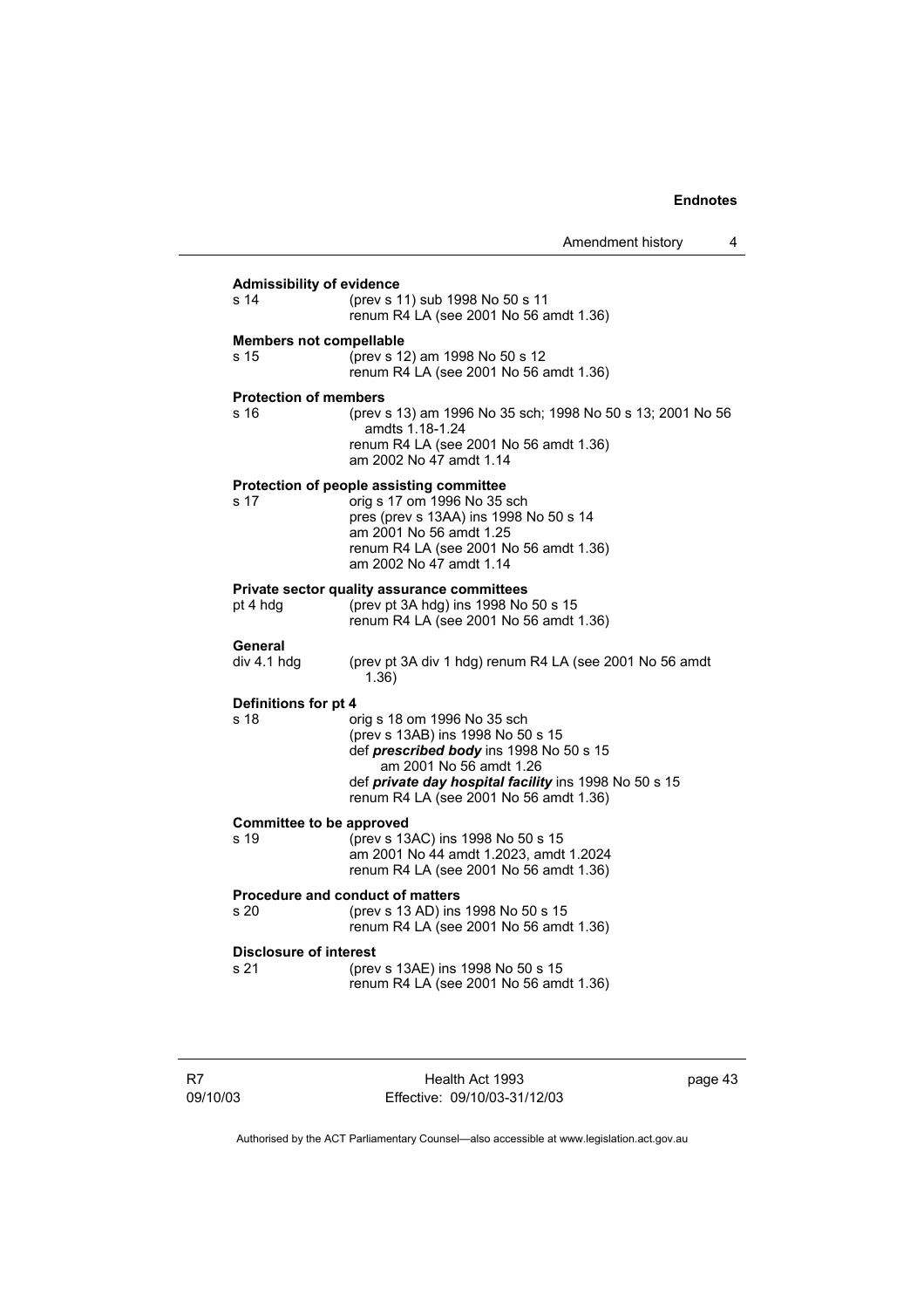| 4       | Amendment history                        |                                                                                                                                                    |    |
|---------|------------------------------------------|----------------------------------------------------------------------------------------------------------------------------------------------------|----|
|         | div 4.2 hdg                              | <b>Confidentiality and evidentiary matters</b><br>(prev pt 3A div 2 hdg) renum R4 LA (see 2001 No 56 amdt<br>1.36)                                 |    |
|         | <b>Nondisclosure of identity</b><br>s 22 | (prev s 13AF) ins 1998 No 50 s 15<br>renum R4 LA (see 2001 No 56 amdt 1.36)                                                                        |    |
|         | <b>Admissibility of evidence</b><br>s 23 | (prev s 13AG) ins 1998 No 50 s 15<br>renum R4 LA (see 2001 No 56 amdt 1.36)                                                                        |    |
|         | <b>Members not compellable</b><br>s 24   | (prev s 13AH) ins 1998 No 50 s 15<br>renum R4 LA (see 2001 No 56 amdt 1.36)                                                                        |    |
|         | <b>Protection of members</b><br>s 25     | (prev s 13AI) ins 1998 No 50 s 15<br>am 2001 No 56 amdts 1.27-1.33<br>renum R4 LA (see 2001 No 56 amdt 1.36)                                       |    |
|         | s 26                                     | Protection of people assisting committee<br>(prev s 13AJ) ins 1998 No 50 s 15<br>am 2001 No 56 amdt 1.34<br>renum R4 LA (see 2001 No 56 amdt 1.36) |    |
|         | <b>Clinical privileges</b><br>pt 5 hdg   | orig pt 5 hdg om 1996 No 35 sch<br>pres (prev pt 4 hdg) renum R4 LA (see 2001 No 56 amdt 1.36)                                                     |    |
|         | Interpretation for pt 5<br>s 27          | (prev s 13A) ins 1996 No 35 sch<br>renum R4 LA (see 2001 No 56 amdt 1.36)                                                                          |    |
|         | s 28                                     | <b>Clinical privileges and engagements</b><br>(prev s 14) am 1994 No 38 sch 1 pt 44; 1998 No 50 s 16<br>renum R4 LA (see 2001 No 56 amdt 1.36)     |    |
|         | <b>Effect of variation etc</b><br>s 29   | (prev s 15) renum R4 LA (see 2001 No 56 amdt 1.36)                                                                                                 |    |
|         | Application of pt 5 and 6<br>s 30        | (prev s 16) renum R4 LA (see 2001 No 56 amdt 1.36)                                                                                                 |    |
|         | Interpretation for pt 6<br>s 31          | (prev s 19A) ins 1996 No 35 sch<br>renum R4 LA (see 2001 No 56 amdt 1.36)                                                                          |    |
|         | <b>Review</b><br>s 32                    | (prev s 19) am 1994 No 38 sch 1 pt 44; 1994 No 60 sch 1<br>sub 1998 No 50 s 17<br>renum R4 LA (see 2001 No 56 amdt 1.36)                           |    |
| page 44 |                                          | Health Act 1993                                                                                                                                    | R7 |

Authorised by the ACT Parliamentary Counsel—also accessible at www.legislation.act.gov.au

09/10/03

Effective: 09/10/03-31/12/03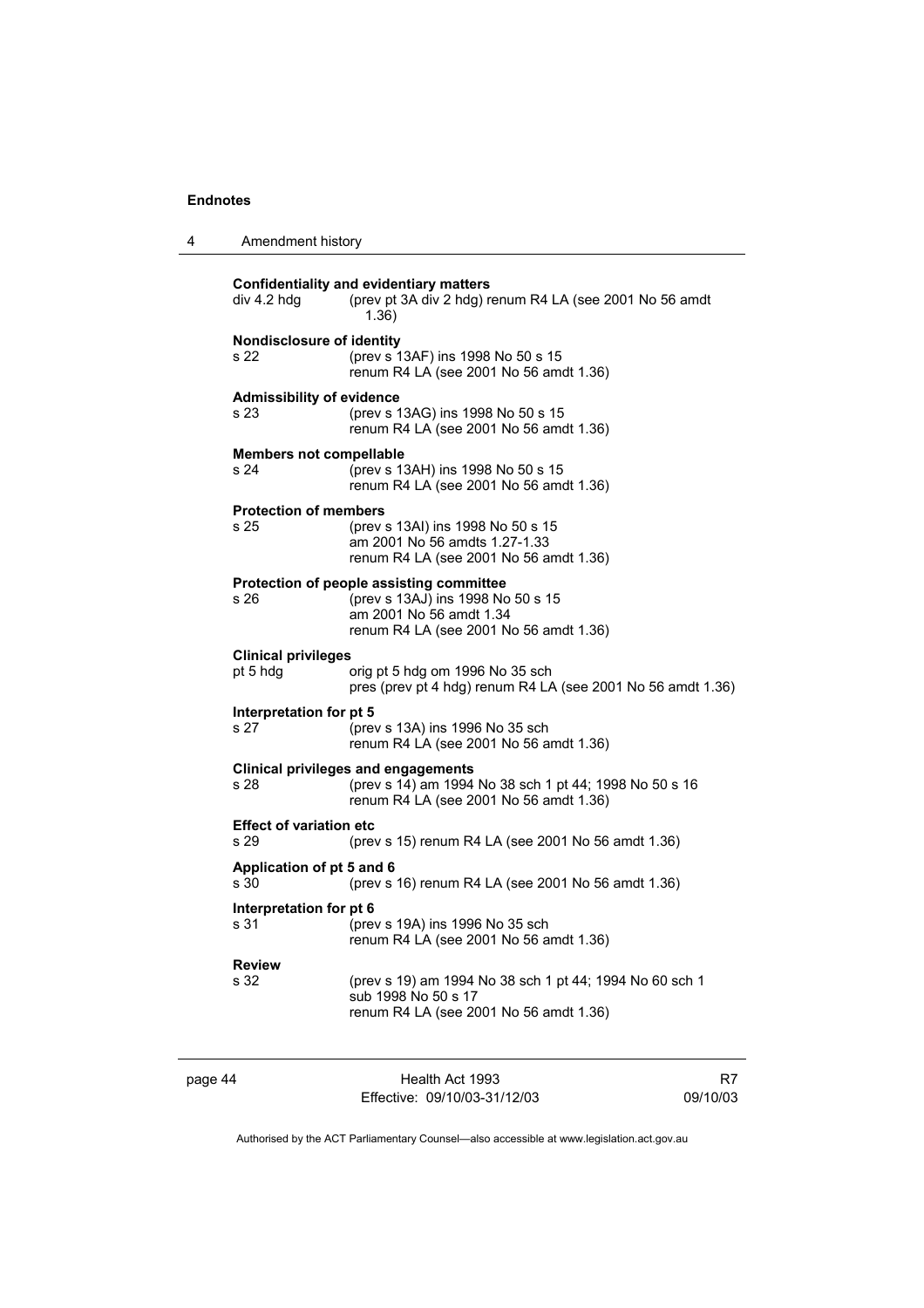| Amendment history |  |
|-------------------|--|
|-------------------|--|

| <b>Notification</b><br>s 33                | (prev s 20) am 1994 No 38 sch 1 pt 44; 1994 No 60 sch 1<br>sub 1998 No 50 s 17<br>renum R4 LA (see 2001 No 56 amdt 1.36)                                                                                                                                                                                                                                       |
|--------------------------------------------|----------------------------------------------------------------------------------------------------------------------------------------------------------------------------------------------------------------------------------------------------------------------------------------------------------------------------------------------------------------|
| <b>VMO service contracts</b><br>pt 6A hdg  | ins A2003-43 s 4                                                                                                                                                                                                                                                                                                                                               |
| Definitions for pt 6A<br>s 33A             | ins A2003-43 s 4<br>def <b>authorised representative</b> ins A2003-43 s 4<br>def core conditions ins A2003-43 s 4<br>def entity ins A2003-43 s 4<br>def negotiating agent ins A2003-43 s 4<br>def negotiating period ins A2003-43 s 4<br>def practice corporation ins A2003-43 s 4<br>def service contract ins A2003-43 s 4<br>def <b>VMO</b> ins A2003-43 s 4 |
| <b>Service contracts</b><br>s 33B          | ins A2003-43 s 4                                                                                                                                                                                                                                                                                                                                               |
| <b>Core conditions</b><br>s 33C            | ins A2003-43 s 4                                                                                                                                                                                                                                                                                                                                               |
| <b>Collective negotiations</b><br>s 33D    | ins A2003-43 s 4                                                                                                                                                                                                                                                                                                                                               |
| <b>Negotiating agents</b><br>s 33E         | ins A2003-43 s 4                                                                                                                                                                                                                                                                                                                                               |
| <b>Authorised representatives</b><br>s 33F | ins A2003-43 s 4                                                                                                                                                                                                                                                                                                                                               |
| <b>Arbitration</b><br>s 33G                | ins A2003-43 s 4                                                                                                                                                                                                                                                                                                                                               |
| s 33H                                      | <b>Trade Practices Act authorisation</b><br>ins A2003-43 s 4                                                                                                                                                                                                                                                                                                   |
| <b>Miscellaneous</b><br>pt 7 hdg           | ins 1994 No 23 s 5                                                                                                                                                                                                                                                                                                                                             |
| s 34                                       | Release of confidential information<br>(prev s 21) ins 1994 No 23 s 5<br>renum R4 LA (see 2001 No 56 amdt 1.36)                                                                                                                                                                                                                                                |
| s 35                                       | References to Health and Community Care Service<br>(prev s 22) ins 1994 No 23 s 5<br>sub 2001 No 44 amdt 1.2025<br>renum R4 LA (see 2001 No 56 amdt 1.36)<br>sub 2002 No 47 amdt 1.15                                                                                                                                                                          |

R7 09/10/03

Health Act 1993 Effective: 09/10/03-31/12/03 page 45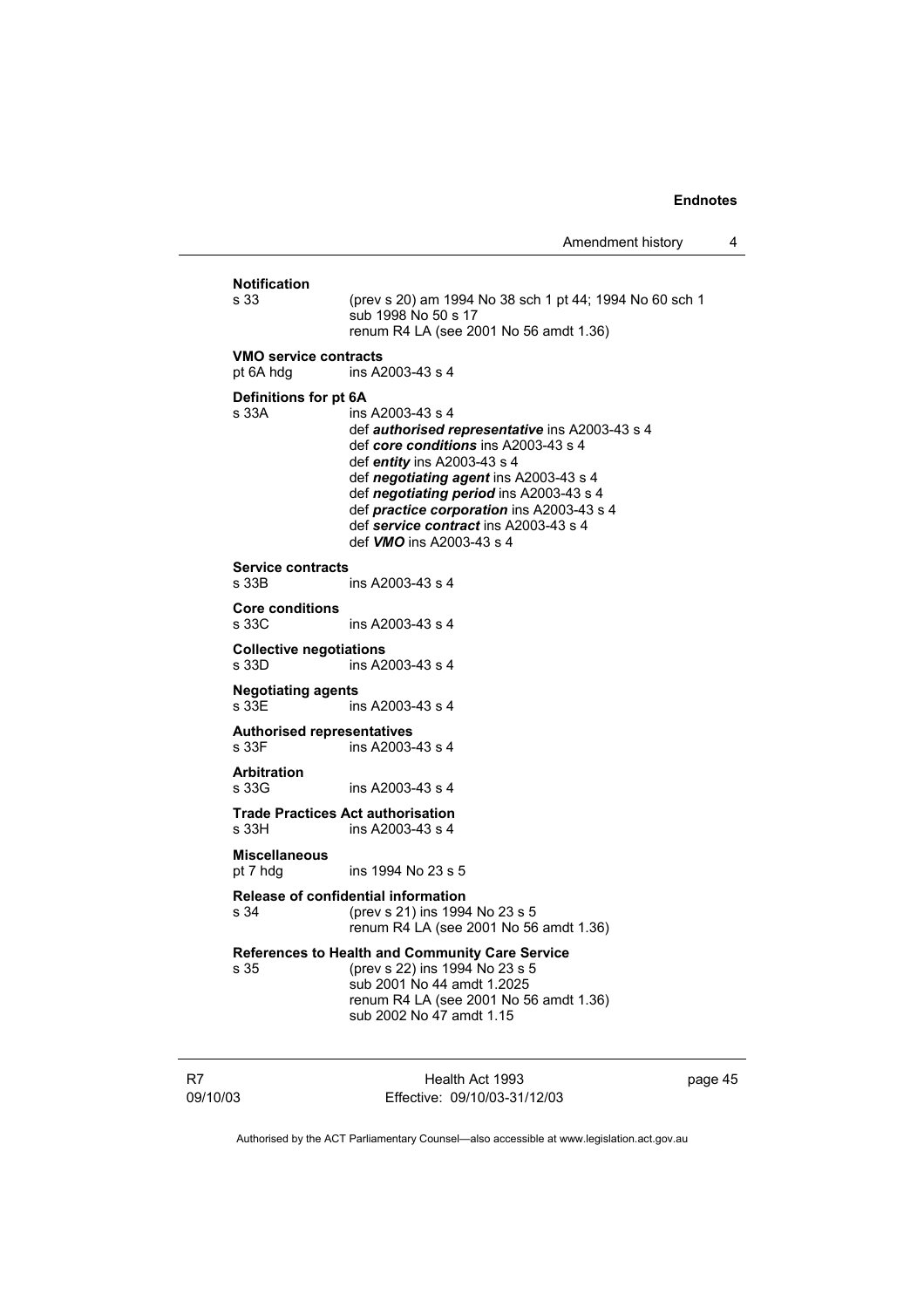| 4 | Amendment history |
|---|-------------------|
|---|-------------------|

**Determination of fees**  s 36 ins 2002 No 47 amdt 1.15 **Payment of fees and interest**  s 37 ins 2002 No 47 amdt 1.15 **Approved forms**  s 37A ins A2003-43 s 5 **Regulation-making power**  ins 2002 No 47 amdt 1.15 **Transitional provisions for repeal of Health and Community Care Services Act 1996** ins 2002 No 47 amdt 1.16 exp 31 December 2003 (s 46) **Definitions for pt 8**  s 39 ins 2002 No 47 amdt 1.16 exp 31 December 2003 (s 46) **Transfer of assets, rights and liabilities**  s 40 ins 2002 No 47 amdt 1.16 exp 31 December 2003 (s 46) **Registration of changes in ownership of certain assets**  ins 2002 No 47 amdt 1.16 exp 31 December 2003 (s 46) **Proceedings and evidence**  ins 2002 No 47 amdt 1.16 exp 31 December 2003 (s 46) **Continuation of determinations**  s 43 ins 2002 No 47 amdt 1.16 exp 31 December 2003 (s 46) **Transitional regulations**  s 44 ins 2002 No 47 amdt 1.16 exp 31 December 2003 (s 46) **Modification of pt 8's operation**  ins 2002 No 47 amdt 1.16 exp 31 December 2003 (s 46) **Expiry of pt 8**  ins 2002 No 47 amdt 1.16 exp 31 December 2003 (s 46)

page 46 Health Act 1993 Effective: 09/10/03-31/12/03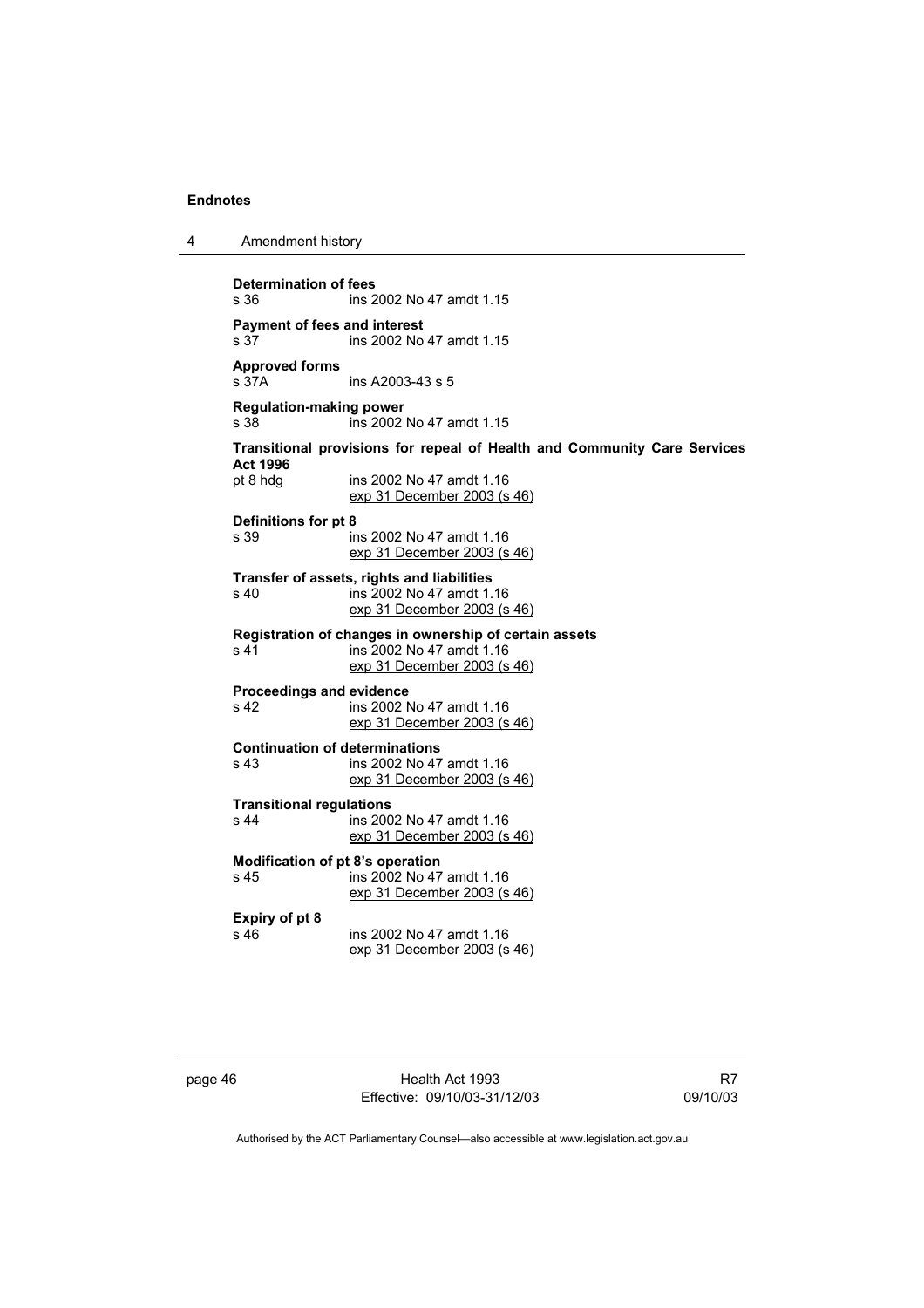## **Dictionary**

dict ins 2001 No 56 amdt 1.35 def *approved committee* om 1998 No 50 s 5 def *approved private sector committee* ins 1998 No 50 s 5 def *approved public sector committee* ins 1998 No 50 s 5 sub 2001 No 56 amdt 1.4 am A2003-41 amdt 1.2 def *authorised representative* ins A2003-43 s 6 def *core conditions* ins A2003-43 s 6 def *entity* ins A2003-43 s 6 def *health facility* am 1996 No 35 sch; 2002 No 47 amdt 1.17 def *negotiating agent* ins A2003-43 s 6 def *negotiating period* ins A2003-43 s 6 def *practice corporation* ins A2003-43 s 6 def *prescribed body* ins 2001 No 56 amdt 1.35 def *private day hospital facility* ins 2001 No 56 amdt 1.35 def *quality assurance activities* sub 2001 No 56 amdt 1.5 def *service contract* ins A2003-43 s 6 def *tribunal* om 1994 No 60 sch 1 def *VMO* ins A2003-43 s 6

#### **5 Earlier republications**

Some earlier republications were not numbered. The number in column 1 refers to the publication order.

Since 12 September 2001 every authorised republication has been published in electronic pdf format on the ACT legislation register. A selection of authorised republications have also been published in printed format. These republications are marked with an asterisk (\*) in column 1. Except for the footer, electronic and printed versions of an authorised republication are identical.

| <b>Republication No</b> | <b>Amendments to</b> | <b>Republication date</b> |
|-------------------------|----------------------|---------------------------|
|                         | Act 1994 No 60       | 28 February 1995          |
| $\mathcal{P}$           | Act 1996 No 35       | 31 January 1998           |
| 3                       | Act 1998 No 54       | 28 February 1999          |
| 4                       | Act 2001 No 56       | 19 April 2002             |
| 5                       | A2002-47             | 31 December 2002          |
| 6                       | A2003-43             | 30 September 2003         |
|                         |                      |                           |

Health Act 1993 Effective: 09/10/03-31/12/03 page 47